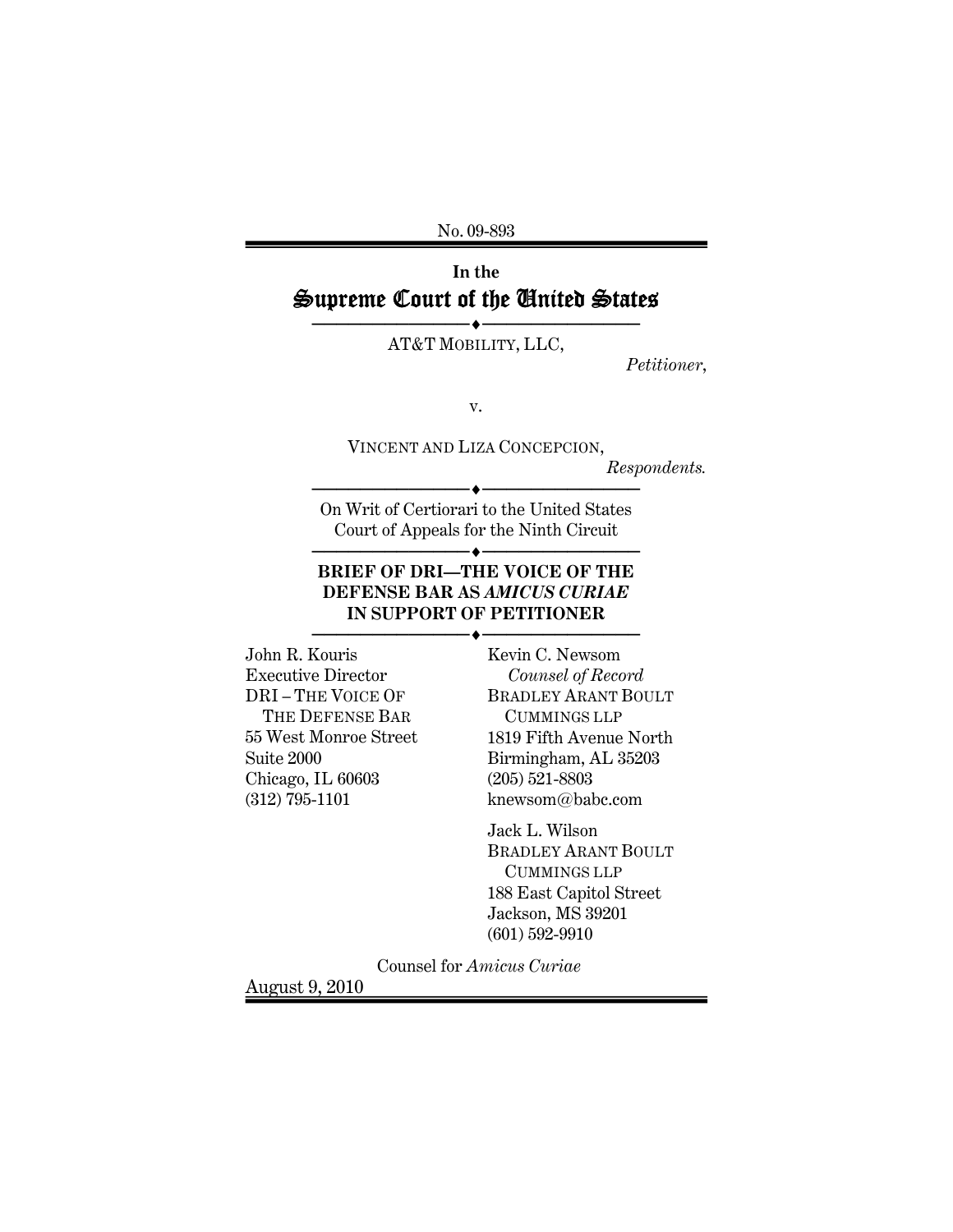# **TABLE OF CONTENTS**

| INTEREST OF THE AMICUS CURIAE 1                                                                                                                                                                                        |
|------------------------------------------------------------------------------------------------------------------------------------------------------------------------------------------------------------------------|
|                                                                                                                                                                                                                        |
|                                                                                                                                                                                                                        |
| The Ninth Circuit's Decision Contravenes The<br>L.<br>FAA By Distorting Traditional, Generally                                                                                                                         |
| The Ninth Circuit's Analysis Departs<br>А.<br>From Traditional Unconscionability<br>Doctrine, Which Is Narrow And Bargain-                                                                                             |
| <b>B.</b><br>The Ninth Circuit's Analysis Departs<br>From Traditional Unconscionability<br>Doctrine, Which Requires An Assessment<br>Of The Contract's Fairness At The Time It<br>Was Made, Not Second-Guessing At The |
| C.<br>The Ninth Circuit's Analysis Departs<br>From Traditional Unconscionability<br>Doctrine, Which Requires Consideration<br>Of The Entire Contract, Not A Blinkered                                                  |
| II. The Ninth Circuit's Analysis Conflicts With<br>The FAA's Pro-Arbitration Policy. 17                                                                                                                                |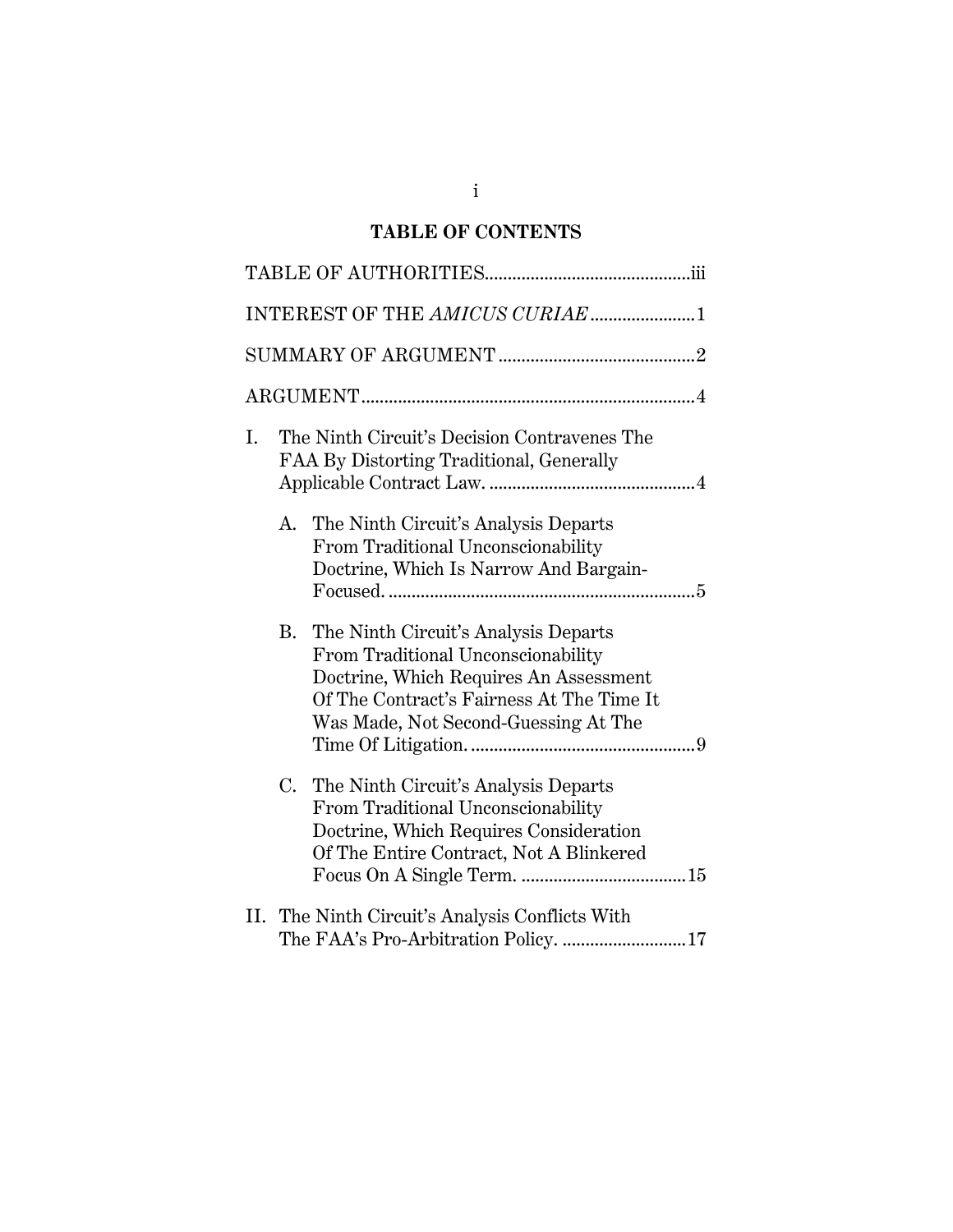| $\mathbf{A}$ |                | California Law Creates Insurmountable<br>Obstacles To The Enforcement Of                                              |     |
|--------------|----------------|-----------------------------------------------------------------------------------------------------------------------|-----|
| В.           |                | Class Actions Are Inherently Incompatible                                                                             | .22 |
|              | $\mathbf{1}$ . | The Advantages Of Arbitration Do<br>Not Exist In Class Arbitration22                                                  |     |
|              | 2.             | Arbitration Lacks The Safeguards<br>And Judicial Oversight That Are<br>Indispensable To Class Litigation25            |     |
| $C_{\cdot}$  |                | California Courts Have Undermined The<br>FAA By Creating Unpredictability In The                                      |     |
|              |                | D. A Ruling Enforcing The Pro-Consumer<br>Arbitration Provision At Issue Would<br>Promote The Federal Policy Favoring |     |
|              |                |                                                                                                                       |     |

ii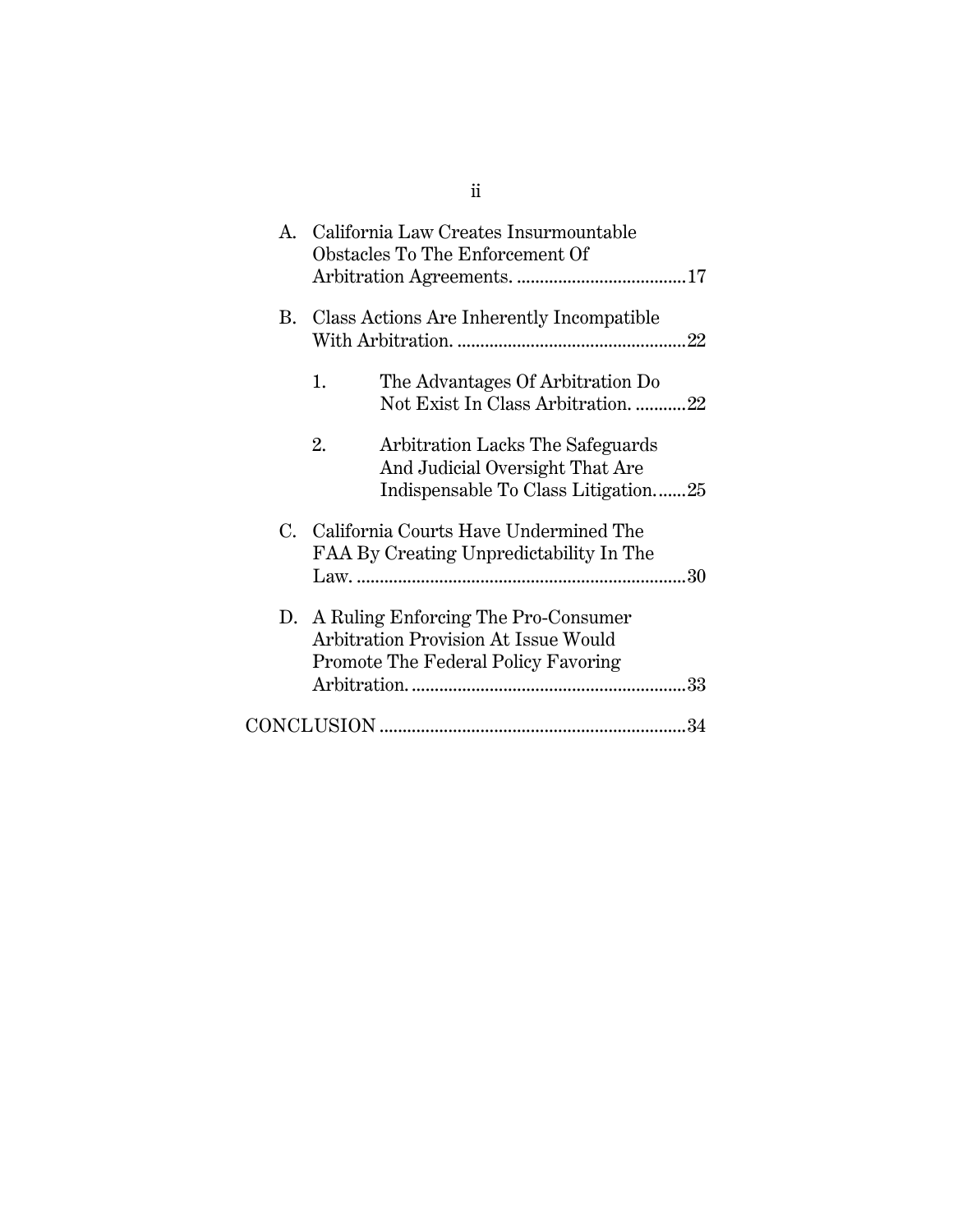## **TABLE OF AUTHORITIES**

## **Cases**

| 14 Penn Plaza LLC v. Pyett                                                           |
|--------------------------------------------------------------------------------------|
| Allied-Bruce Terminix Cos. v. Dobson                                                 |
| Am. Airlines, Inc. v. Wolens<br>$513 \, \mathrm{U.S.} \, 219 \, (1995) \, \mathrm{}$ |
| Am. Software, Inc. v. Ali                                                            |
| B.L. Harbert Int'l, LLC v. Hercules Steel Co.                                        |
| Bell Atl. Corp. v. Twombly                                                           |
| Berman v. Health Net                                                                 |
| Boomer v. AT&T Corp.                                                                 |
| Buckeye Check Cashing, Inc. v. Cardegna                                              |
| Campbell Soup Co. v. Wentz                                                           |
| Carnival Cruise Line, Inc. v. Shute                                                  |

iii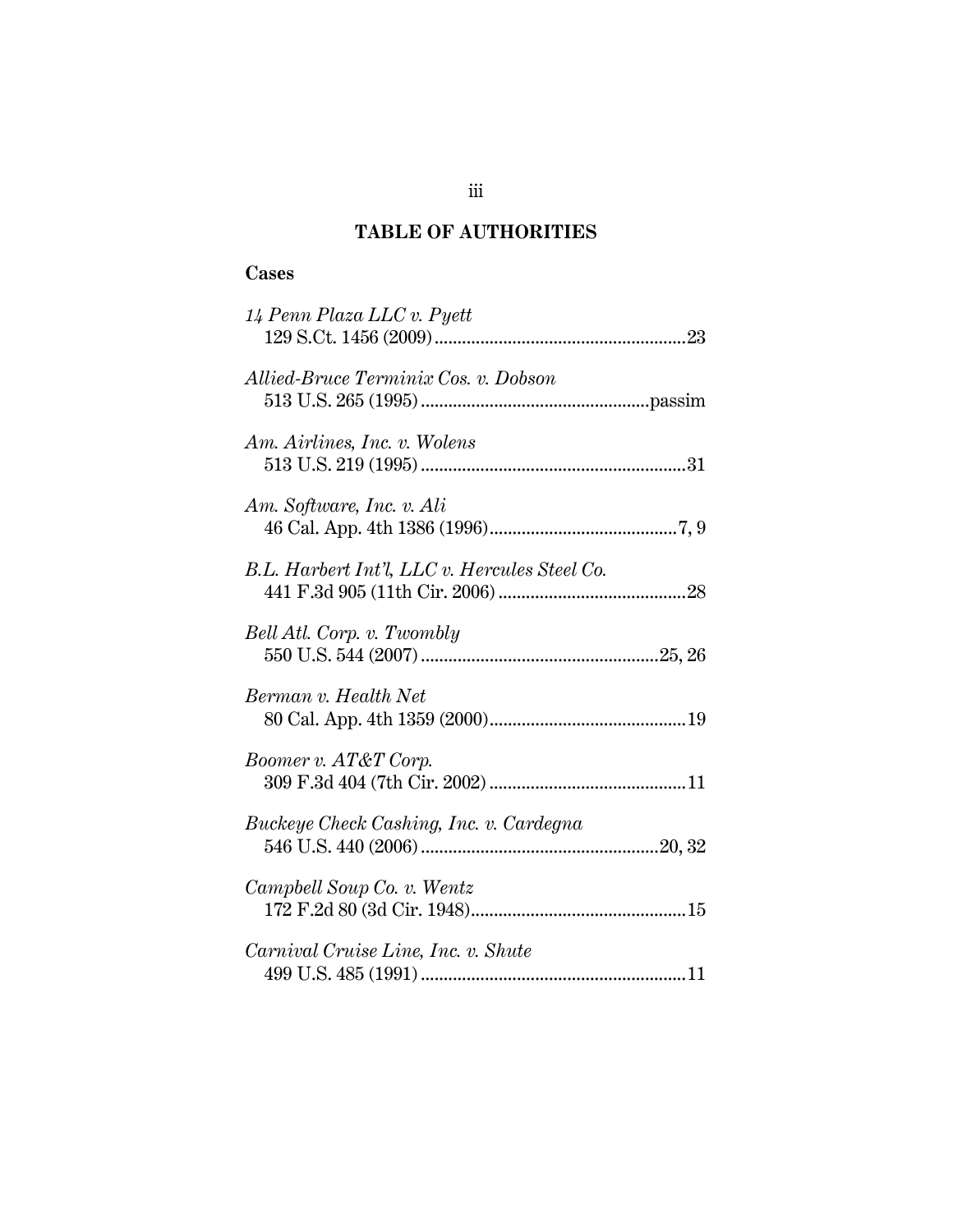| Circuit City Stores, Inc. v. Adams<br>Doctor's Assocs., Inc. v. Casarotto<br>Earl of Chesterfield v. Janssen<br>$Gay$ v. CreditInform<br>Gen. Tel. Co. v. Falcone<br>Green Tree Fin. Corp.-Ala. v. Randolph<br>Hall Street Assocs., L.L.C. v. Mattel, Inc.<br>Hume v. United States<br>Iberia Credit Bureau, Inc. v. Cingular Wireless<br>LLC<br>In Re Hydrogen Peroxide Antitrust Litig.<br>In re Rhone-Poulenc Rorer, Inc. | Cicle v. Chase Bank USA |
|------------------------------------------------------------------------------------------------------------------------------------------------------------------------------------------------------------------------------------------------------------------------------------------------------------------------------------------------------------------------------------------------------------------------------|-------------------------|
|                                                                                                                                                                                                                                                                                                                                                                                                                              |                         |
|                                                                                                                                                                                                                                                                                                                                                                                                                              |                         |
|                                                                                                                                                                                                                                                                                                                                                                                                                              |                         |
|                                                                                                                                                                                                                                                                                                                                                                                                                              |                         |
|                                                                                                                                                                                                                                                                                                                                                                                                                              |                         |
|                                                                                                                                                                                                                                                                                                                                                                                                                              |                         |
|                                                                                                                                                                                                                                                                                                                                                                                                                              |                         |
|                                                                                                                                                                                                                                                                                                                                                                                                                              |                         |
|                                                                                                                                                                                                                                                                                                                                                                                                                              |                         |
|                                                                                                                                                                                                                                                                                                                                                                                                                              |                         |
|                                                                                                                                                                                                                                                                                                                                                                                                                              |                         |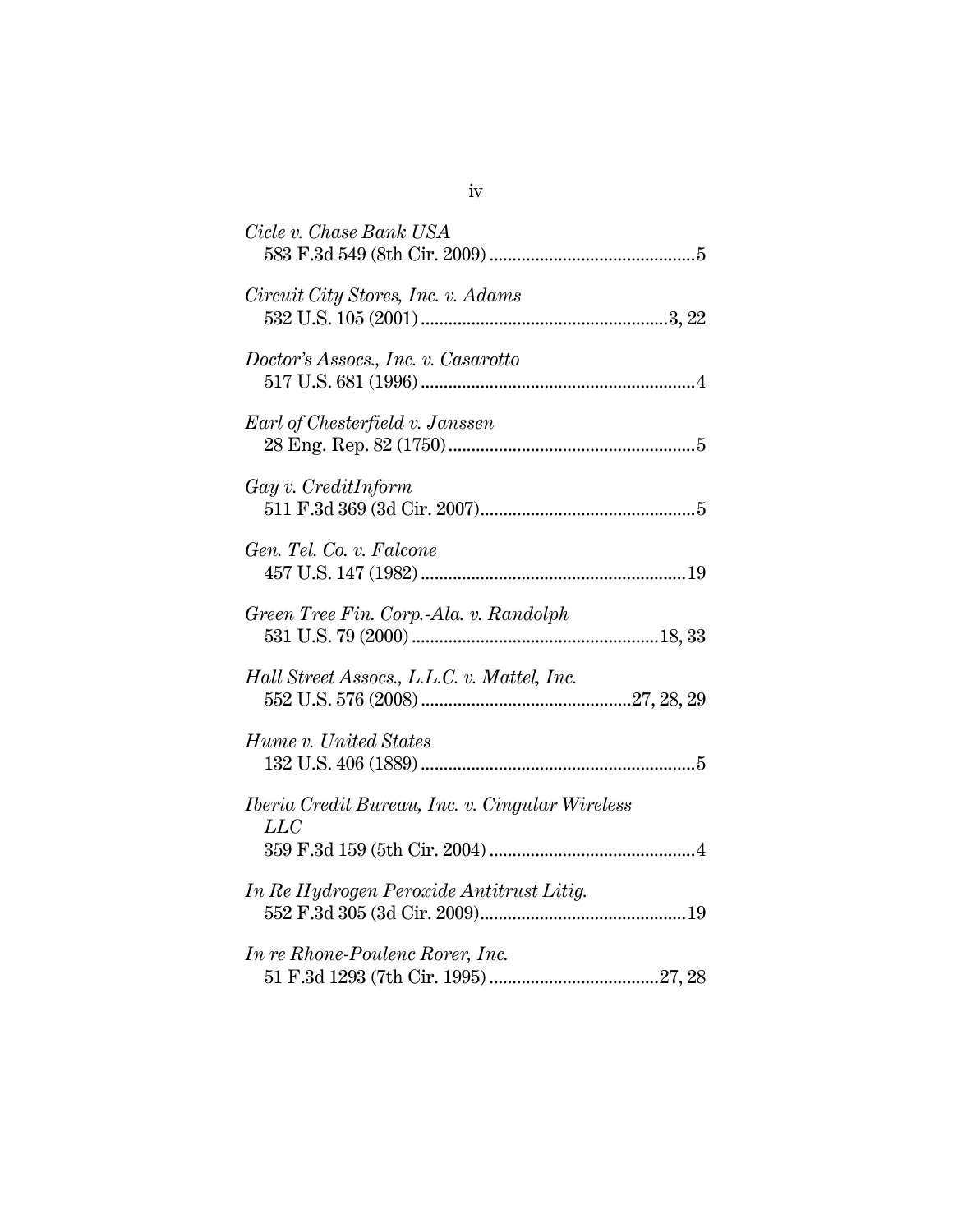| Knight Adjustment Bur. v. Lewis                                                                                      |
|----------------------------------------------------------------------------------------------------------------------|
| Lovey v. Regence BlueShield of Id.                                                                                   |
| Lynwood Redevelopment Agency v. Angeles Field<br>Partners, LLC<br>2009 WL 4690213 (Cal. Ct. App. Dec. 10, 2009) 7, 9 |
| Masters v. DirecTV, Inc.<br>2009 WL 4885132 (9th Cir. Nov. 19, 2009) 31                                              |
| Moses H. Cone Mem'l Hosp. v. Mercury Constr.<br>Corp.                                                                |
| Oestreicher v. Alienware Corp.                                                                                       |
| Omstead v. Dell, Inc.                                                                                                |
| Perry v. Thomas                                                                                                      |
| Phillips Petroleum Co. v. Shutts                                                                                     |
| Preston v. Ferrer                                                                                                    |
| Puleo v. Chase Bank USA, N.A.                                                                                        |
| Reiter v. Sonotone Corp.                                                                                             |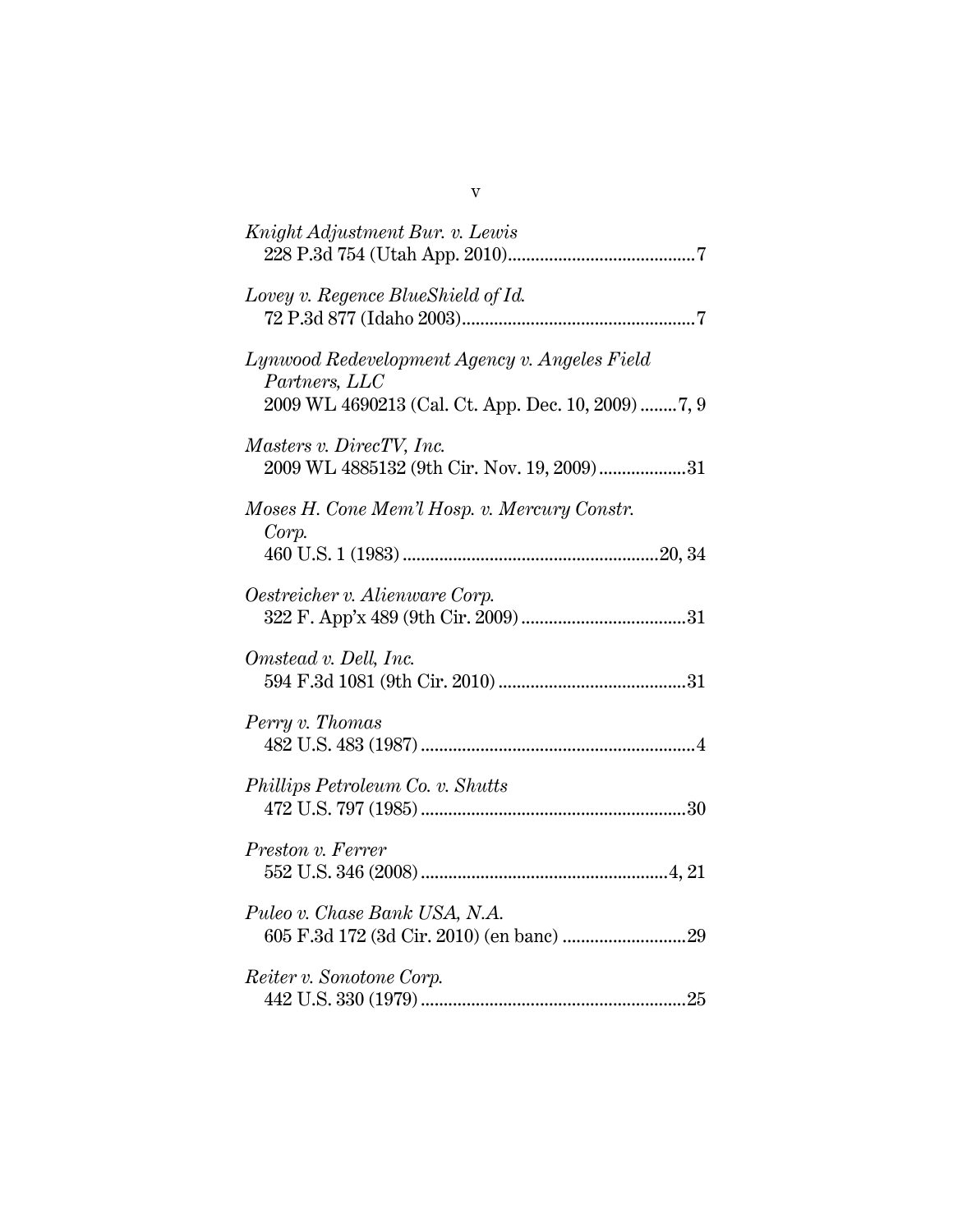| Resource Mgmt. Co. v. Weston Ranch &<br>Livestock Co.                                                                   |
|-------------------------------------------------------------------------------------------------------------------------|
| Robert Lawrence Co. v. Devonshire Fabrics, Inc.                                                                         |
| Southland Corp. v. Keating                                                                                              |
| Steinhardt v. Rudolph                                                                                                   |
| Stinger v. Chase Bank, USA, NA                                                                                          |
| Stolt-Nielsen S.A. v. AnimalFeeds Int'l Corp.                                                                           |
| $130 \text{ S.Ct. } 1758 \text{ } (2010) \dots 130 \text{ } 3, 22, 23, 28$<br>Suarez-Valdez S.A. v. Shearson Lehman/Am. |
| Express, Inc.                                                                                                           |
| Sydnor v. Conseco Fin. Serv. Corp.                                                                                      |
| Szabo v. Bridgeport Mach., Inc.                                                                                         |
| Todd Shipyards Corp. v. Cunard Line, Ltd.                                                                               |
| Troy Mining Corp. v. Itmann Coal Co.                                                                                    |
| Tuckwiller v. Tuckwiller                                                                                                |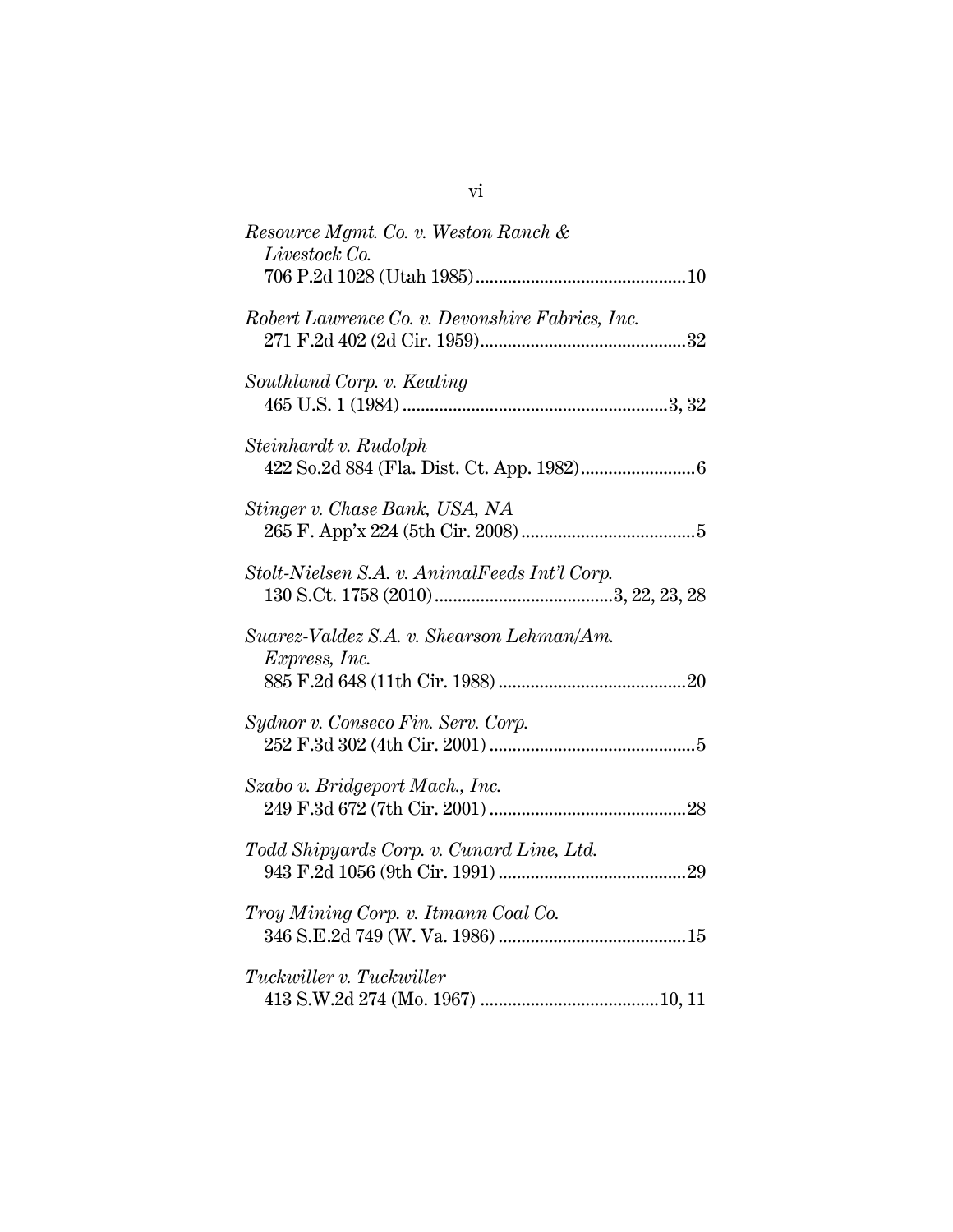| Tumey v. Ohio                                      |
|----------------------------------------------------|
| Vaden v. Discover Bank                             |
| <i>Waters v. Min Ltd.</i>                          |
| Wille v. Sw. Bell Tel. Co.                         |
| Williams v. Walker-Thomas Furniture                |
| <i>Woodside Homes of Cal., Inc. v. Super. Ct.</i>  |
| <b>Statutes</b>                                    |
|                                                    |
| Class Action Fairness Act, Pub. L. 109–2, Feb. 18, |
| <b>Rules</b>                                       |
|                                                    |
| FED. R. CIV. P. 23, Advisory Committee Notes,      |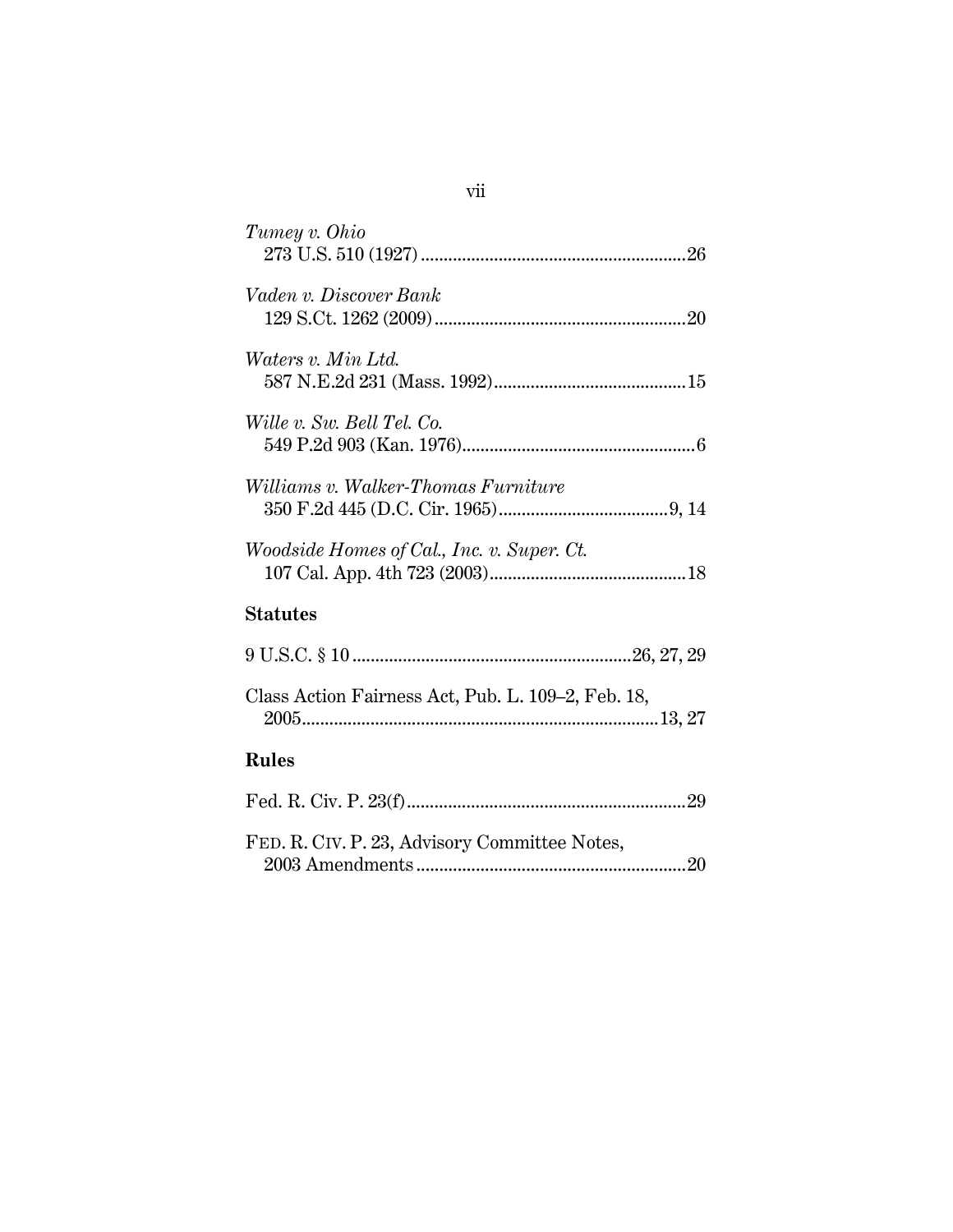# **Journal Articles**

| Aaron-Andrew P. Bruhl, The Unconscionability<br>Game: Strategic Judging and the Evolution of<br>Federal Arbitration Law                                                                                                                              |
|------------------------------------------------------------------------------------------------------------------------------------------------------------------------------------------------------------------------------------------------------|
|                                                                                                                                                                                                                                                      |
| Dando B. Cellini & Barry L. Wertz,<br>Unconscionable Contract Provisions: A<br>History of Unenforceability from Roman Law                                                                                                                            |
| to the UCC                                                                                                                                                                                                                                           |
| David S. Clancy & Matthew M.K. Stein, An<br>Uninvited Guest: Class Arbitration and the<br>Federal Arbitration Act's Legislative History                                                                                                              |
| J. Maria Glover, <i>Beyond Unconscionability</i> :<br>Class Action Waivers and Mandatory<br>Arbitration Agreements                                                                                                                                   |
| Russell Korobkin, <i>Bounded Rationality</i> ,<br>Standard Form Contracts, and<br>Unconscionality                                                                                                                                                    |
| Ramona L. Lampley, <i>Is Arbitration Under</i><br>Attack?: Exploring the Recent Judicial<br>Skepticism of the Class Arbitration Waiver<br>and Innovative Solutions to the Unsettled<br>Legal Landscape<br>18 CORNELL J.L. & PUB. POL'Y 477 (2009) 33 |
|                                                                                                                                                                                                                                                      |

### viii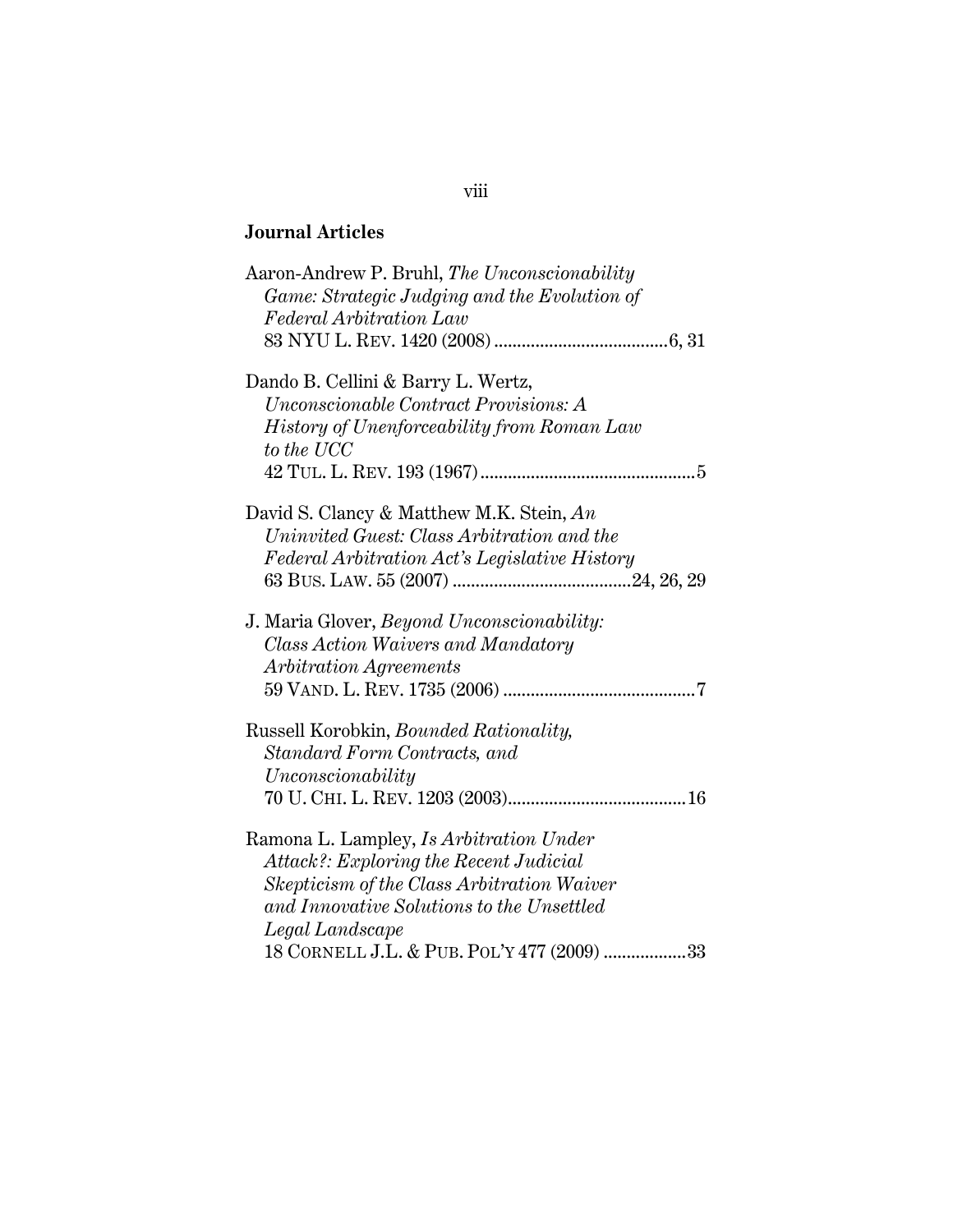| Lewis L. Maltby, <i>Employment Arbitration and</i><br>Workplace Justice                                                                                                        |
|--------------------------------------------------------------------------------------------------------------------------------------------------------------------------------|
| Harry G. Prince, <i>Unconscionability in</i><br>California: A Need for Restraint and<br>Consistency                                                                            |
| Stephen J. Ware, The Case for Enforcing<br>Adhesive Arbitration Agreements—With<br>Particular Consideration of Class Actions and<br><b>Arbitration Fees</b>                    |
| Maureen A. Weston, Universes Colliding: The<br>Constitutional Implications of Arbitral Class<br>Actions<br>47 WM. & MARY L. REV. 1711 (2006) 30                                |
| Thomas E. Willging & Shannon R. Wheatman,<br>Attorney Choice of Forum in Class Action<br>Litigation: What Difference Does It Make?<br>81 NOTRE DAME L. REV. 591 (2006)  12, 27 |
| <b>Other Authorities</b>                                                                                                                                                       |
| AAA, Analysis of the AAA's Consumer                                                                                                                                            |
| AAA, Supplementary Rules for Class                                                                                                                                             |
| Administrative Office of the California Courts,<br>Class Certification in California (Feb. 2010)12                                                                             |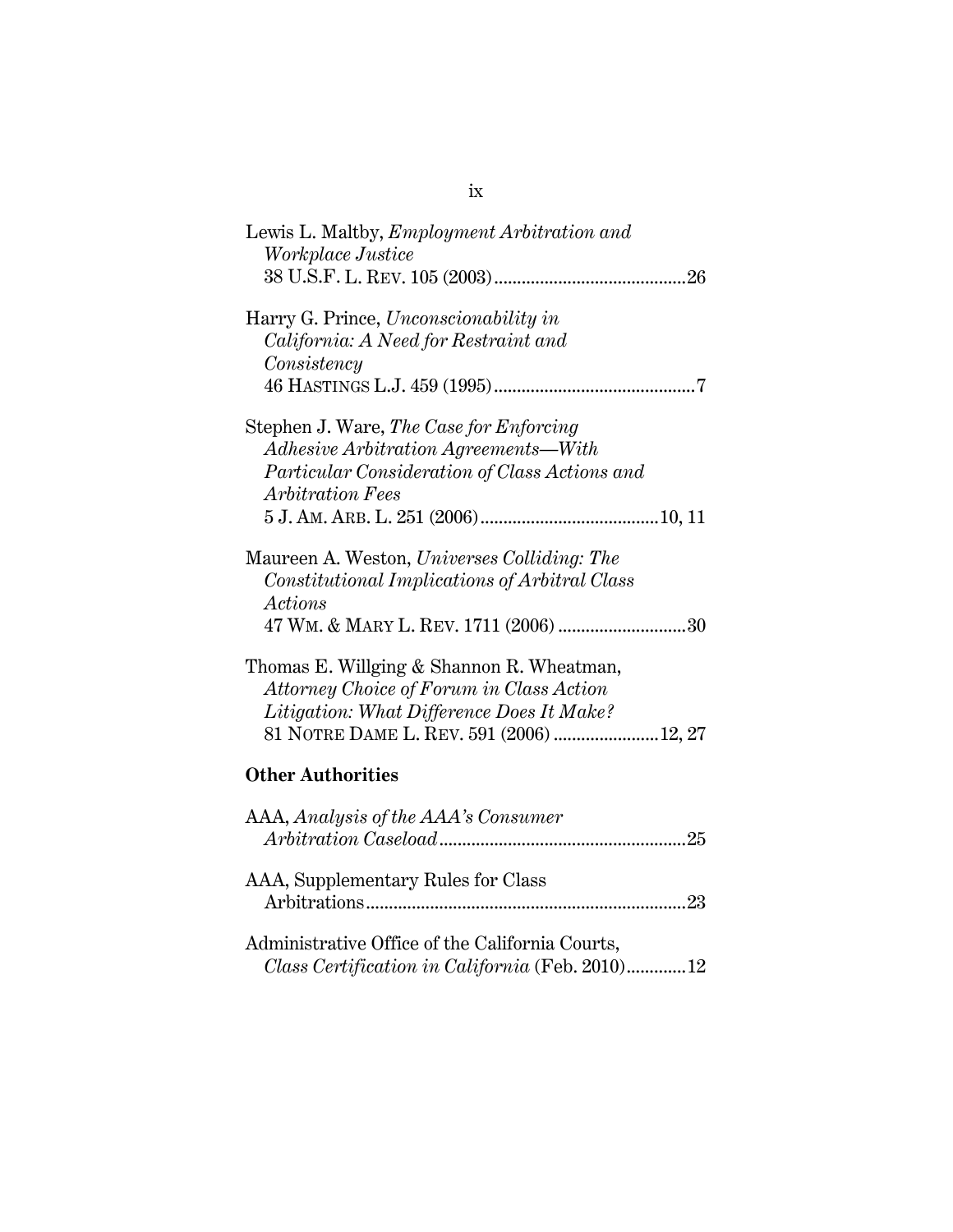| Brief of the AAA as <i>Amicus Curiae</i> in Support of<br>Neither Party, Stolt-Nielsen S.A. v.<br>Animalfeeds Int'l Corp., 130 S.Ct. 1758                                           |
|-------------------------------------------------------------------------------------------------------------------------------------------------------------------------------------|
| E. ALLEN FARNSWORTH, CONTRACTS (4th ed.                                                                                                                                             |
| RICHARD A. LORD, WILLISTON ON CONTRACTS                                                                                                                                             |
| Oral Argument Tr., Buckeye Check Cashing, Inc.                                                                                                                                      |
| Oral Argument Tr., Green Tree Fin. Corp. v.                                                                                                                                         |
| Oral Argument Tr., Laster v. AT&T Mobility                                                                                                                                          |
| JOSEPH M. PERILLO, CORBIN ON CONTRACTS (rev.                                                                                                                                        |
| RESTATEMENT (SECOND) OF CONTRACTS (1981)  passim                                                                                                                                    |
| Searle Civil Justice Institute, Northwestern<br>University School of Law, Consumer<br>Arbitration Before the American Arbitration<br>Association; Preliminary Report (Mar. 2009) 13 |
|                                                                                                                                                                                     |
| SAMUEL WILLISTON, A TREATISE ON THE LAW OF                                                                                                                                          |

x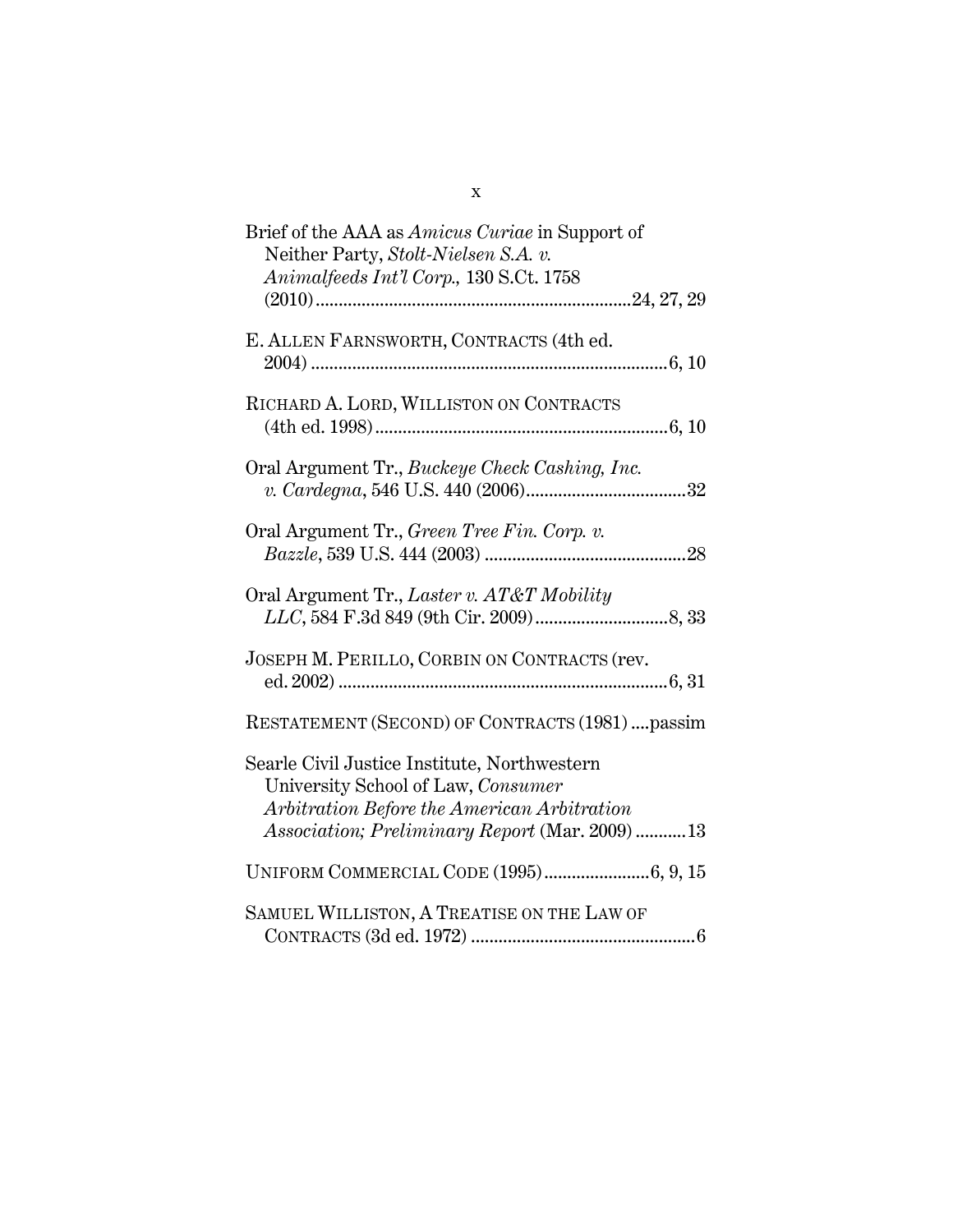#### **INTEREST OF THE** *AMICUS CURIAE***<sup>1</sup>**

*Amicus curiae* DRI–The Voice of the Defense Bar is an international organization of more than 22,000 attorneys involved in the defense of civil litigation. DRI is committed to enhancing the skills, effectiveness, and professionalism of defense attorneys. Because of this commitment, DRI seeks to address issues germane to defense attorneys, their clients, and the civil justice system. DRI has long been a voice in the ongoing effort to make the civil justice system more fair, efficient, and when national issues are involved—consistent.

To promote these objectives, DRI participates as *amicus curiae* in cases, such as this one, that raise issues of import to its membership, their clientele, and to the judicial system as a whole. Based on its members' extensive practical experience, DRI is uniquely qualified to explain to the Court why the decision below distorts generally applicable contract law, creates an insurmountable obstacle to the enforcement of tens of millions of arbitration agreements that benefit customers and businesses alike, and generally conflicts with the liberal federal policy favoring arbitration. In addition, DRI desires to explain why, in its members' experience, class actions are fundamentally incompatible with arbitration and its benefits.

l

<sup>1</sup> No counsel for a party authored any part of this brief, and no person or entity other than *amicus* and its counsel made a monetary contribution to its preparation or submission. Letters reflecting the parties' blanket consent to the filing of *amicus* briefs have been filed with the Clerk's office.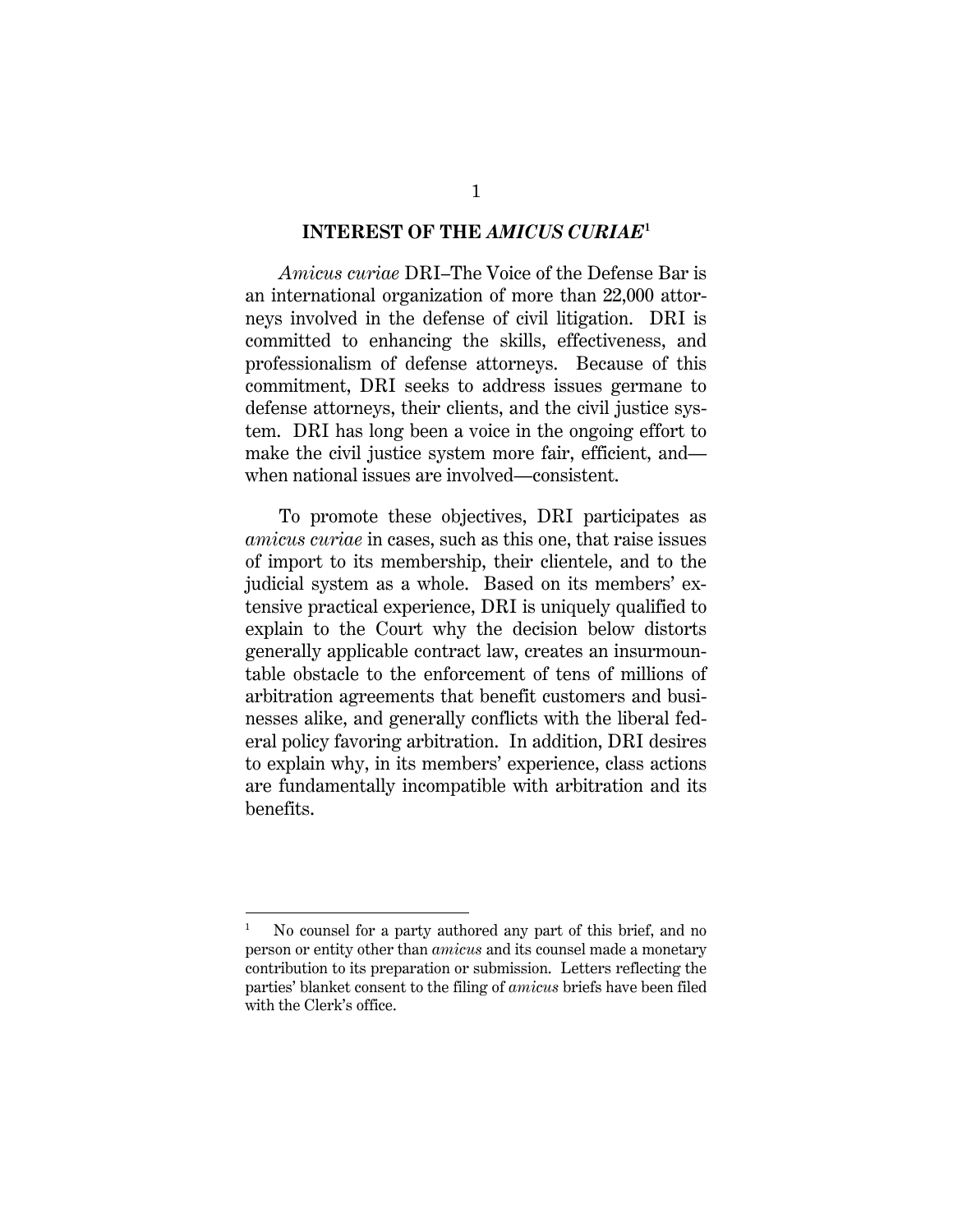#### **SUMMARY OF ARGUMENT**

As AT&T Mobility ("AT&T") explains in its brief, the Ninth Circuit's decision conflicts with the Federal Arbitration Act ("FAA") in every way imaginable: by requiring specific arbitral procedures as a precondition to the enforcement of arbitration agreements; by invoking a novel brand of unconscionability devised specifically to invalidate arbitration agreements; and by creating powerful disincentives to use consumer arbitration agreements. This *amicus* brief aims to do two things: first, to provide additional detail as to precisely how the decision below impermissibly distorts generally applicable contract law; and, second, to outline additional ways in which the decision conflicts with the FAA.

*1.* The Ninth Circuit's decision contravenes the FAA by invoking a version of "unconscionability" that departs dramatically from the doctrine applied to contracts generally. Traditional unconscionability doctrine requires a limited review of the fairness of the parties' contract, viewed *ex ante* (*i.e.*, at the time the contract was made) and taking into account all of the contract's provisions. The decision below, in contrast, relies on broad notions of public policy, applied from an *ex post* perspective (*i.e.*, at the time of litigation) and focusing exclusively on the effect of a single term of the parties' arbitration agreement, while ignoring the benefits the agreement offers to customers. This novel "unconscionability" analysis violates the FAA by singling out arbitration agreements for special scrutiny.

*2.* The Ninth Circuit's decision conflicts with the FAA in several additional ways.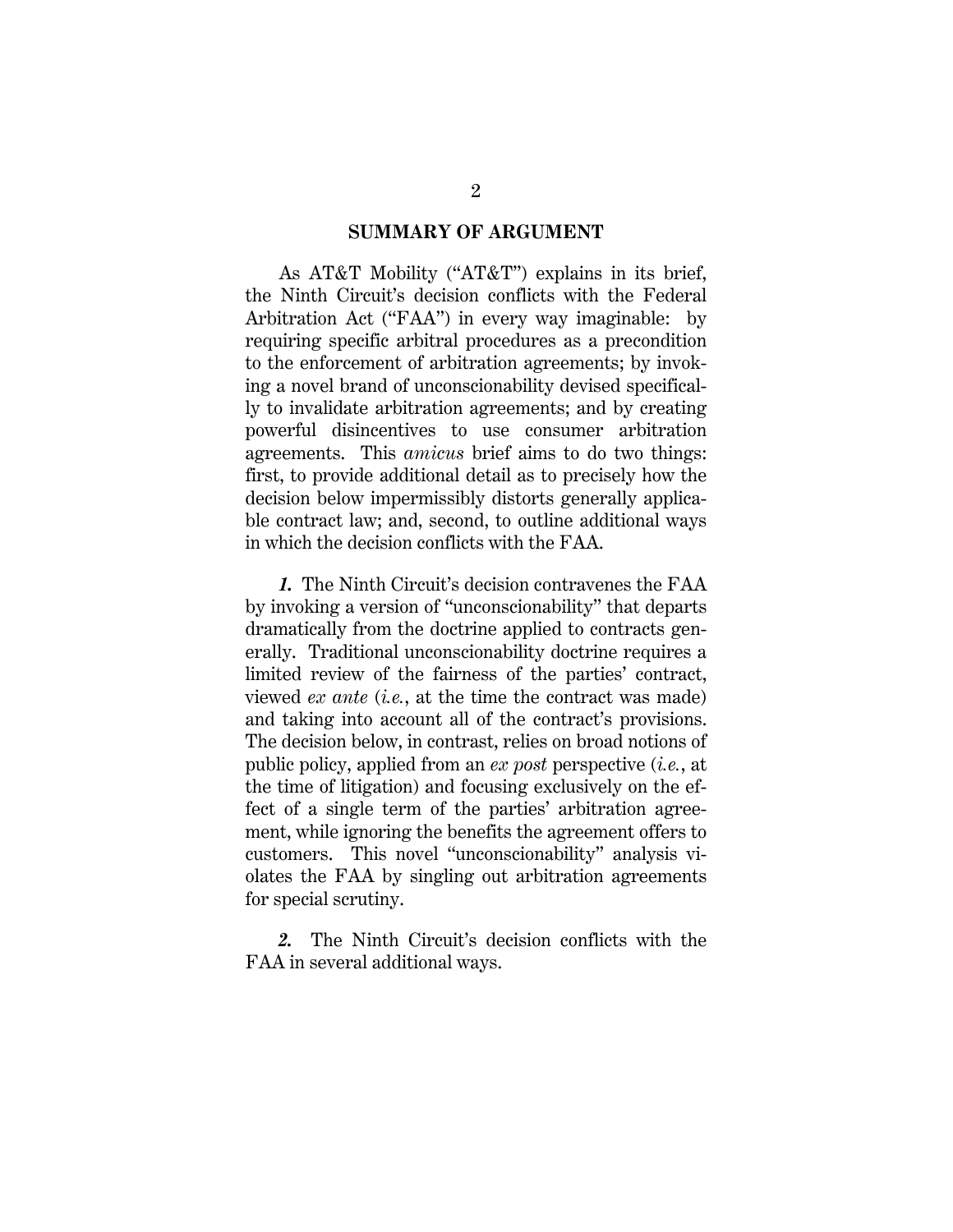*a.* The practical effect of the decision below is to impose a realistically impossible burden on a party seeking to enforce an arbitration agreement: to *disprove* the supposed need for the "deterrent effect" of a class action. This novel, insurmountable burden is fundamentally inconsistent with the FAA.

*b.* As this Court recognized last Term in *Stolt-Nielsen S.A. v. AnimalFeeds Int'l Corp.*, 130 S.Ct. 1758 (2010), class-wide procedures are inherently incompatible with the traditional advantages and essential features of arbitration. California's insistence on class-wide arbitral procedures that destroy the benefits of arbitration is but another effort to "chip away at [the FAA] by indirection." *Circuit City Stores, Inc. v. Adams*, 532 U.S. 105, 122 (2001).

*c.* By making the enforceability of arbitration agreements highly unpredictable from jurisdiction to jurisdiction, the Ninth Circuit's decision also conflicts with Congress's goal of "mak[ing] arbitration agreements universally enforceable" (*Allied-Bruce Terminix Cos. v. Dobson*, 513 U.S. 265, 279 (1995))—and *not* "dependent for [their] enforcement on the particular forum in which [the right to arbitrate] is asserted" (*Southland Corp. v. Keating*, 465 U.S. 1, 15 (1984)).

*d.* Finally, by adopting what amounts to a *per se* rule against consumer agreements that require individual arbitration, the decision below conflicts with the liberal federal policy favoring arbitration agreements, which, as this Court has recognized, applies with full force in the consumer context.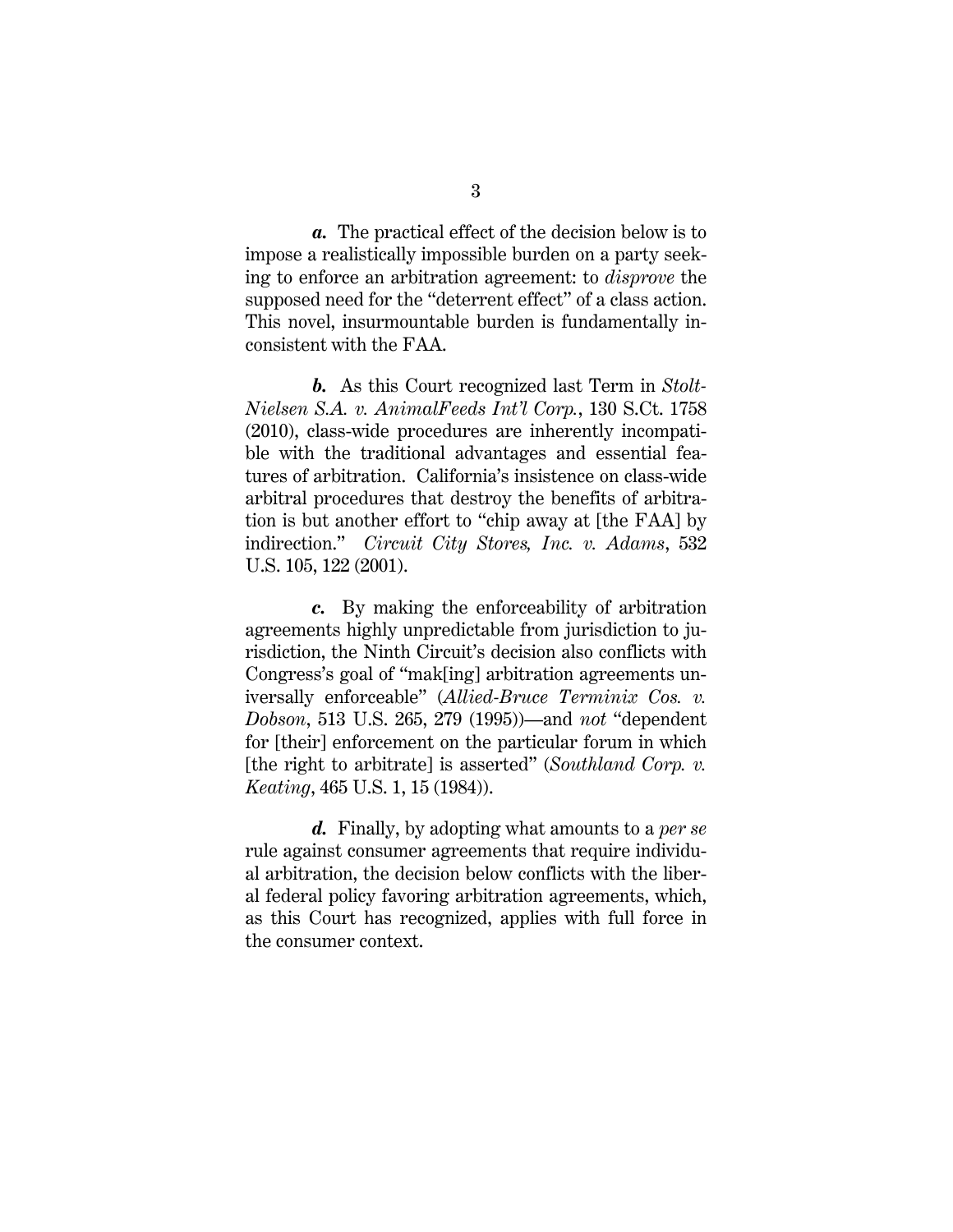#### **ARGUMENT**

### **I. The Ninth Circuit's Decision Contravenes The FAA By Distorting Traditional, Generally Applicable Contract Law.**

"The FAA's displacement of conflicting state law is now well-established, and has been repeatedly reaffirmed." *Preston v. Ferrer*, 552 U.S. 346, 352 (2008) (quotation marks, citation omitted). Among its wellestablished preemptive principles is that while "generally applicable contract defenses, such as fraud, duress, or unconscionability, may be applied to … arbitration agreements" (*Doctor's Assocs., Inc. v. Casarotto*, 517 U.S. 681, 687 (1996)), they may not be applied in ways that differ from the manner in which they are applied to contracts generally. *Perry v. Thomas*, 482 U.S. 483, 492 n.9 (1987). That is, "courts are not permitted to employ those general doctrines in ways that subject arbitration clauses to special scrutiny." *Iberia Credit Bureau, Inc. v. Cingular Wireless LLC*, 359 F.3d 159, 167 (5th Cir. 2004).

The decision below violates this principle by invoking a novel version of "unconscionability" that bears little resemblance to the traditional, generally applicable doctrine. Traditional unconscionability doctrine (1) focuses on the relative fairness of the obligations exchanged by the parties, serving as a narrow defense only to contracts that are truly "harsh," "oppressive," or "conscienceshocking"; (2) evaluates the contract at the time it was made (*i.e.*, *ex ante*), taking into account the range of possible outcomes; and (3) judges the contract as a whole, denying enforcement only to contracts that involve an overall "gross disparity" of values exchanged.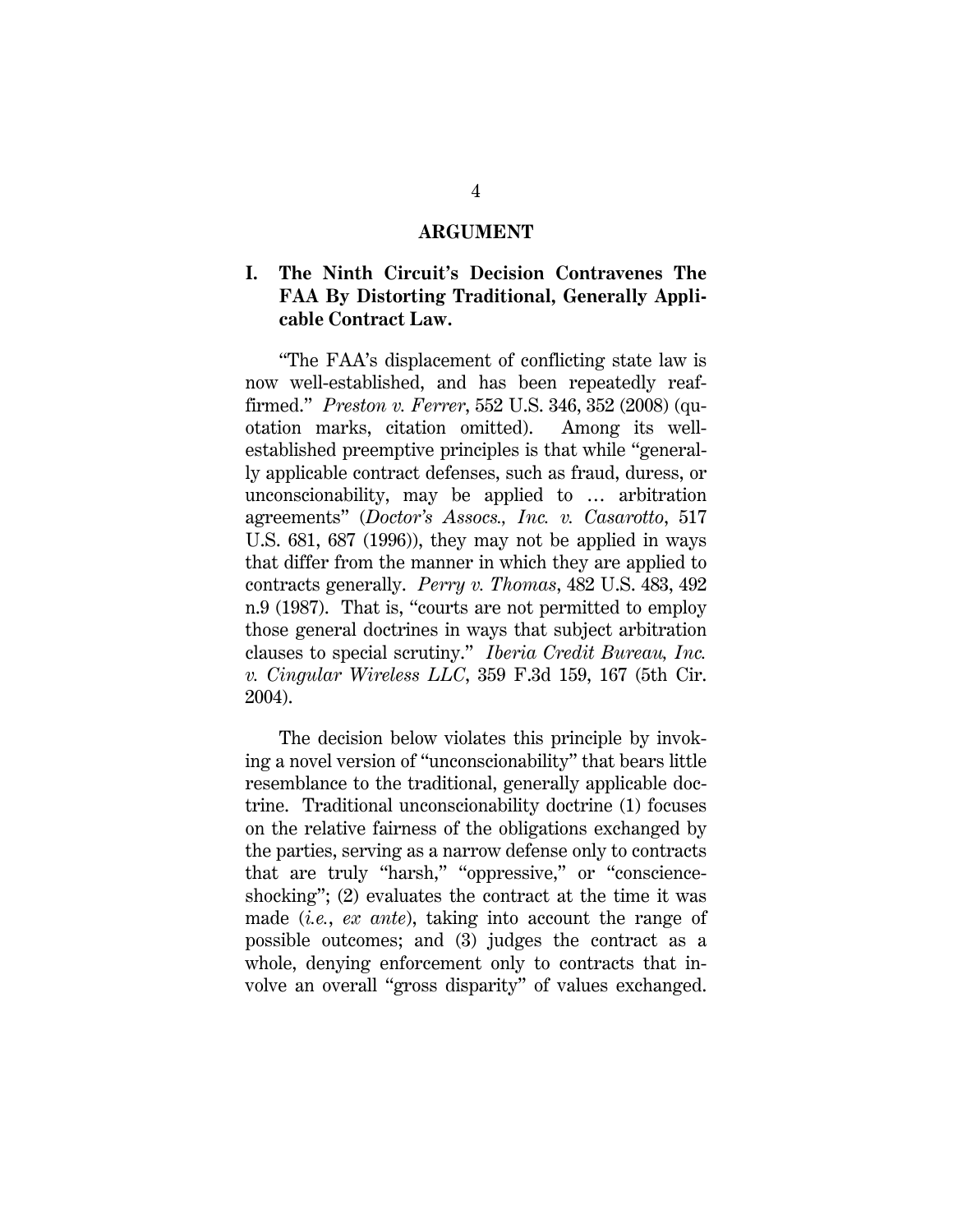The decision below, in contrast, (1) relies on expansive notions of public policy to invalidate an arbitration agreement "that a reasonable consumer may well prefer"; (2) proceeds from an *ex post* perspective, focusing exclusively on a circumstance that will rarely come to pass; and, (3) operating in a vacuum, fixates on a single term of the arbitration agreement, ignoring the significant benefits the agreement confers on AT&T's customers. In short, the Ninth Circuit applied the unconscionability doctrine in name only, in a manner that subverts the FAA and this Court's precedents.

## **A. The Ninth Circuit's Analysis Departs From Traditional Unconscionability Doctrine, Which Is Narrow And Bargain-Focused.**

"Unconscionability is a narrow doctrine[.]" *Sydnor v. Conseco Fin. Serv. Corp.*, 252 F.3d 302, 305 (4th Cir. 2001). "Traditionally"—and to this day—"a bargain was said to be unconscionable" only "if it was 'such as no man in his senses and not under delusion would make on the one hand, and as no honest and fair man would accept on the other.'" RESTATEMENT (SECOND) OF CONTRACTS (1981) § 208 cmt. b (quoting *Hume v. United States*, 132 U.S. 406, 411 (1889) (quoting *Earl of Chesterfield v. Janssen*, 28 Eng. Rep. 82, 100 (1750));<sup>2</sup> *see also, e.g.*, Dando B. Cellini & Barry L. Wertz, *Unconscionable Contract Provisions: A History of Unenforceability from Roman Law to the UCC*, 42 TUL. L. REV. 193, 196 (1967) (explaining that modern unconscionability, as re-

l

<sup>2</sup> *Accord, e.g., Cicle v. Chase Bank USA*, 583 F.3d 549, 554 (8th Cir. 2009); *Stinger v. Chase Bank, USA, NA*, 265 F. App'x 224, 228 (5th Cir. 2008); *Gay v. CreditInform*, 511 F.3d 369, 391 (3d Cir. 2007).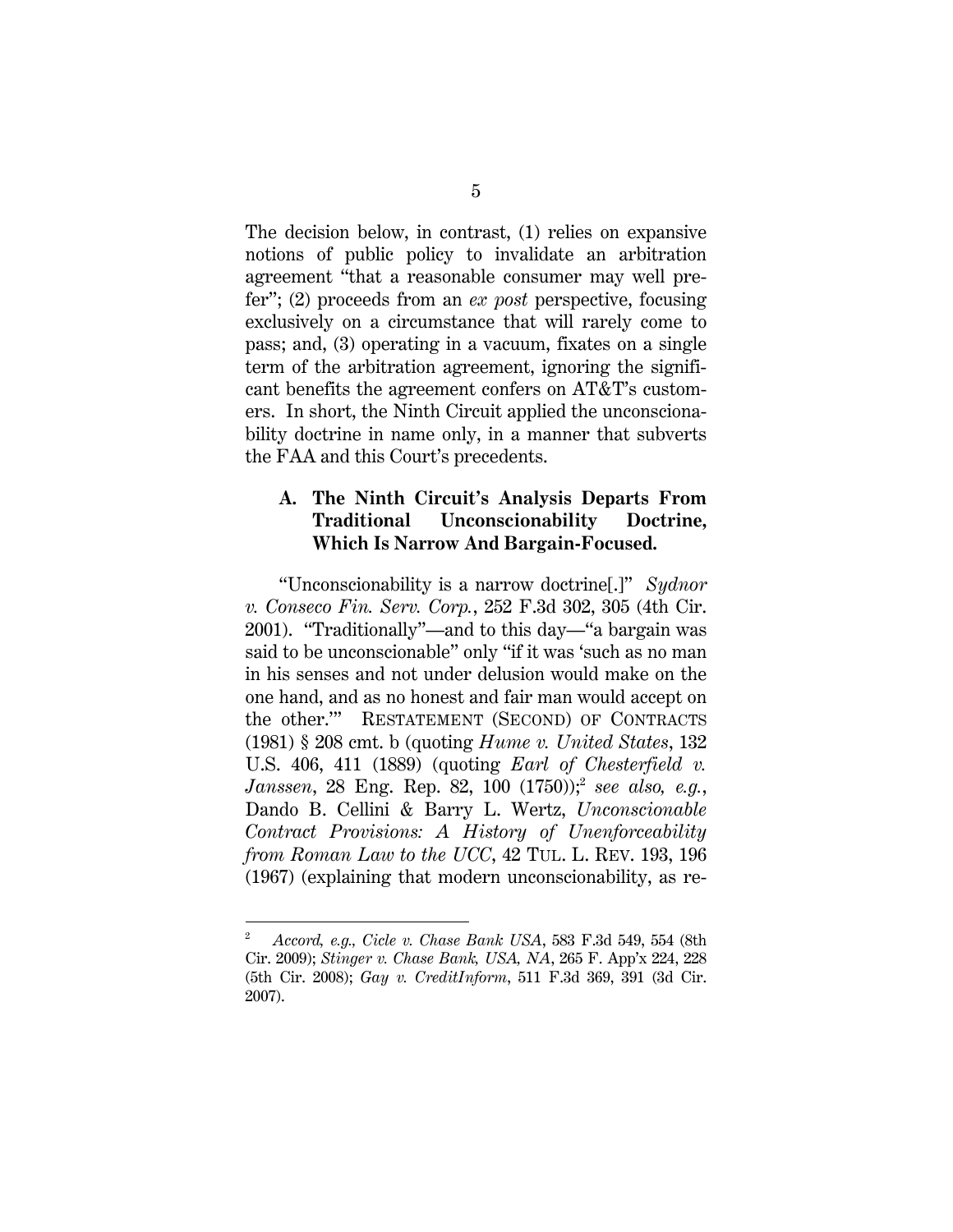flected by the Uniform Commercial Code, "draws on a long history of common-law development"). Stated differently, a contract is unconscionable only if it is "so unfair as to shock the conscience of the court." 1 E. ALLEN FARNSWORTH, CONTRACTS § 4.27 (4th ed. 2004).

An agreement has never been thought "unconscionable" merely because unequal "bargaining power" produced an uneven "allocation of risks." UNIFORM COMMERCIAL CODE ("U.C.C.") § 2-302 cmt.1 (1995); *accord* RESTATEMENT, *supra*, § 208 cmt.d (1981). Nor will the doctrine relieve a party of "a simple old-fashioned bad bargain." *Wille v. Sw. Bell Tel. Co.*, 549 P.2d 903, 907 (Kan. 1976); *accord* 8 RICHARD A. LORD, WILLISTON ON CONTRACTS § 18:1 (4th ed. 1998). Unconscionability has thus been described as an "infrequently used" "safety valve" for relief from a contract so one-sided "'that no decent, fairminded person would view the ensuing result without being possessed of a profound sense of injustice.'" *Steinhardt v. Rudolph*, 422 So.2d 884, 890 (Fla. Dist. Ct. App. 1982) (quoting 14 SAMUEL WILLISTON, A TREATISE ON THE LAW OF CONTRACTS § 1632 (3d ed. 1972)). Precisely because it is intended as a narrow defense to only the most unfair contracts, "it is well-known that unconscionability is generally a loser of an argument." Aaron-Andrew P. Bruhl, *The Unconscionability Game: Strategic Judging and the Evolution of Federal Arbitration Law*, 83 N.Y.U. L. REV. 1420, 1442 (2008); *accord* 7 JOSEPH M. PERILLO, CORBIN ON CONTRACTS § 29.4 (rev. ed. 2002) ("Most claims of unconscionability fail.").

Traditional unconscionability doctrine "looks to the oppressiveness or one-sided nature of the transaction," evaluating the substantive fairness of the obligations and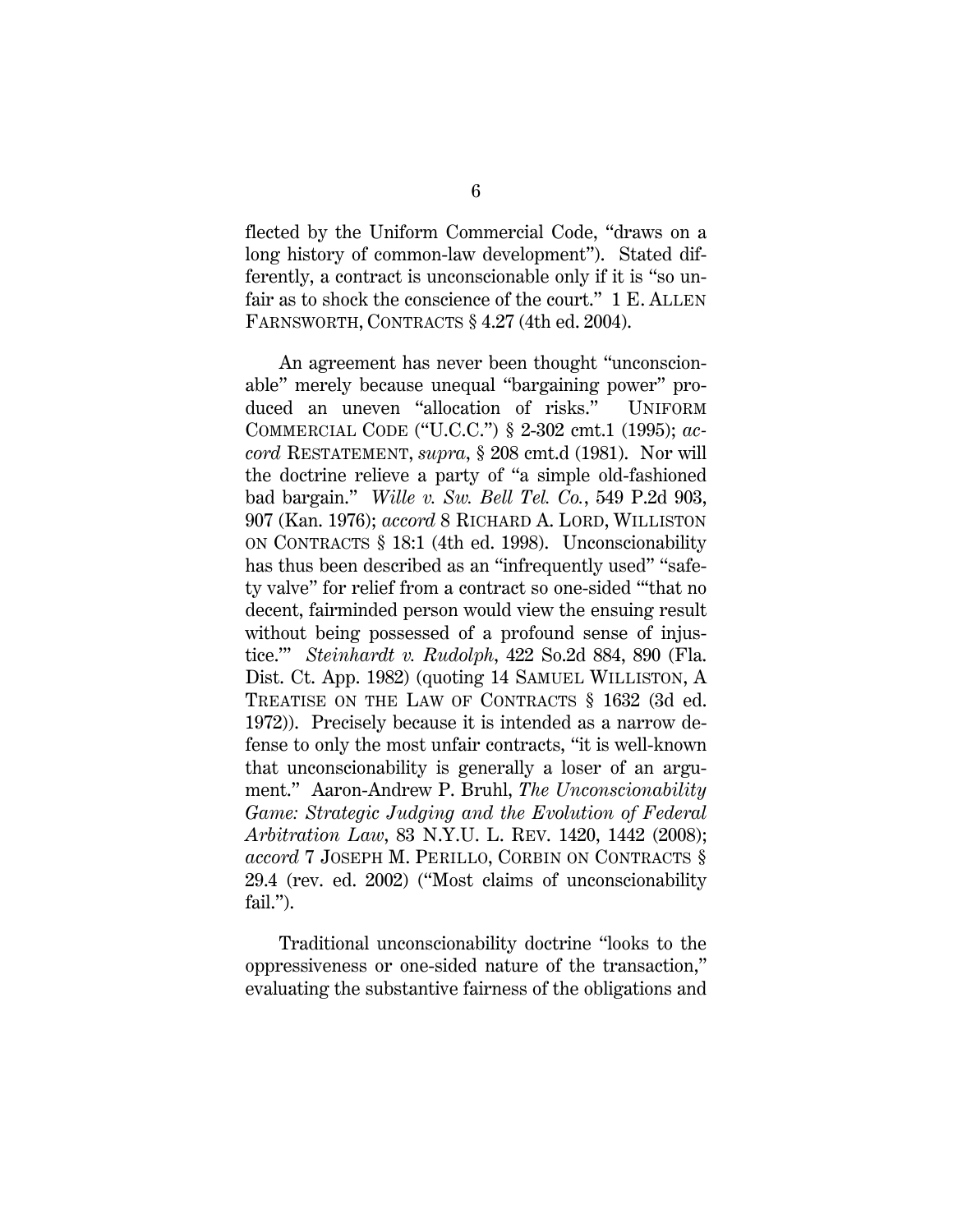burdens that the contract imposes on "one party or … the other," *i.e.*, the actual parties to the contract and before the court. Harry G. Prince, *Unconscionability in California: A Need for Restraint and Consistency*, 46 HASTINGS L.J. 459, 473 (1995). That is, it is a focused assessment of the contract itself,<sup>3</sup> *not* a wide-ranging public policy inquiry. *See, e.g.*, J. Maria Glover, *Beyond Unconscionability: Class Action Waivers and Mandatory Arbitration Agreements*, 59 VAND. L. REV. 1735, 1760 (2006) ("unconscionability" is "a doctrine that evaluates an individual contract's fairness"). Indeed, a California appellate court recently stated that it was unaware of "any statute or case authorizing application of the doctrine of unconscionability for the benefit of nonparties to the contract." *Lynwood Redevelopment Agency v. Angeles Field Partners, LLC*, 2009 WL 4690213, at \*8 (Cal. Ct. App. Dec. 10, 2009) (unpublished/non-precedential op.).

The Ninth Circuit's analysis bears no resemblance to this narrow doctrine. Rather than testing the fairness of the contract of the parties actually before the court, the court relied on California's supposed public "policy … of deterring and redressing wrongdoing" through classaction litigation. Pet. App. 5a. And rather than applying any of the traditional measures of unconscionability, the court applied a unique "test" that inevitably requires the

l

<sup>3</sup> *See, e.g.*, *Am. Software, Inc. v. Ali*, 46 Cal. App. 4th 1386, 1390 (1996) ("Substantive unconscionability focuses on the actual terms of the agreement…."); *Lovey v. Regence BlueShield of Id.*, 72 P.3d 877, 882 (Idaho 2003) ("substantive unconscionability focuses upon the terms of the agreement itself"); *Knight Adjustment Bur. v. Lewis*, 228 P.3d 754, 757 (Utah App. 2010) ("substantive unconscionability focuses on the terms of the agreement, examining the relative fairness of the obligations assumed" (quotation marks omitted)).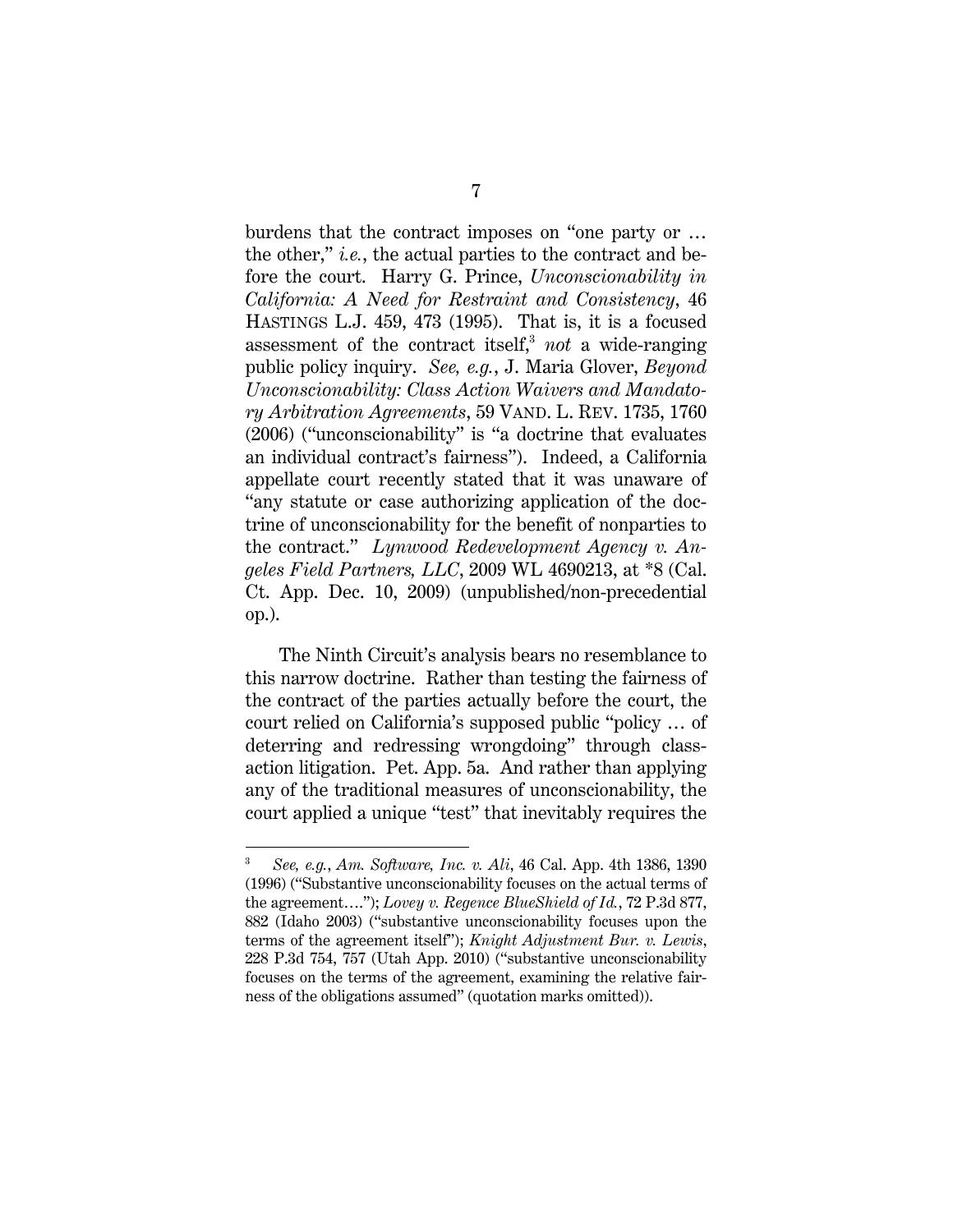invalidation of any consumer agreement to arbitrate on an individual basis. *Id.* at 7a. Under this "test," a consumer need only file a putative class action *alleging* that the defendant "has carried out a scheme deliberately to cheat" its customers, and her arbitration agreement automatically is rendered unconscionable. This perfunctory "test" requires invalidation of the arbitration agreement no matter what else the plaintiff has received as part of the bargain and no matter what advantages and incentives the arbitration agreement provides. *See id.* at 7a-11a.

The decision below is thus plainly inconsistent with traditional unconscionability doctrine because the court's "test" has nothing to do with the basic fairness of the agreement between AT&T and the Concepcions. Indeed, Judge Bea, the author of the Ninth Circuit's opinion, stated that he understood California law to include "a bizarre component to it that no matter how conscionable to the individual [an arbitration agreement is], the public policy of California is to use class actions." Oral Argument Tr., *Laster v. AT&T Mobility LLC*, 584 F.3d 849 (9th Cir. 2009), at 7:55, *at* http://www.ca9.uscourts. gov/datastore/media/2009/09/17/08-56394.wma. The only facts that matter are (1) that the agreement requires arbitration on an individual basis and (2) that the Concepcions alleged widespread fraud. Indeed, the Ninth Circuit effectively acknowledged that the agreement is fair to the Concepcions in that it "essentially guarantee[s] that [AT&T] will make any aggrieved customer whole who files a claim"—which, undeniably, is "a good thing." Pet. App. 11a n.9. This sort of make-whole guarantee, however, is not enough to render the arbitration agreement enforceable under California law, because other parties *not before the court* may choose not to file similar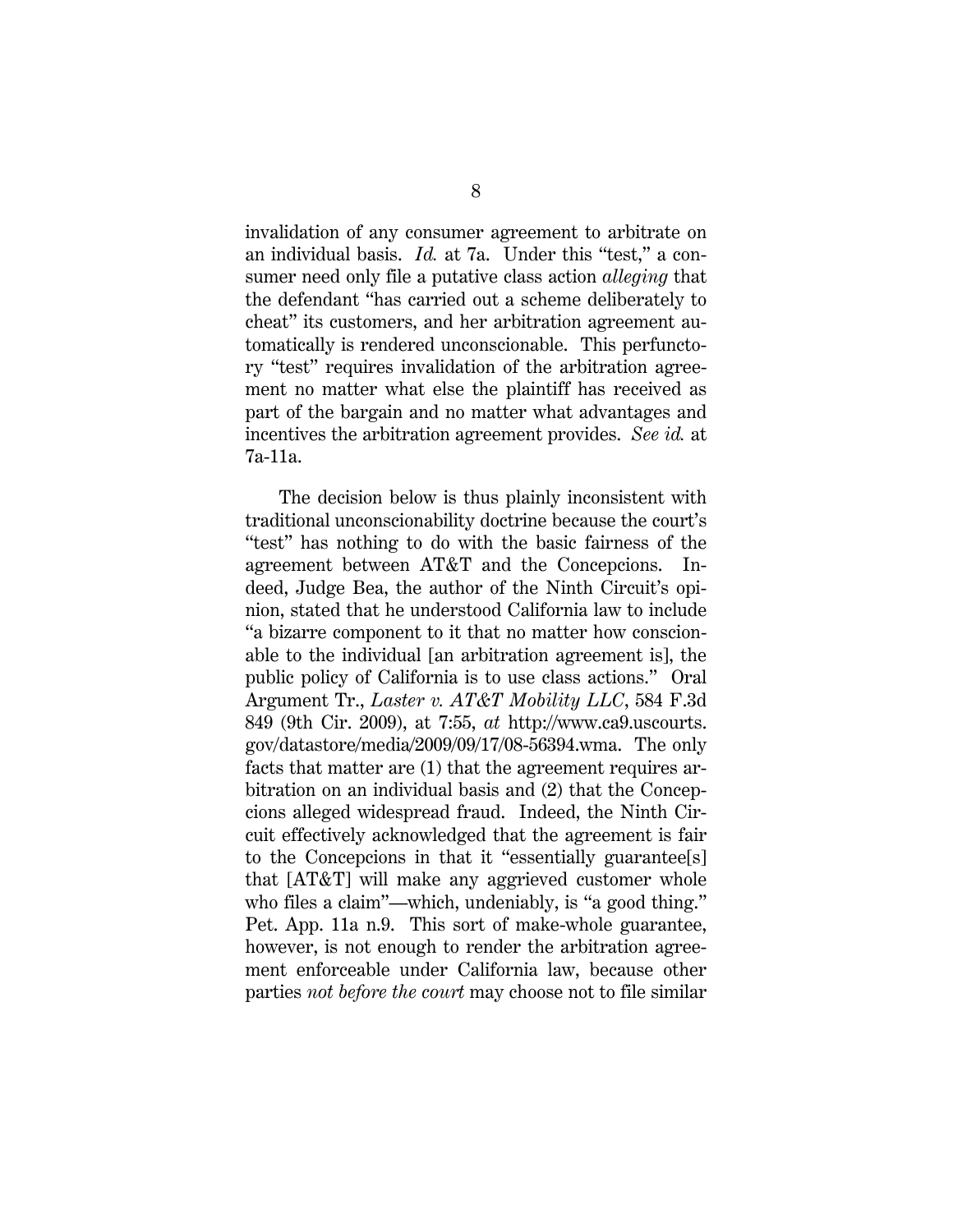claims. *Id.* This sort of concern, which has nothing to do with the Concepcions' ability to pursue their own claims or "the actual terms of the agreement" (*Ali*, 46 Cal. App. 4th at 1390), has no basis in traditional unconscionability doctrine (*Lynwood Redevelopment Agency*, 2009 WL 4690213, at \*8); it has been created out of whole cloth to invalidate arbitration agreements.

Applying a test lacking any foundation in generally applicable contract law, the Ninth Circuit, unsurprisingly, reached a result fundamentally at odds with existing doctrine. As noted, it has long been the case that a contract is considered "unconscionable" only if it is so unfair and one-sided that it "shocks the conscience"—or that only a "man … under delusion would make" it. A contract that provides aggrieved customers with a makewhole guarantee (Pet. App. 11a n.9) and "that a reasonable consumer may well prefer" (*id.* at 42a) does not even remotely approach this exacting standard.

**B. The Ninth Circuit's Analysis Departs From Traditional Unconscionability Doctrine, Which Requires An Assessment Of The Contract's Fairness At The Time It Was Made, Not Second-Guessing At The Time Of Litigation.** 

It is well-settled that the relevant question under traditional unconscionability doctrine is whether the contract was "unconscionable *at the time the contract [was] made*." RESTATEMENT, *supra*, § 208 (emphasis added); *accord, e.g.*, U.C.C. § 2-302(1); *Williams v. Walker-Thomas Furniture*, 350 F.2d 445, 449 (D.C. Cir. 1965) (Wright, J.) ("[T]he primary concern must be with the terms of the contract considered in light of the circums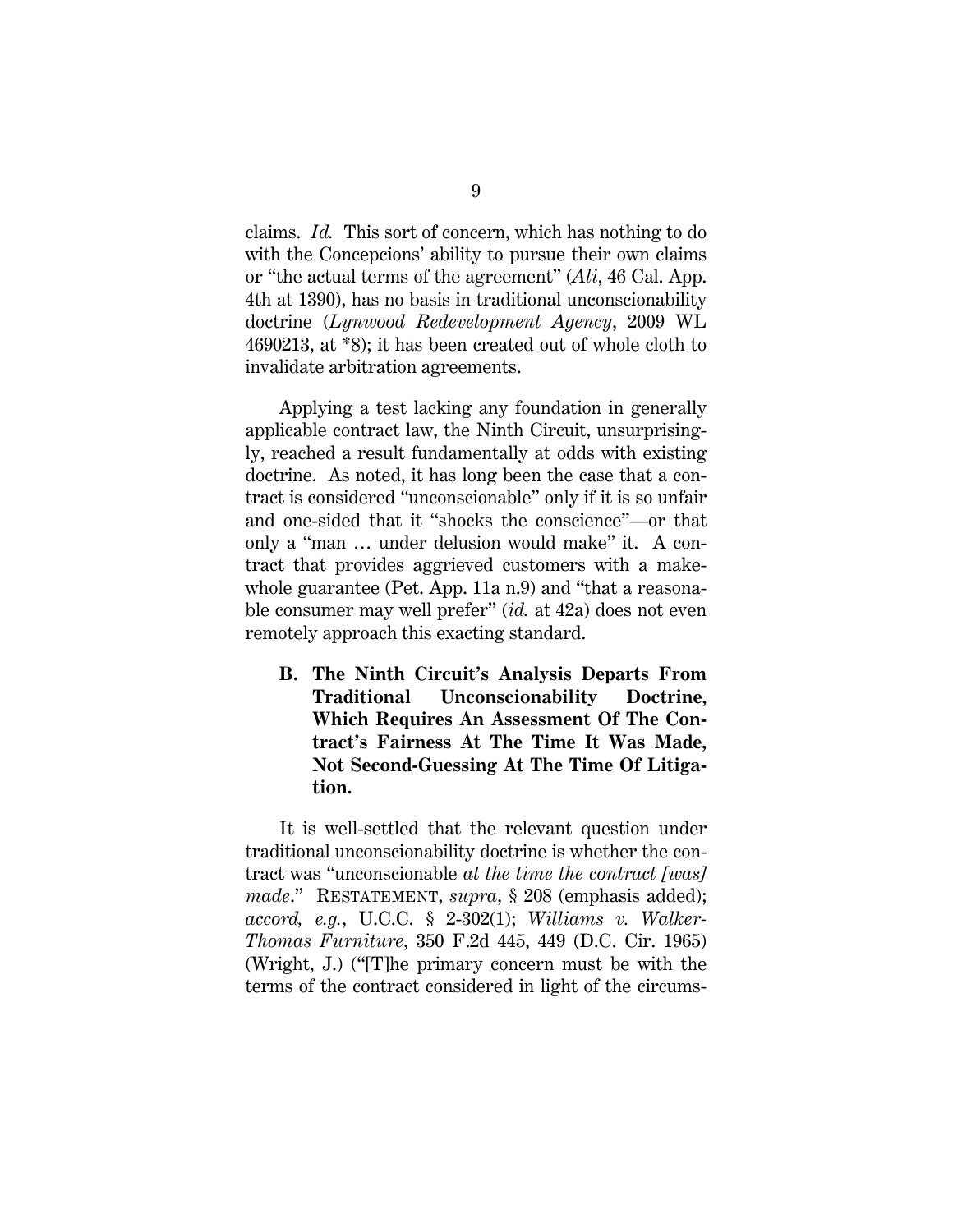tances existing when the contract was made."). Because "the critical juncture for determining whether a contract is unconscionable is the moment when it is entered into by both parties," "[u]nconscionability cannot be demonstrated by hindsight." *Resource Mgmt. Co. v. Weston Ranch & Livestock Co.*, 706 P.2d 1028, 1043 (Utah 1985). Thus, "[i]t is clear that a proper application of the unconscionability doctrine involves an assessment of the contract *ex ante*, rather than *ex post*. In other words, a court should assess the 'values exchanged' as of the time the contract was formed, rather than as of a later time, such as, the time of a dispute." Stephen J. Ware, *The Case for Enforcing Adhesive Arbitration Agreements— With Particular Consideration of Class Actions and Arbitration Fees*, 5 J. AM. ARB. L. 251, 267-68 (2006); *accord, e.g.*, LORD, *supra*, § 18:12.

The *ex ante* focus is eminently sensible. Contracts typically govern a range of potential events, many of which are unlikely to occur. "To judge the substantive fairness of contracts at a date subsequent to their making could nullify many contracts entailing a speculative element." *Resource Mgmt. Co.*, 706 P.2d 1043. To illustrate this principle, Professor Farnsworth cites a Missouri Supreme Court case holding that an ailing woman's promise to devise a farm valued at \$34,400 in return for care during the remainder of her life was not unconscionable even though she died just one month later, so that the value of the services rendered amounted to just one percent of the value of the farm. *Tuckwiller v. Tuckwiller*, 413 S.W.2d 274, 278-79 (Mo. 1967), *cited in* 1 FARNSWORTH, *supra*, § 4.27, at 573 n.3. As that court explained, "in determining whether or not a contract … is unconscionable …, the transaction must be viewed prospectively, not retrospectively." 413 S.W.2d at 278.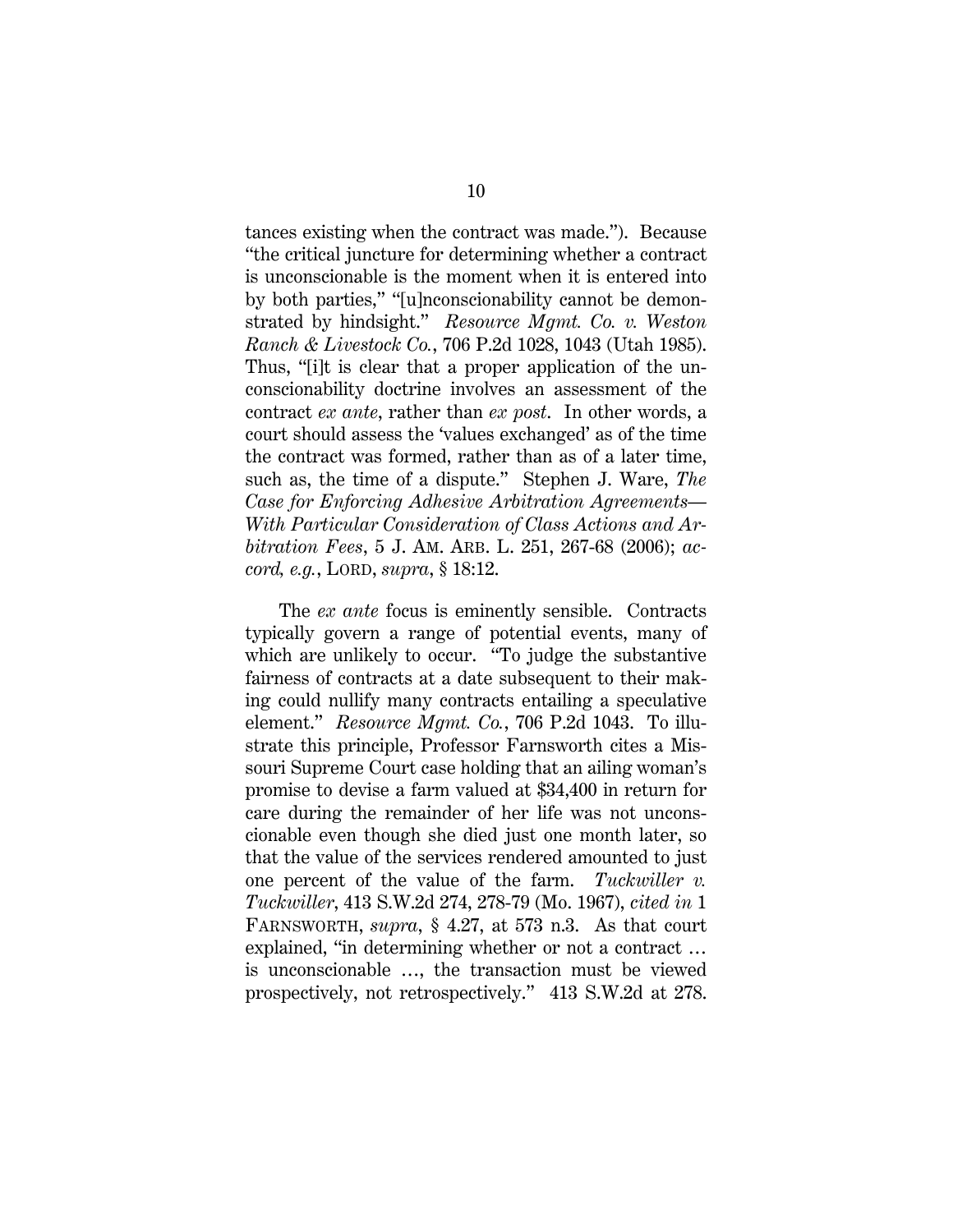Therefore, the relevant question was whether, at the time the contract was made, a promise to provide care for an indefinite period of time—possibly for years—in exchange for the farm was conscience-shocking, and the court properly held that it was not. *See id.* at 278-79.

Thus, a contract cannot be condemned as unconscionable simply because, post-formation, a situation arises in which its provisions disadvantage one side or the other. To do so would ignore that when the contract was made, a variety of outcomes was possible, some more or less likely to occur, some more or less advantageous to the respective parties, etc. This principle matters here because, at the time of contracting, the likely outcome is that no disputes will arise between the customer and AT&T that require arbitration or litigation. In that situation, the arbitration provision is unambiguously mutually beneficial: AT&T benefits from lower disputeresolution costs, and the customer benefits from the lower prices of goods and services that necessarily result.<sup>4</sup> The customer further benefits because, to the extent that any minor disputes arise, the arbitration provision's

<sup>4</sup> "[W]hatever lowers costs to businesses tends over time to lower prices to consumers…. [T]he size of the price reduction caused by enforcement of consumer arbitration agreements will vary…. But it is inconsistent with basic economics to question the existence of the price reduction." Ware, *supra*, at 255-56. In an analogous context, this Court has recognized that customers' whose contracts include a forum-selection clause "benefit in the form of reduced [prices] reflecting the savings that [a company] enjoys by limiting the fora in which it may be sued." *Carnival Cruise Line, Inc. v. Shute*, 499 U.S. 485, 594 (1991); *see also, e.g.*, *Boomer v. AT&T Corp.*, 309 F.3d 404, 419 n.7 (7th Cir. 2002) ("arbitration offers cost-saving benefits to telecommunication providers and these benefits are reflected in a lower cost of doing business that in competition are passed along to customers" (quotation marks omitted)).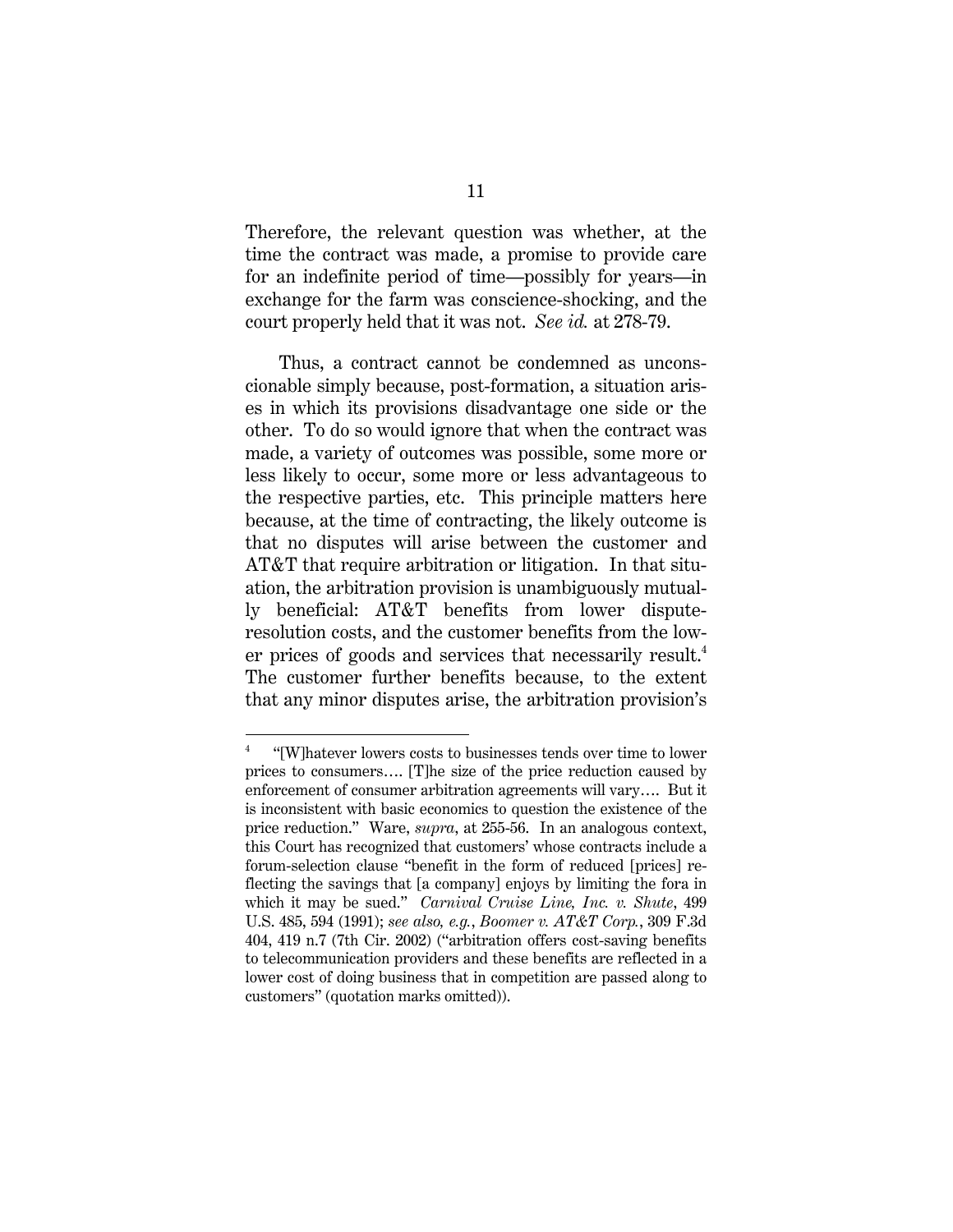"Premium" creates a strong incentive for AT&T to resolve the dispute informally. *See* Pet. App. 42a; Pet.'s Br. 5-8.

It is also apparent that the customer benefits from the arbitration provision if a dispute arises that is not resolved informally and is not appropriate for class treatment. In addition to paying reduced prices for goods and services, the customer will then be entitled to pursue arbitration at no cost with a potential recovery of a contractual "Premium" and double attorneys' fees. Indeed, for a small claim not appropriate for class treatment, the arbitration provision may affirmatively provide the only viable mechanism for the customer to pursue her claim. As this Court has recognized, "arbitration's advantages often would seem helpful to individuals, say, complaining about a product, who need a less expensive alternative to litigation." *Allied-Bruce*, 513 U.S. at 280.

The only scenario in which there is even a question about the fairness of the arbitration provision is the relatively rare instance in which a dispute actually arises that is litigable on a classwide basis. But the overwhelming majority of disputes are *not* appropriate for class treatment. For example, in a Federal Judicial Center study of nearly 300 cases filed as putative class actions, a class was certified in only about 20% of the cases.<sup>5</sup> And

l

<sup>5</sup> Thomas E. Willging & Shannon R. Wheatman, *Attorney Choice of Forum in Class Action Litigation: What Difference Does It Make?*, 81 NOTRE DAME L. REV. 591, 634-35 (2006); *see also* Administrative Office of the California Courts, *Class Certification in California*, at A1, tbl.A-1 (Feb. 2010) (finding that a class was certified in only 22.3% of 1,294 putative class actions terminated in California state court from 2000 to 2005), *available at* http://www.courtinfo .ca.gov/reference/documents/classaction-certification.pdf.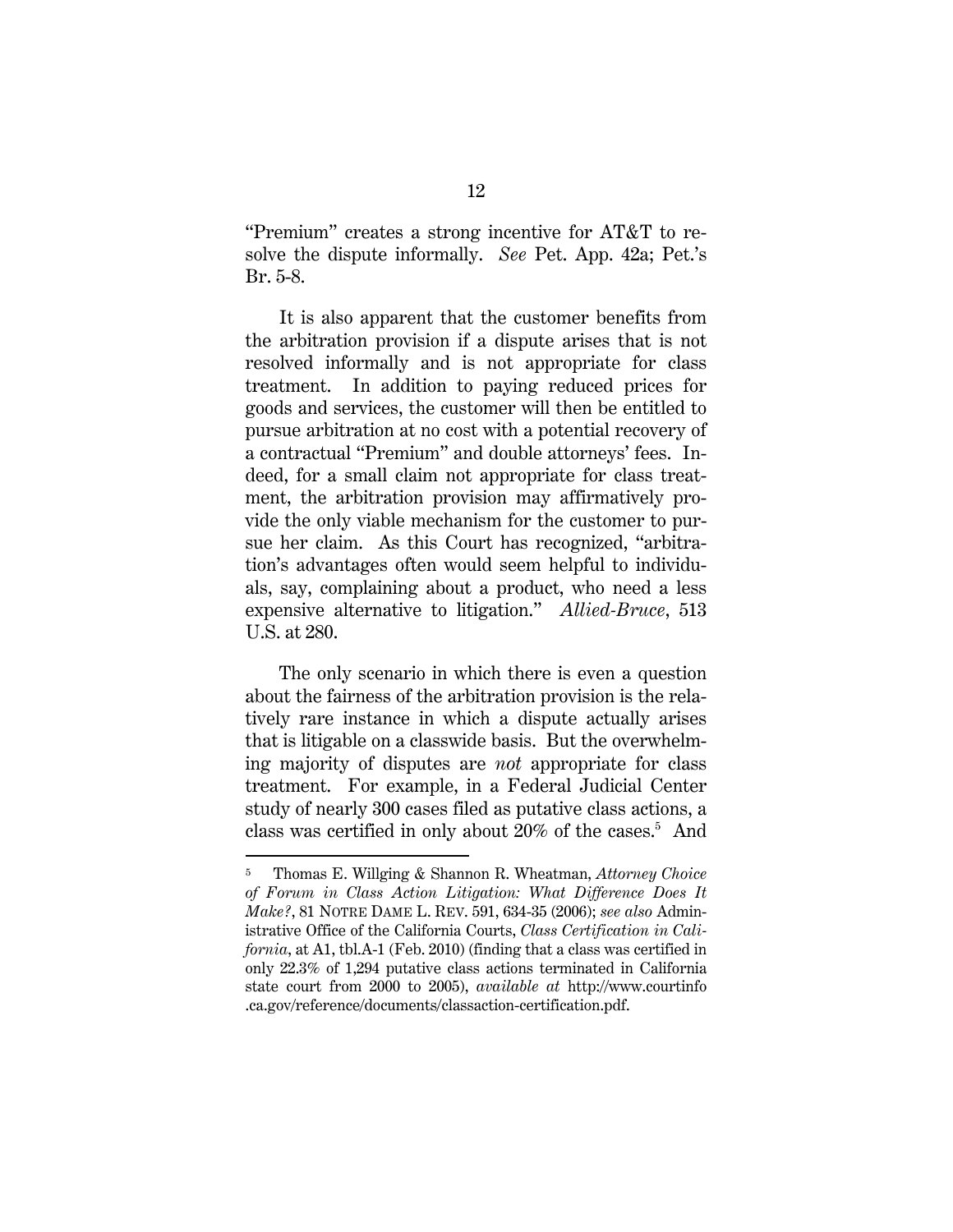that study, of course, consisted only of cases in which the plaintiff's attorney concluded that there were nonfrivolous grounds for pursuing class certification; it does not reflect the much larger universe of cases in which class status is never sought because the dispute obviously is not appropriate for class treatment. Thus, the one scenario on which the decision below fixates is, by far, the least likely actually to occur under the contract. And even in that rare scenario, the substantive fairness of the provision is debatable; as the district court concluded, "a reasonable consumer" with a claim litigable as a class action still "may well prefer" AT&T's arbitration provision. Pet. App.  $42a<sup>6</sup>$ 

Under traditional unconscionability doctrine, when there is reasonable debate as to a contract's fairness, it cannot be condemned as conscience-shocking. *See* Part I.A, *supra*.Even more clearly, adopting the *ex ante*  perspective that is an indispensable feature of the doctrine, a contract cannot be deemed unconscionable when (1) it unambiguously benefits the complaining party in

<sup>6</sup> As the district court explained, even certified class actions often settle for "pennies on the dollar with few consumers actually submitting claims" (Pet. App. 42a), and Congress has found that "[c]lass members often receive little or no benefit from class actions, and are sometimes harmed" (Class Action Fairness Act ("CAFA"), Pub. L. 109–2, § 2(a)(3), Feb. 18, 2005). On the other side of the ledger, a recent study by the Searle Civil Justice Institute at Northwestern University School of Law found that AAA consumer arbitration is inexpensive and expeditious for consumers; in addition, consumers won some relief in 53.3% of the cases they filed and recovered an average of \$19,255. *See Consumer Arbitration Before the American Arbitration Association; Preliminary Report*, at xi-xv (Mar. 2009), *available at* http://www.searlearbitration.org/p/full\_report.pdf.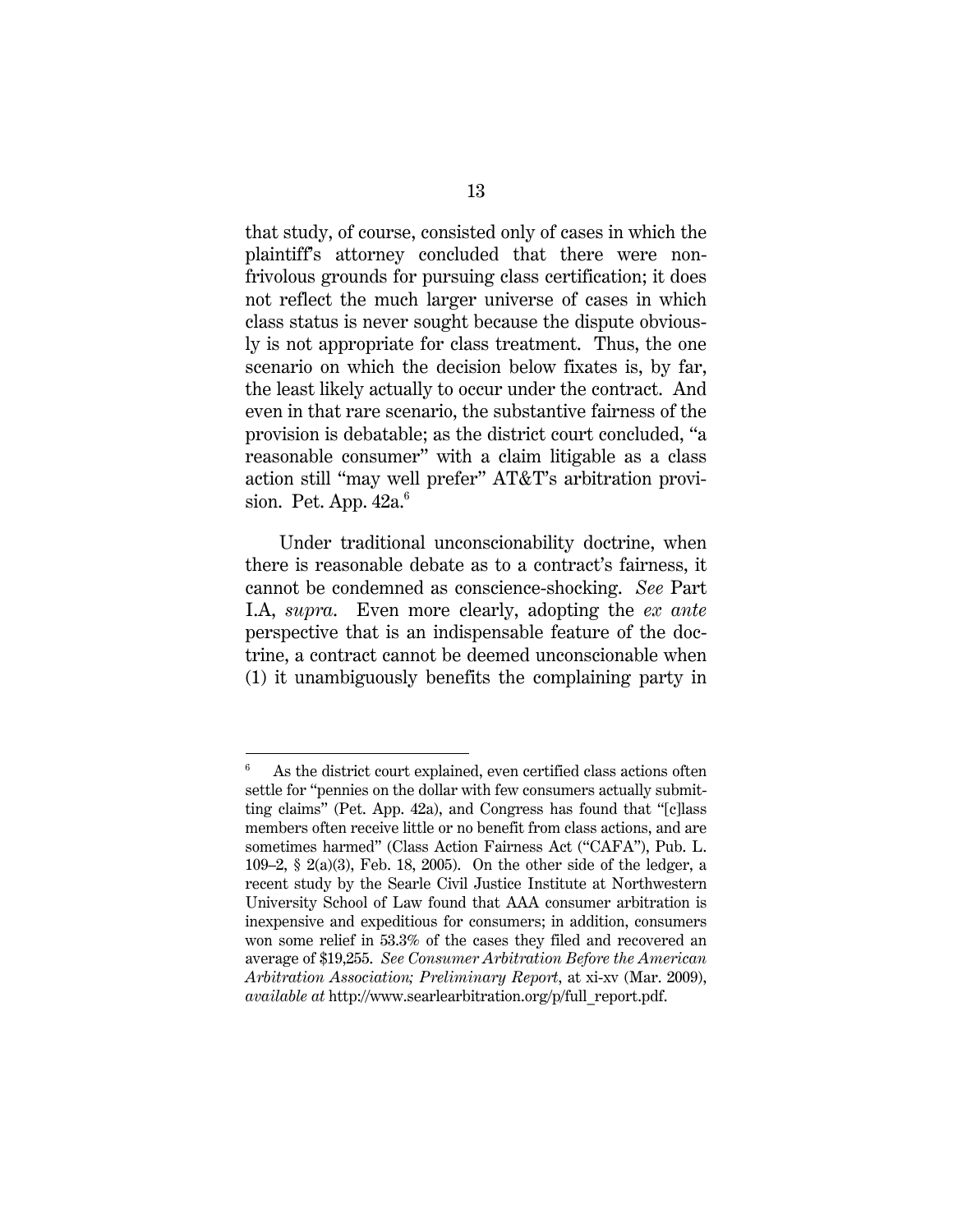the *most likely* outcomes under the contract, and (2) its fairness is debatable only with respect to the *least likely*  outcome under the contract.

The decision below reaches a result irreconcilable with generally applicable contract law by improperly adopting an *ex post*, rather than an *ex ante*, view of the contract. Nowhere does the court's opinion acknowledge the benefits to customers who never have a dispute with the company. And only in a footnote does the court grudgingly concede that customers who pursue individual claims are virtually guaranteed to be made whole. Pet. App. 11a n.9. But the clearest evidence of the court's *ex post* approach is its reliance on the customer's underlying allegations that the company engaged in a broad "scheme deliberately to cheat" customers. Pet. App. 7a. For the reasons discussed above, under traditional unconscionability doctrine, the enforceability of a contract cannot possibly depend on the nature of allegations and claims made by a party months or even years after the contract was made. It is nonsensical to say (1) that a contract was "unconscionable *at the time [it was] made*" (RESTATEMENT, *supra*, § 208 (emphasis added)), because, *after the contract was made*, one of the parties alleged widespread fraud—but (2) the same contract was not unconscionable *at the time it was made* because, *after it was made*, only individualized grievances were raised. A contract is either unconscionable at its making or it is not. The nature of a party's allegations in a dispute arising after the contract's formation have nothing to do with "the circumstances existing when the contract was made"—and, thus, nothing to do with unconscionability properly understood. *Williams*, 350 F.2d at 449.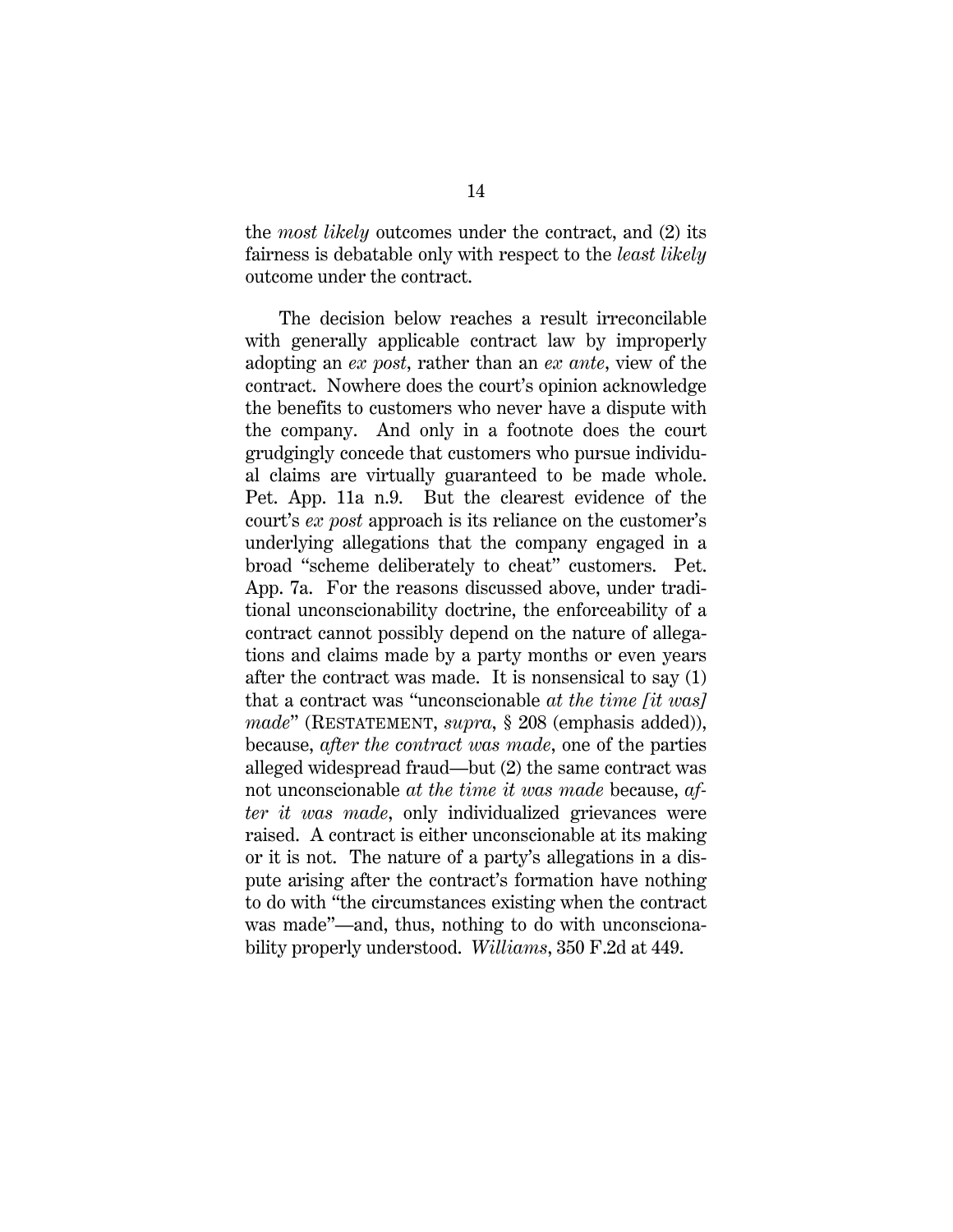### **C. The Ninth Circuit's Analysis Departs From Traditional Unconscionability Doctrine, Which Requires Consideration Of The Entire Contract, Not A Blinkered Focus On A Single Term.**

Under traditional unconscionability doctrine, a court will refuse to enforce a contract only if "*the sum total of its provisions* drives too hard a bargain for a court of conscience to assist." *Campbell Soup Co. v. Wentz*, 172 F.2d 80, 84 (3d Cir. 1948) (emphasis added).<sup>7</sup> Therefore, "[a]n analysis of whether a contract term is unconscionable necessarily involves an inquiry into … the fairness of the contract as a whole." *Troy Mining Corp. v. Itmann Coal Co.*, 346 S.E.2d 749, 750 (W. Va. 1986); *see also, e.g.*, RESTATEMENT, *supra*, § 208 cmt.c ("gross disparity in values exchanged may be an important factor in a determination that a contract is unconscionable").<sup>8</sup> The Ninth Circuit's analysis fails to comport with this wellsettled principle of unconscionability. This particular distortion of the traditional doctrine overlaps to a large degree with those already discussed and provides further confirmation that the decision runs afoul of the FAA.

Rather than analyzing the fairness of the contract as a whole, or assessing whether there was any overall im-

l

<sup>7</sup> The classic *Campbell Soup* case is cited both by the RESTATEMENT, *supra*, § 208 cmt.b & Reporter's Note, and by the U.C.C. § 2-302 cmt.1. *Accord, e.g.*, *Waters v. Min Ltd.*, 587 N.E.2d 231, 232-34 (Mass. 1992).

<sup>8</sup> This Court has made a similar point under the FAA: "What States may not do is decide that a contract is fair enough to enforce all its basic terms (price, service, credit), but not fair enough to enforce its arbitration clause." *Allied-Bruce*, 513 U.S. at 281.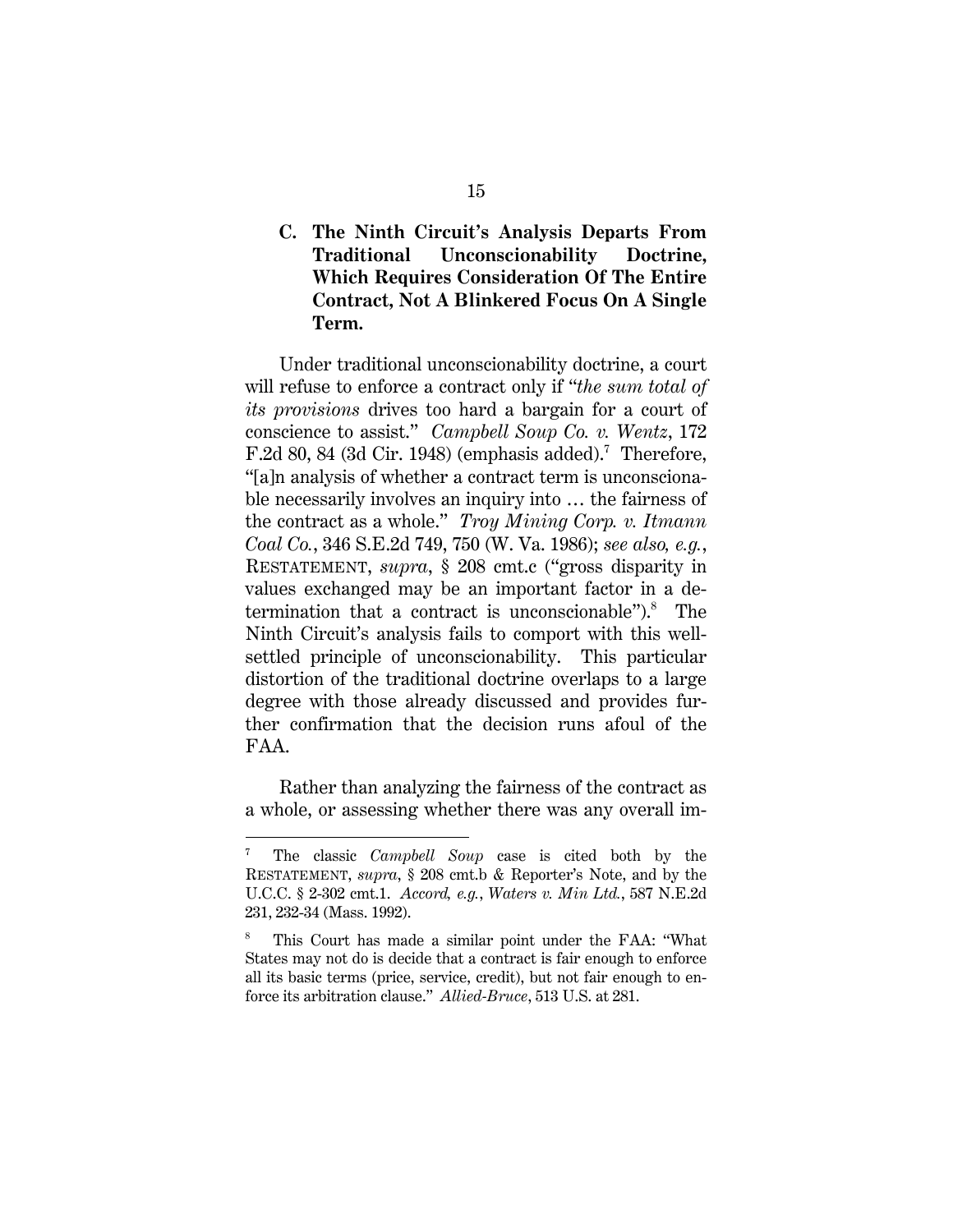balance in values exchanged, the Ninth Circuit focused *exclusively* on the class waiver in the parties' arbitration agreement. Pet. App. 7a-9a. Before it mentioned any other feature of the agreement, the court had already checked each box of its special "test" focused solely on the class waiver and declared the arbitration agreement "unconscionable under California law." *Id.* at 9a. Later in its opinion, the court did acknowledge the agreement's pro-consumer features—but only to explain why those features made no difference under the court's novel unconscionability analysis. *See id.* at 9a-11a. Indeed, in a footnote, the court dismissed as *irrelevant* under California law the fact that the arbitration provision virtually guarantees that any aggrieved customer will be made whole. *See id.* at 11a n.9. And, as noted above, the opinion contains no acknowledgment of the lower prices that necessarily result from a company's reduced litigation costs. *See supra* note 4.

As one commentator explained, even when a relatively "low-quality" (*i.e.*, one-sided) arbitration provision is challenged, the "fail[ure] to consider offsetting benefits to buyers in the form of lower prices" is a "glaring flaw in [a court's] substantive unconscionability" analysis. Russell Korobkin, *Bounded Rationality, Standard Form Contracts, and Unconscionability*, 70 U. CHI. L. REV. 1203, 1273-74 (2003). This distorted application of the unconscionability doctrine is exemplified by the decision below: It "focus[es] on the utility of the [allegedly] low-quality term to the litigating buyer ex post." *Id.* at 1274. A proper application of traditional unconscionability doctrine, in contrast, must compare "the utility of the *entire contract* to buyers ex ante" to a hypothetical contract that lacks the allegedly unconscionable term but charges a higher price. *Id.* (emphasis added). The dis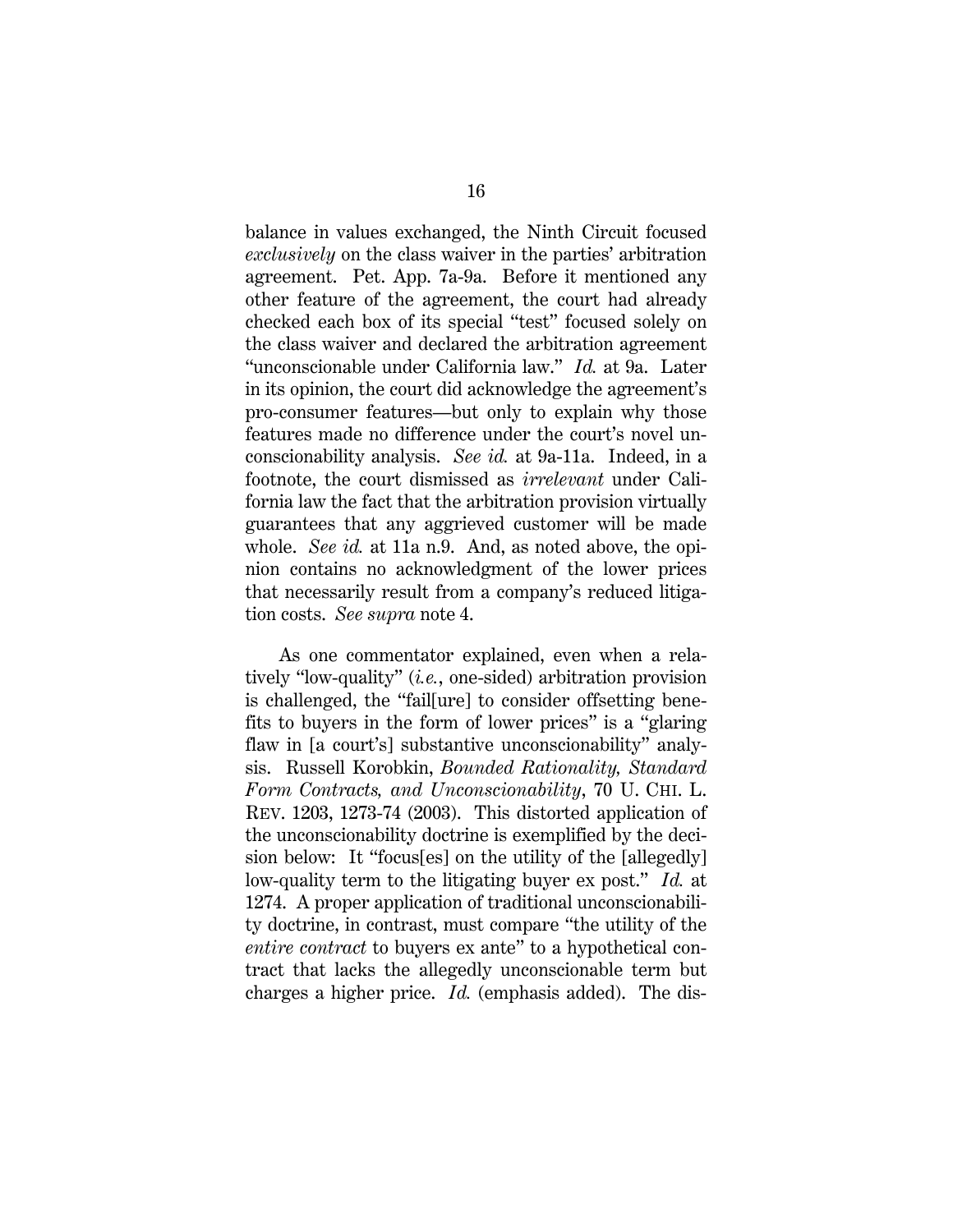torting effect of a blinkered focus on a single term is compounded when, as in this case, the arbitration provision cannot fairly be characterized as "low-quality," and its "offsetting benefits to buyers" include not only "lower prices" but also features of the arbitration provision that are designed to, and do, make individual arbitration a viable dispute-resolution mechanism. *See* Pet.'s Br. 5-8. Put simply, the Ninth Circuit's refusal to consider these offsetting benefits cannot be squared with the unconscionability doctrine applicable to contracts generally.

#### **II. The Ninth Circuit's Analysis Conflicts With The FAA's Pro-Arbitration Policy.**

## **A. California Law Creates Insurmountable Obstacles To The Enforcement Of Arbitration Agreements.**

As the district court explained, the innovative features of AT&T's arbitration provision serve a "noble purpose" because they "virtually guarantee[]" that, "even for claims of questionable merit," AT&T will make whole any aggrieved customer who takes the few minutes necessary to complete a one-page form available on AT&T's website. Pet. App. 39a-40a. The Ninth Circuit was also constrained to concede, albeit in a footnote, that "this is … a good thing." *Id.* at 11a n.9. Moreover, even for claims not resolved prior to arbitration, the provision creates "a substantial inducement for the consumer to pursue the claim in arbitration." *Id.* at 40a. Not surprisingly, then, the district court concluded that "a reasonable consumer may well prefer" AT&T's arbitration provision to the distant possibility of a class action that may yield, if anything, "pennies on the dollar." *Id.* at 42a. As discussed above, hornbook contract law dis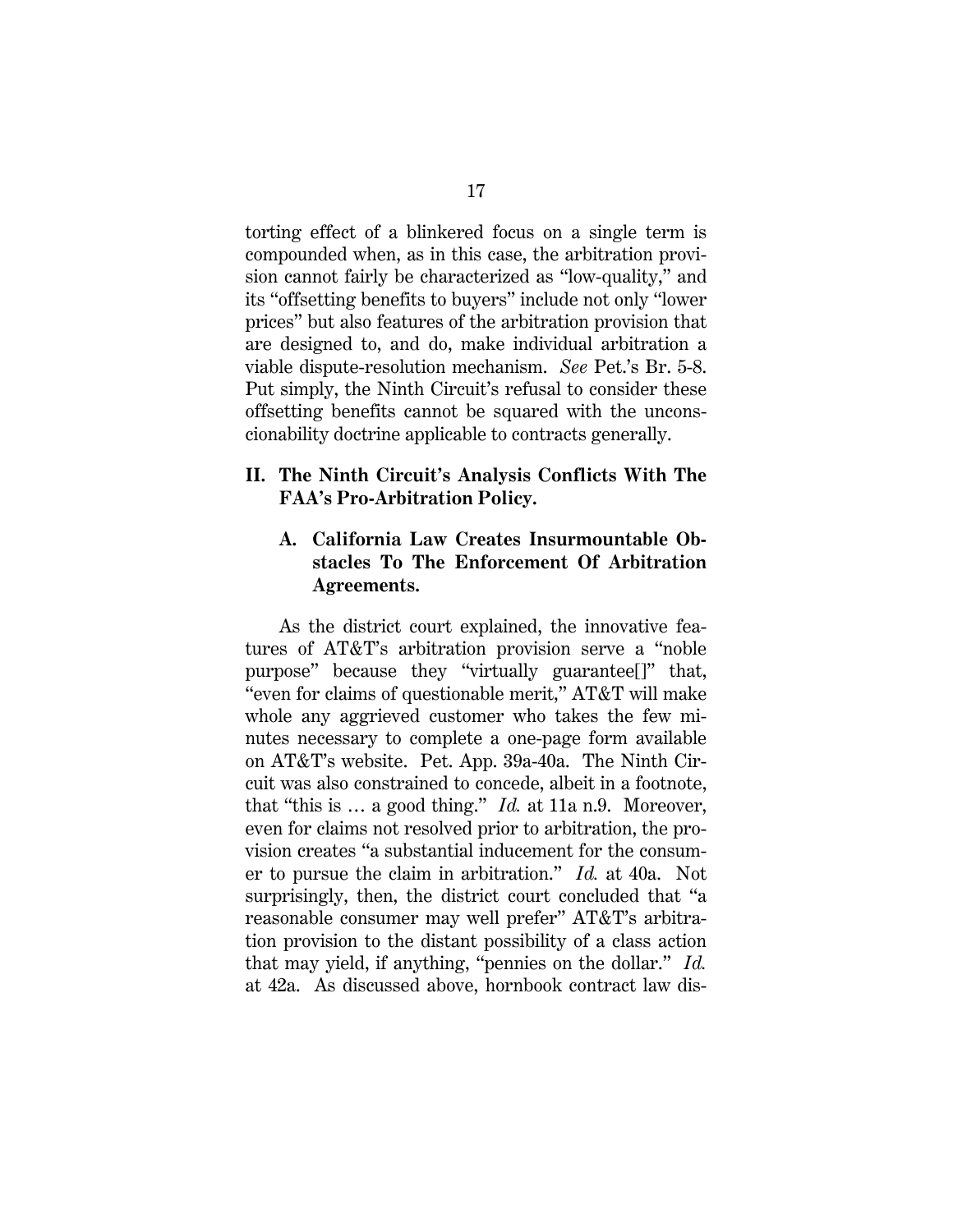poses of any contention that such a provision is "unconscionable" for the straightforward reason that a contract cannot be *both* preferable to a reasonable consumer *and*  so conscience-shocking that only a delusional consumer would accept it.

In California, however, generally applicable contract law has lost much, if not all, of its relevance in the consumer arbitration context. This is because California has imposed a special obstacle to the enforcement of arbitration agreements: An agreement to arbitrate individually will not be enforced unless the party seeking to enforce it first proves that a class action is unnecessary to deter the underlying "wrongdoing" it is alleged to have committed. Pet. App. 9a-11a,  $42a-47a$ . Applying this novel rule, the district court concluded that AT&T had not produced sufficient "evidence" of arbitral deterrence to overcome "California's stated policy of favoring class litigation and arbitration to deter alleged fraudulent conduct." *Id.* at 44a-46a. Or, as the Ninth Circuit put it, even though "[t]he provision does essentially guarantee that the company will make any aggrieved customer whole who files a claim," it is invalid under California law because "not *every* aggrieved customer will file a claim." Id. at 11a n.9 (emphasis added).

l

<sup>9</sup> California courts' reversal of the settled rule that "the party asserting unconscionability as a defense has the burden of establishing that condition" (*Woodside Homes of Cal., Inc. v. Super. Ct.*, 107 Cal. App. 4th 723, 727-28 (2003)), is yet another distortion of the generally applicable doctrine. *See also Green Tree Fin. Corp.-Ala. v. Randolph*, 531 U.S. 79, 91 (2000) ("[T]he party resisting arbitration bears the burden of proving that the claims at issue are unsuitable for arbitration.").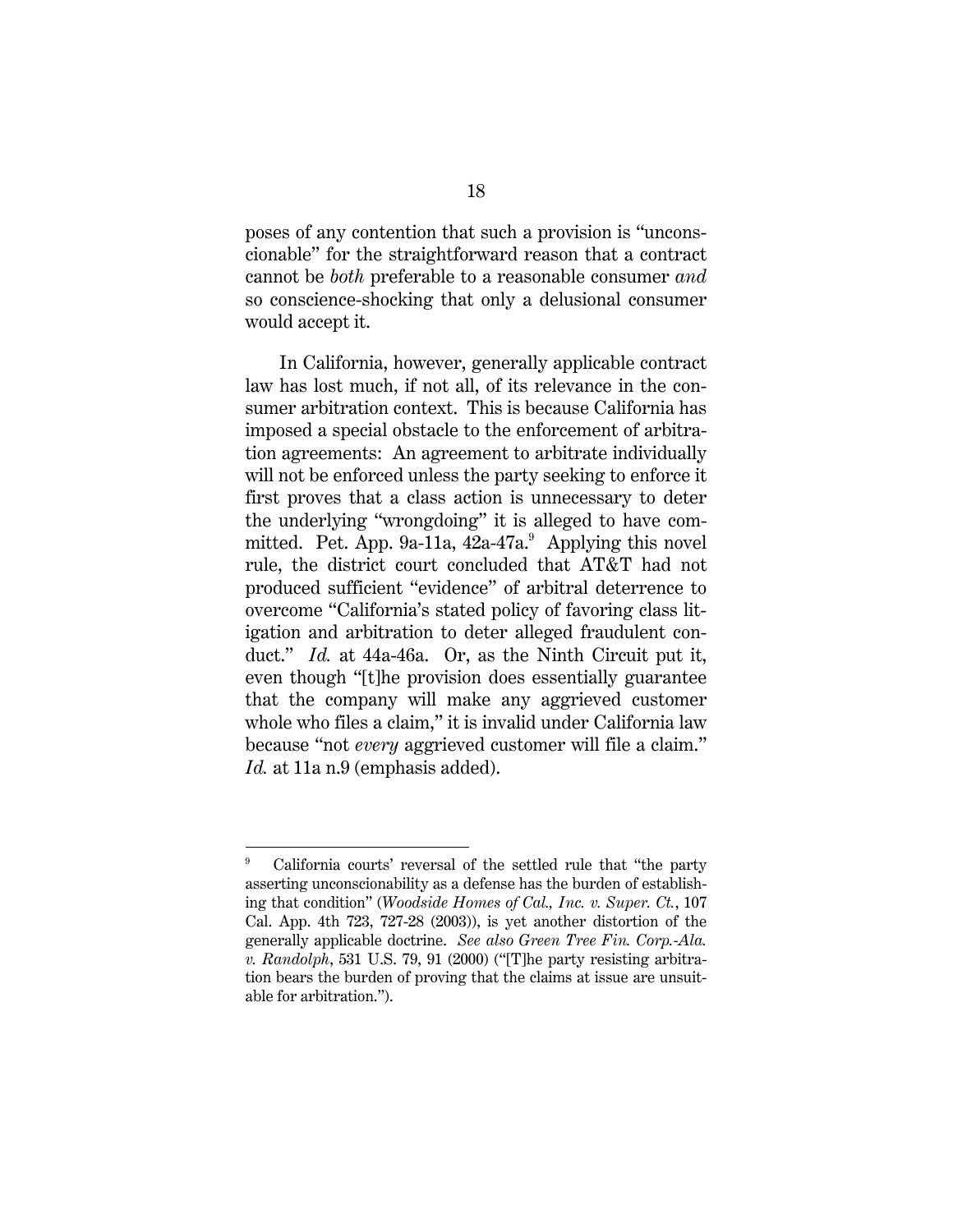As discussed above, this novel approach distorts traditional unconscionability doctrine. In addition, it creates serious—if not insurmountable—practical obstacles to the enforcement of arbitration agreements. To begin with, the requirement that the defendant *disprove* the supposed necessity of the "deterrent effect" of a class action implicitly assumes that, if the plaintiff is allowed to avoid his or her obligation to arbitrate, a class will be certified and prevail on the merits, and class members will ultimately recover. This series of assumptions, however, conflicts with the realities of class-action litigation—*e.g.*, that most putative class actions are never certified; that those that are certified often settle for just "pennies on the dollar with few consumers actually submitting claims"; and that, as a result, "[c]lass members often receive little or no benefit from class actions, and are sometimes harmed." *Supra* pages 12-13 and note 6.

These implicit assumptions also saddle defendants with the untenable burden of disproving the propriety of class certification. This turns on its head the ordinary rule that there is *no* "presumption" in favor of certification and that the *plaintiff's* burden of proof that Rule 23's requirements are met is *not* "a lenient one." *In Re Hydrogen Peroxide Antitrust Litig.*, 552 F.3d 305, 321 (3d Cir. 2009); *see also, e.g.*, *Gen. Tel. Co. v. Falcone*, 457 U.S. 147, 161 (1982) ("[A] … class action … may only be certified if the trial court is satisfied, after a rigorous analysis, that the prerequisites of Rule 23(a) have been satisfied."). It is, however, realistically impossible for a defendant to make such a showing in a motion to compel arbitration. Because the right to compel arbitration may be waived by pursuing litigation in court, parties are admonished "to move to compel arbitration at an early stage, before engaging in … discovery." *Berman v.*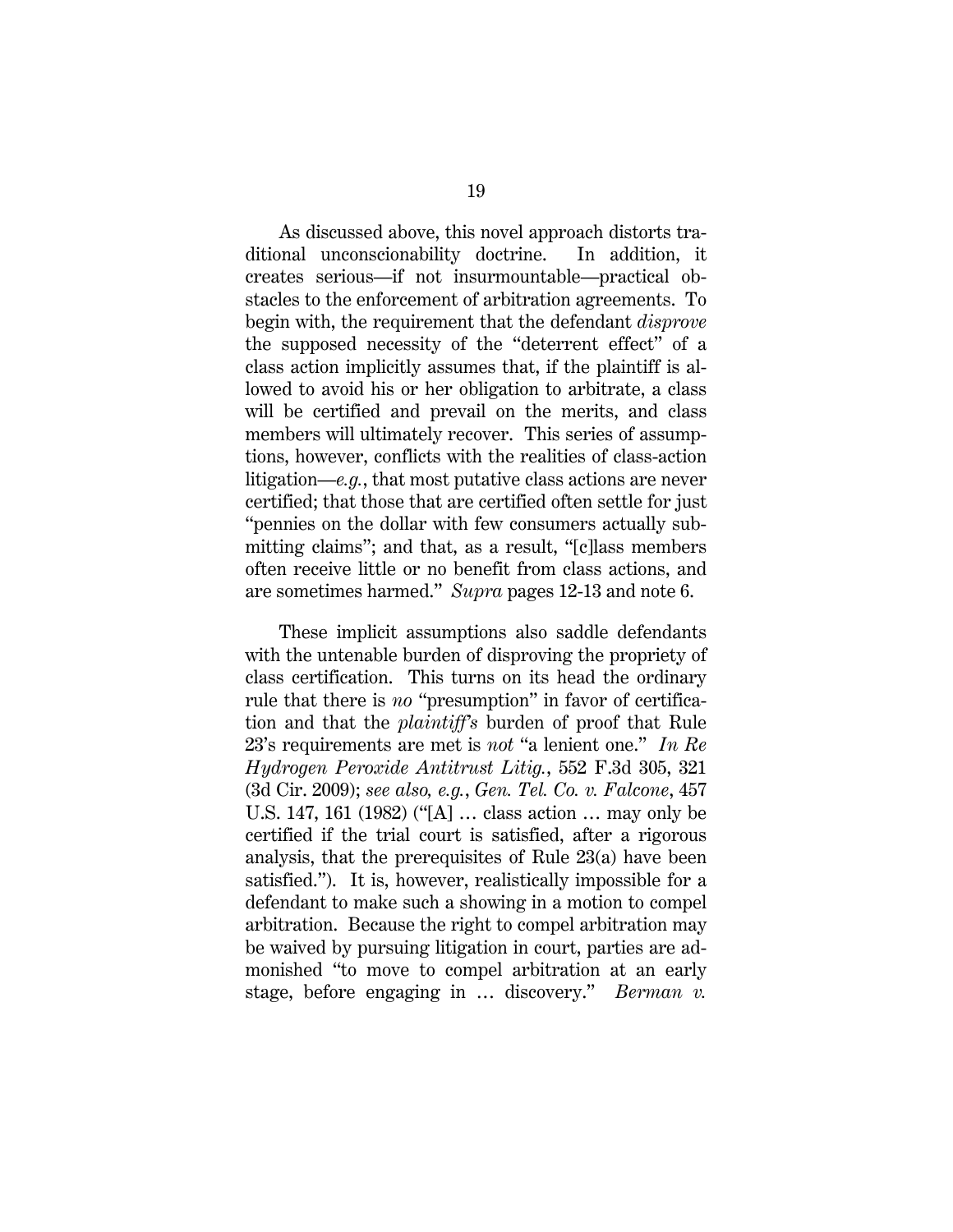*Health Net*, 80 Cal. App. 4th 1359, 1373 (2000). This makes sense because "discovery would … subject the parties to the very complexities, inconveniences and expenses of litigation that they determined to avoid" in arbitration. *Suarez-Valdez S.A. v. Shearson Lehman/Am. Express, Inc.*, 858 F.2d 648, 649-50 (11th Cir. 1988) (Tjoflat, J., concurring). Yet the very discovery that arbitration is intended to avoid "is often *necessary*" to resolve the issue of class certification. FED. R. CIV. P. 23, Advisory Committee Notes, 2003 Amendments (emphasis added). Thus, on a motion to compel arbitration, the Ninth Circuit's presumption that class treatment is appropriate is effectively irrebuttable.

The Ninth Circuit's approach is also contrary to the "very purpose" of the FAA in that it requires the defendant to negate an assumption that it has engaged in "wrongdoing" that requires "deterrence" *before* its right to arbitrate the merits of the *only* basis for that assumption—the plaintiff's allegations—will be enforced. *Vaden v. Discover Bank*, 129 S.Ct. 1262, 1274 (2009) ("[The FAA's] very purpose is to have an arbitrator, rather than a court, resolve the merits."); *cf. Buckeye Check Cashing, Inc. v. Cardegna*, 546 U.S. 440 (2006) (courts may not rely on "public policy" as a basis for addressing the merits of an arbitral dispute). This sort of one-sided, preliminary consideration of the substantive allegations also conflicts with "Congress' clear intent … to move the parties to an arbitrable dispute out of court and into arbitration as quickly and easily as possible." *Moses H. Cone Mem'l Hosp. v. Mercury Constr. Corp.*, 460 U.S. 1, 22 (1983).

Moreover, the defendant's burden to prove that "arbitration … is an adequate substitute for the deterrent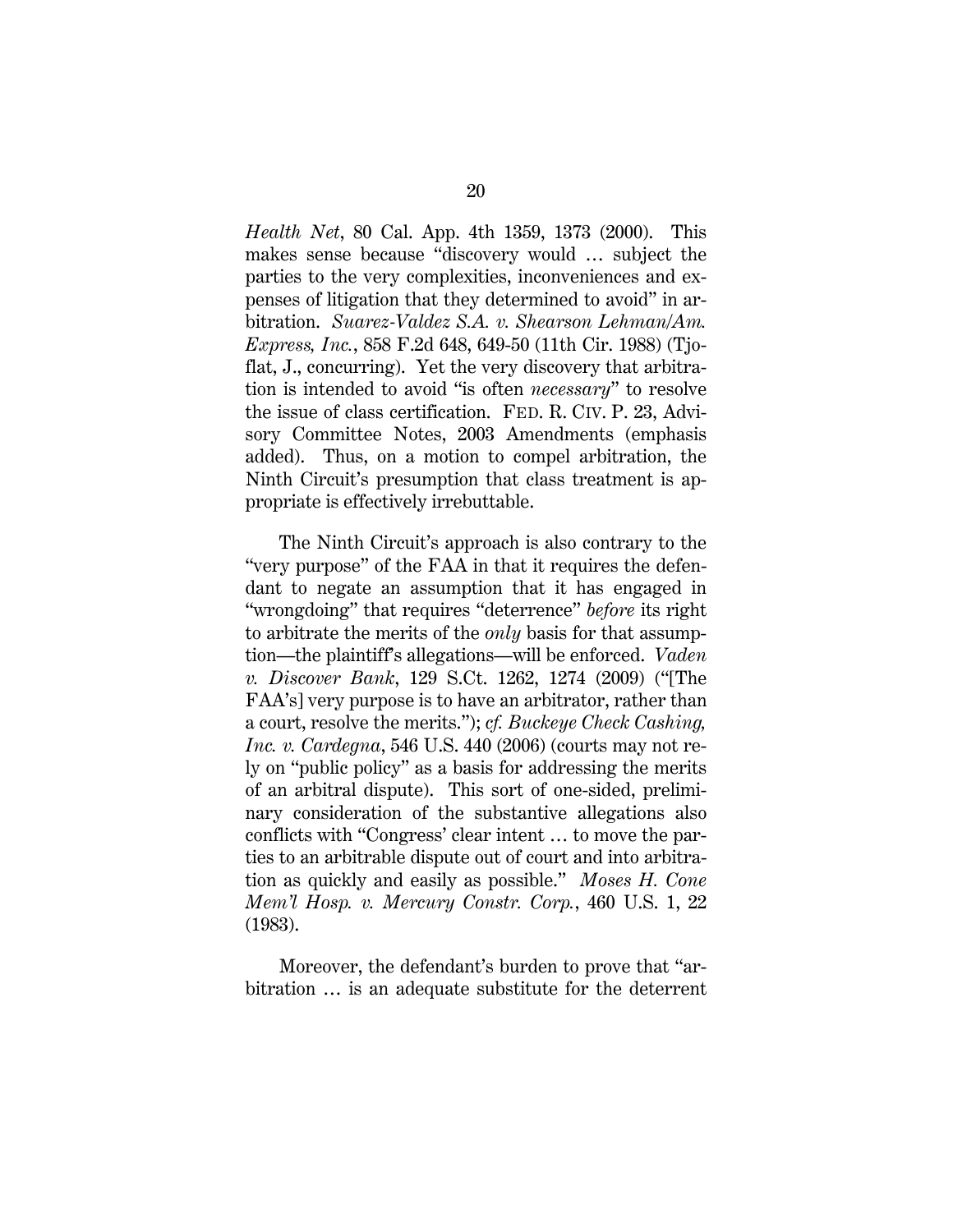effect of the class action mechanism"—*i.e.*, a sufficient "incentive to stop [the defendant's presumed] wrongdoing" (Pet. App. 45a)—is also a practical impossibility. As an initial matter, it indulges the fiction that classaction plaintiffs' attorneys who believe they have identified actionable wrongdoing will postpone filing suit to see whether arbitration proves an "adequate … deterrent." The reality, of course, is that the first hint of a colorable claim triggers a "race to the courthouse" among lawyers hoping to land a leading role in the litigation and a share in any attorneys' fees. Thus, if a defendant promptly moves to compel arbitration in response to the typical putative class action, it will be impossible for it to show that the plaintiff's allegations are already being addressed in arbitration.

Finally, it is unclear how a defendant could ever prove to the Ninth Circuit's satisfaction that arbitration is an "adequate … deterrent" to its own "wrongdoing" (Pet. App. 45a) short of ceasing whatever practice is alleged to be unlawful. In addition to further illustrating the impossibility of California's test, this line of reasoning conflicts with the FAA by requiring the defendant, in effect, to admit that it has acted unlawfully simply to obtain enforcement of its agreement to arbitrate. *Preston*, 552 U.S. at 355-56.

In sum, California's novel and elusive approach to unconscionability not only imposes seemingly insurmountable obstacles to the enforcement of tens of millions of arbitration agreements but also, by imposing such onerous burdens on defendants seeking to enforce arbitration agreements, "breed[s] litigation from a statute that seeks to avoid it." *Allied-Bruce*, 513 U.S. at 275.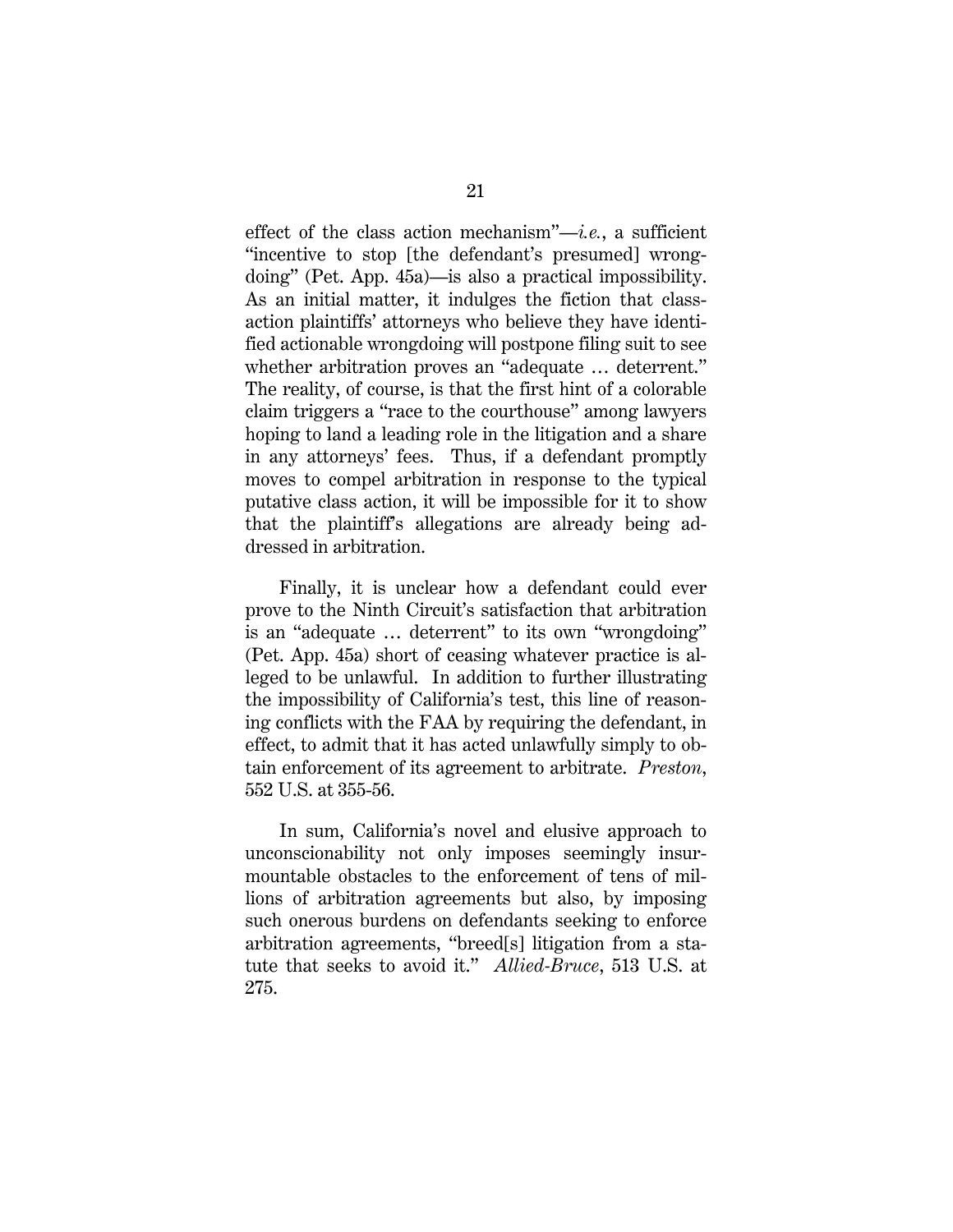#### **B. Class Actions Are Inherently Incompatible With Arbitration.**

Just last Term, this Court recognized that (1) the advantages of arbitration, which have been repeatedly touted by Congress and this Court, are "much less assured" in class arbitration; (2) imposing class-wide procedures "fundamental[ly] changes" the nature of arbitration; and (3) given the increased stakes and limited judicial review, parties cannot be presumed to have consented to class arbitration*. Stolt-Nielsen S.A. v. AnimalFeeds Int'l Corp.*, 130 S.Ct. 1758, 1775-76 (2010). The Court was correct. In fact, as explained below, the advantages of arbitration are nonexistent in the class setting; class-wide procedures are inherently incompatible with core features of arbitration; and no rational defendant would willingly agree to the procedure. Thus, California's insistence that consumer arbitration agreements allow class arbitration is not merely a requirement that certain procedures be available in arbitration (though it is preempted by the FAA for that reason alone); $^{10}$  rather, it is an attack on arbitration itself, an effort to "chip away at [the FAA] by indirection." *Adams*, 532 U.S. at 122.

#### **1. The Advantages Of Arbitration Do Not Exist In Class Arbitration.**

The Court recently reiterated that the fact "that arbitration procedures are more streamlined than federal litigation is *not* a basis for finding the forum somehow

<sup>10</sup> *See, e.g.*, *Stolt-Nielsen*, 130 S.Ct. at 1774 (reiterating that "parties are generally free to structure their arbitration agreements as they see fit," including "agree[ing] on rules under which any arbitration will proceed" (quotation marks omitted)).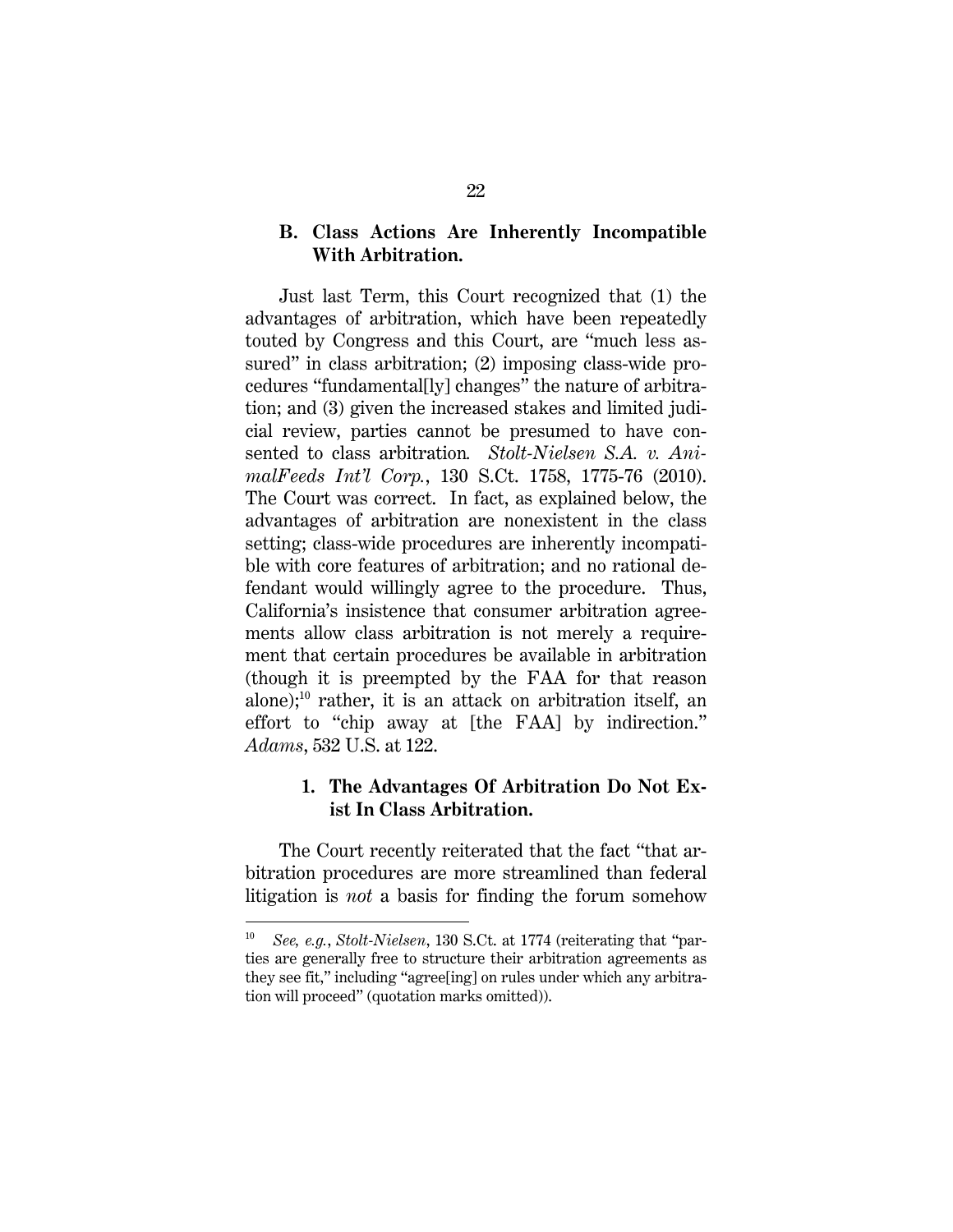inadequate; the relative informality of arbitration is one of the chief reasons that parties select arbitration." *14 Penn Plaza LLC v. Pyett*, 129 S.Ct. 1456, 1471 (2009) (emphasis added). "In bilateral arbitration, parties forgo the procedural rigor and appellate review of the courts in order to realize the benefits of private dispute resolution: lower costs, greater efficiency and speed, and the ability to choose expert adjudicators to resolve specialized disputes." *Stolt-Nielsen*, 130 S.Ct. at 1775. These advantages of traditional, individual arbitration do not exist in class arbitration, which by its nature is protracted, complex, and expensive.

First, in contrast to the informality, streamlining, and expedition that are hallmarks of individual arbitration, class arbitration requires complex procedures that blur the distinction between litigation and arbitration. For example, the AAA's class arbitration rules largely copy the Federal Rules of Civil Procedure. *See* AAA, Supplementary Rules for Class Arbitrations, *at* http://www.adr.org/sp.asp?id=21936. Therefore, just as in court, class arbitration requires discovery, full briefing, an evidentiary hearing, and a written ruling on class certification. If a class is certified, absent class members must be notified and given an opportunity to opt out. *Id.*, Rule 6. The parties must then engage in protracted and expensive merits discovery typical of high-stakes class litigation. And, finally, there must be a full hearing with an opportunity for the defendant to present individualized defenses—and a written award on the merits. *Id.*, Rule 7. Alternatively, if there is a settlement, there must be another round of notice to class members, an opportunity to file objections, more briefing, a fairness hearing, and a written ruling. *Id.*, Rule 8.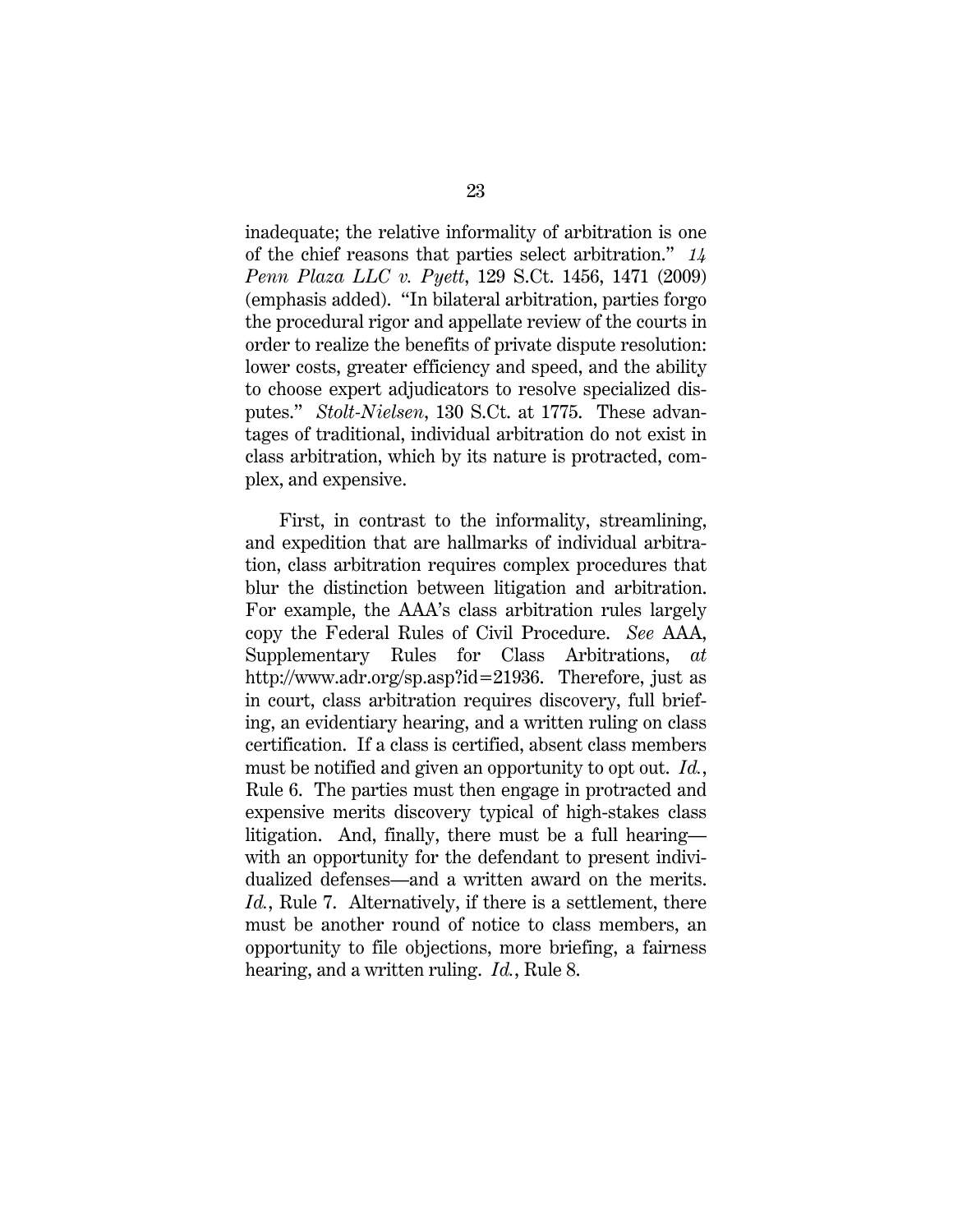As these procedures suggest, the cost savings of individual arbitration do not translate to class arbitration. Indeed, given that it entails substantial arbitrators' fees that have "no equivalent in a traditional, judicial class action," class arbitration may prove more expensive than its judicial counterpart. David S. Clancy & Matthew M.K. Stein, *An Uninvited Guest: Class Arbitration and the Federal Arbitration Act's Legislative History*, 63 BUS. LAW. 55, 64 (2007).At minimum, it is clear that, unlike individual arbitration, it is *not* a "less expensive alternative to litigation." *Allied-Bruce*, 513 U.S. at 280.

The emerging data on class arbitration confirm that the procedure is just as cumbersome as a judicial class action, if not more so. Indeed, the AAA's own statistics show that "the median time frame from filing [a AAA class arbitration] to settlement, withdrawal, or dismissal is 583 days with a mean of  $630$  days."<sup>11</sup> While  $19-21$ months might be a reasonable period in which to resolve the merits of a class dispute, that is not what these statistics reflect. Rather, 85% of the cases included in the average were terminated *before any ruling on class certification*—and *none* "resulted in a final award on the merits." AAA *Stolt-Nielsen* Brief at 24. Thus, like its court-administered counterpart, a class arbitration is likely to take years to complete.

The delay inherent in class arbitration is in stark contrast to the speed and efficiency of individual consumer arbitration, which, on average, results in an award

l

<sup>11</sup> Brief of the AAA as *Amicus Curiae* in Support of Neither Party, *Stolt-Nielsen S.A. v. Animalfeeds Int'l Corp.*, 130 S.Ct. 1758 (2010), at 24 [hereinafter, "AAA *Stolt-Nielsen* Brief"], *available at*  http://www.abanet.org/publiced/preview/briefs/pdfs/07-08/08- 1198\_NeutralAmCuAAA.pdf.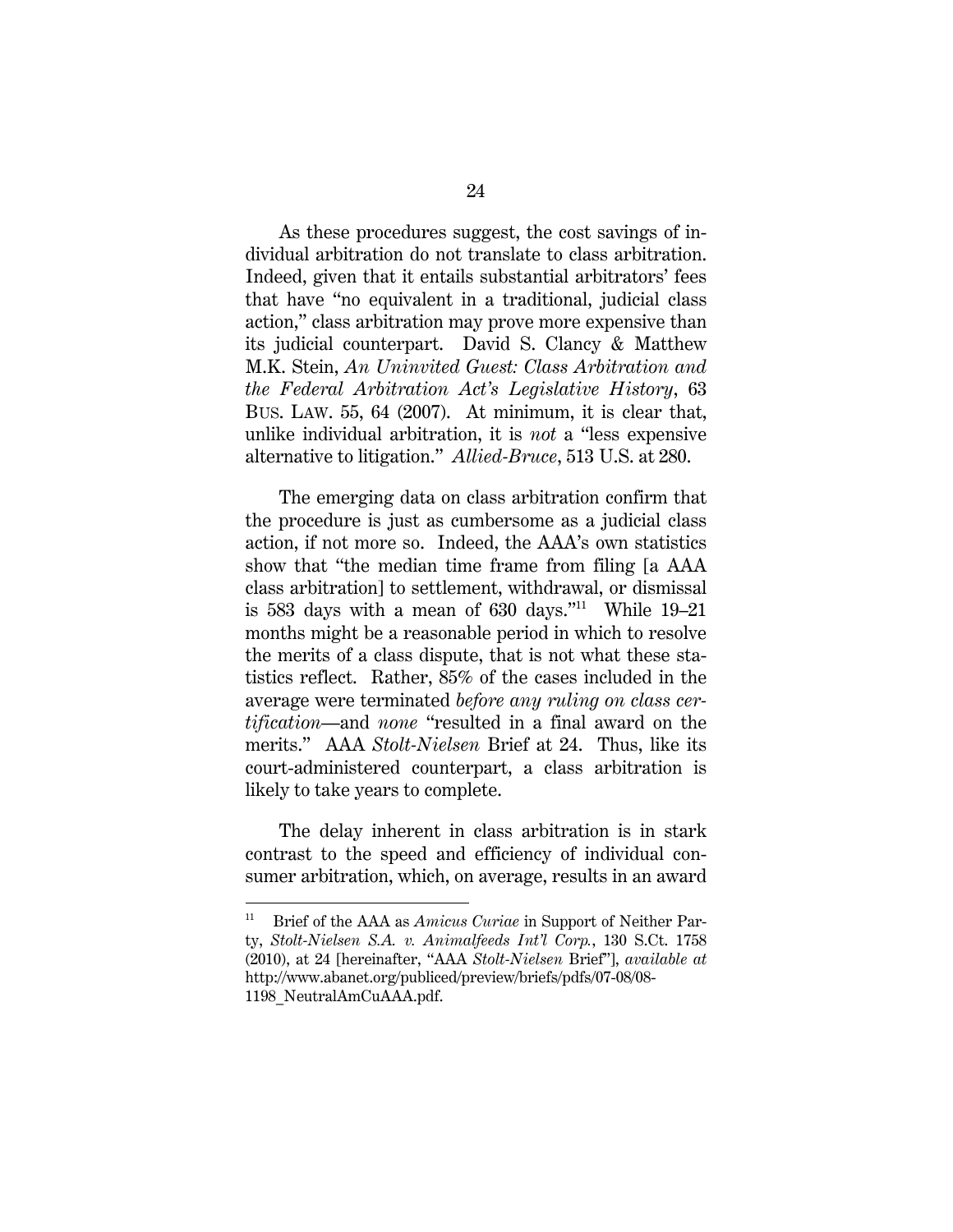on the merits in only six months—only four months if a customer elects to have the case decided on documentary submissions alone. $^{12}$ 

In short, class arbitration offers none of the advantages of traditional arbitration—*e.g.*, its speed, low cost, and streamlined proceedings—that both Congress and this Court have recognized are helpful to business and consumers alike.

## **2. Arbitration Lacks The Safeguards And Judicial Oversight That Are Indispensable To Class Litigation.**

The judicial oversight that accompanies class-action litigation also guarantees certain protections that benefit both plaintiffs and defendants. Defendants benefit from procedural mechanisms that end meritless litigation before discovery or trial and a judge with no financial incentive to certify a class. Both sides benefit from full appellate review at all critical stages of the litigation. Finally, class members benefit from judicial protection of their due-process rights, which also provides defendants with assurance that absent class members will be bound by the result. None of these protections is assured in arbitration, and some are nonexistent.

*i.* This Court has imposed pleading standards in class actions designed to ensure that meritless cases are dismissed at an early stage before a defendant is subjected to expensive and protracted discovery. *See Bell Atl. Corp. v. Twombly*, 550 U.S. 544 (2007); *see also Rei-*

<sup>12</sup> AAA, *Analysis of the AAA's Consumer Arbitration Caseload*, *at* http://www.adr.org/si.asp?id=5027.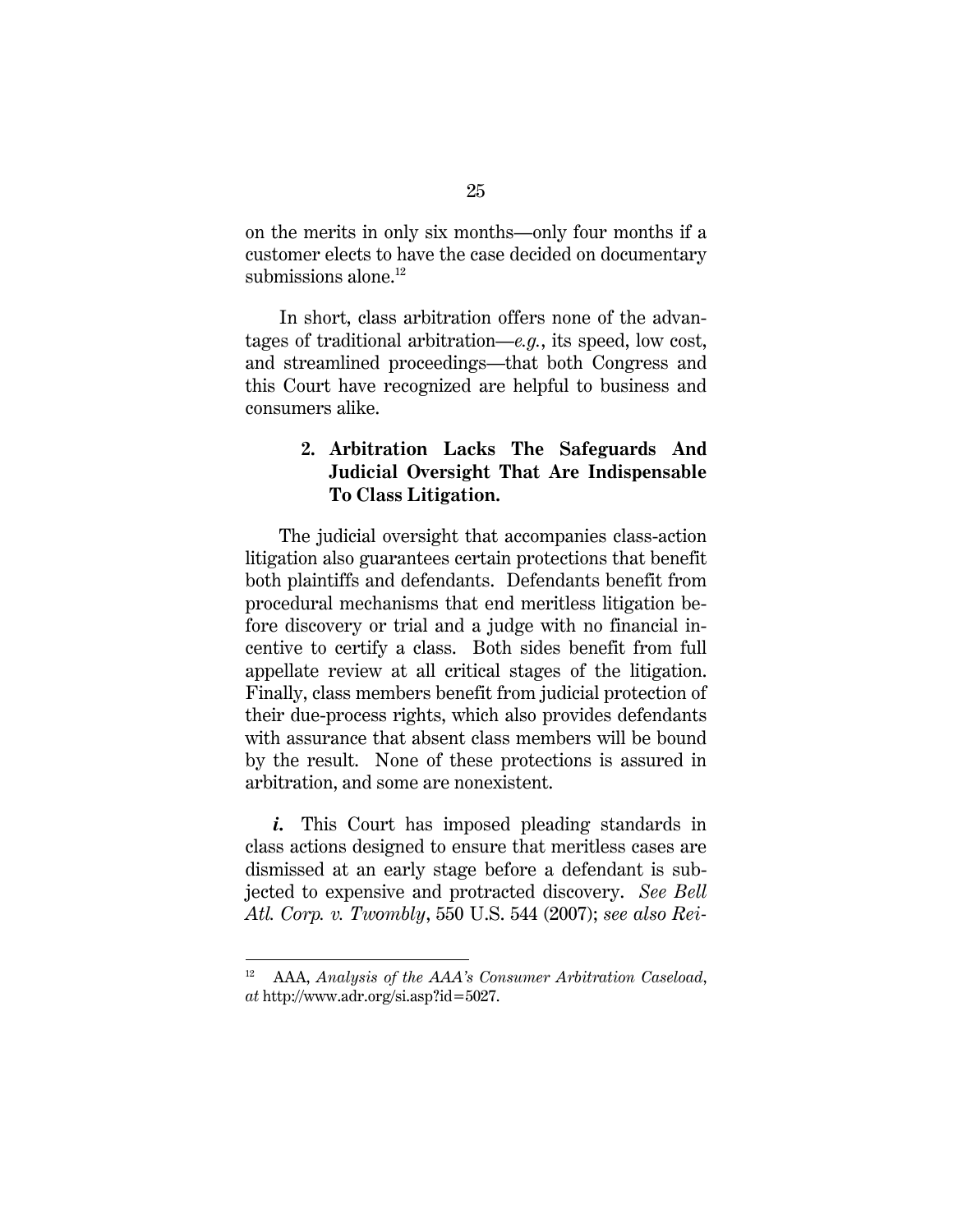*ter v. Sonotone Corp.*, 442 U.S. 330, 345 (1979) ("District courts must be especially alert to identify frivolous [class actions] brought to extort nuisance settlements…."). Motions to dismiss and motions for summary judgment are thus common methods for disposing of legally and factually deficient lawsuits short of trial. In arbitration, however, dispositive motions are disfavored; indeed, "[s]ummary judgment in AAA arbitration is so rare as to be statistically insignificant." Lewis L. Maltby, *Employment Arbitration and Workplace Justice*, 38 U.S.F. L. REV. 105, 113 (2003). This characteristic of arbitration likely is an extension of the common wisdom that an award may be vacated because the arbitrator refused to hear enough evidence but never because he or she heard too much. *Cf.* 9 U.S.C.  $\S$  10(a)(3). In any event, in individual arbitration, this procedural limitation is widely accepted as part and parcel of arbitration's informality and streamlined proceedings. In class arbitration, however, the likely unavailability of early dispositive motions exposes defendants to the expense of discovery and even a merits hearing on meritless claims. *Cf. Twombly*, 550 U.S. at 559 ("the threat of discovery expense will push cost-conscious defendants to settle even anemic cases")

*ii.* In addition, class arbitration creates the special problem that arbitrators have powerful financial incentives to certify a class. Put simply, arbitrators, who are compensated based on the amount of time they devote to a case, stand to earn far more if they allow a class arbitration to proceed than if they do not. Clancy & Stein, *supra*, at 73-74. As this Court has recognized, a party "might ... with reason" fear a judge who "has a direct, personal, substantial pecuniary interest in reaching a conclusion against him." *Tumey v. Ohio*, 273 U.S. 510, 523, 533 (1927).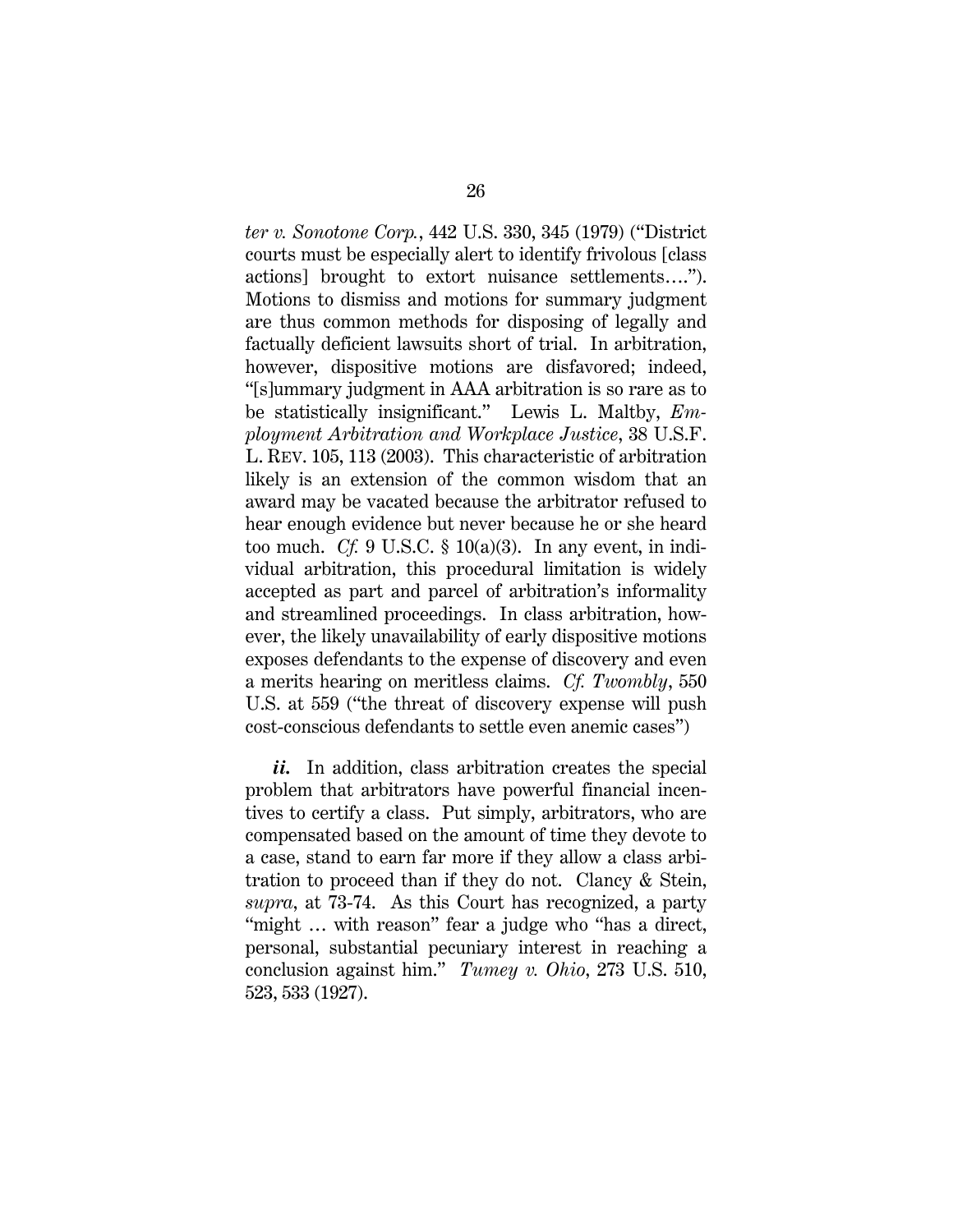Reinforcing this concern, the AAA's statistics indicate that arbitrators are in fact more likely to certify a class than either federal or state judges. Arbitrators granted 24 of the first 42 contested class-certification motions filed under the AAA Rules—a grant rate of 57.14%. *See* AAA *Stolt-Nielsen* Brief at 22. In contrast, in a Federal Judicial Center study on the impact of CAFA, federal judges granted only 18 of 62 contested class-certification motions—a rate of only 29.03%. Willging & Wheatman, *supra*, at 634-35. In the same study, state judges granted 12 of 27 contested motions—a rate of 44.44%. *Id.* Thus, AAA arbitrators appear nearly *twice* as likely to grant class certification as federal judges, and significantly more likely to certify a class than even state court judges—the very judges whose "[a]buses" provoked CAFA's enactment (CAFA §  $2(a)(4)$ ).

 In light of such incentives and evidence, most if not all defendants will choose federal courts, where they "have no reason to suppose that [the district judge] *wants* to preside over an unwieldy class action." *In re Rhone-Poulenc Rorer, Inc.*, 51 F.3d 1293, 1299 (7th Cir. 1995).

iii. The extremely narrow scope of judicial review of arbitrators' class-certification decisions and final awards on the merits also poses intolerable risks for defendants. As this Court recently held, section 10 of the FAA lists the "exclusive" grounds for vacating an award, all of which "address egregious departures from the parties' agreed-upon arbitration" or "extreme arbitral conduct." *Hall Street Assocs., L.L.C. v. Mattel, Inc.*, 552 U.S. 576, 586 (2008). Courts may *not* engage in "legal review generally." *Id.* In the context of individual arbitration, this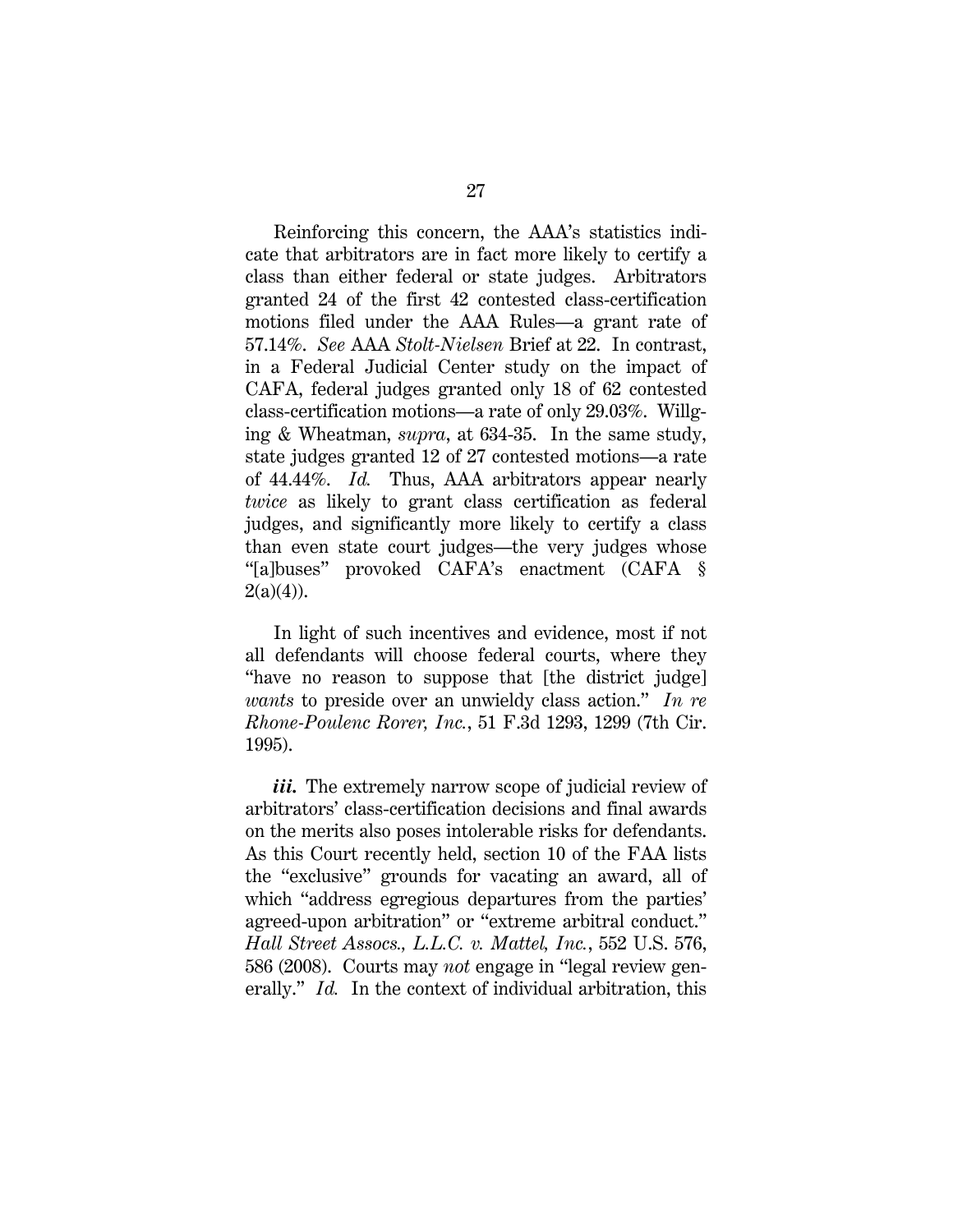limitation is necessary "to maintain arbitration's essential virtue of resolving disputes straightaway." *Id.* at 588. "If … parties who lose in arbitration [could] freely relitigate their cases in court, … dispute resolution [would] be slower instead of faster[,] and reaching a final decision [would] cost more instead of less." *B.L. Harbert Int'l, LLC v. Hercules Steel Co.*, 441 F.3d 905, 907 (11th Cir. 2006).

In a class arbitration, however, the vastly increased stakes coupled with narrow judicial review amplify the cost of arbitrator error to an unacceptable level. As Justice Scalia put the problem: "You might not want to put your company's entire future in the hands of one arbitrator." Oral Argument Tr., *Green Tree Fin. Corp. v. Bazzle*, 539 U.S. 444 (2003), *available at* http://www.oyez.org /cases/2000-2009/2002/2002\_02\_634/argument; *see also Stolt-Nielsen*, 130 S.Ct. at 1776 ("[T]he commercial stakes of class-action arbitration are comparable to those of class-action litigation, even though the scope of judicial review is much more limited."). No rational business will do so willingly.

Moreover, even in court, a class-action defendant faced with such significant potential liability is "under intense pressure to settle" (*In re Rhone-Poulenc Rorer, Inc.*, 51 F.3d at 1298-1299), "even if the [plaintiffs'] position is weak" on the merits (*Szabo v. Bridgeport Mach., Inc.*, 249 F.3d 672, 675 (7th Cir. 2001)). In arbitration, the lack of meaningful review—both at the classcertification stage and on the merits—intensifies this pressure and exacerbates the problem of "blackmail settlements." Indeed, a prominent plaintiffs' attorney speaking at an American Trial Lawyers Association convention touted that "decision[s] by the arbitrator with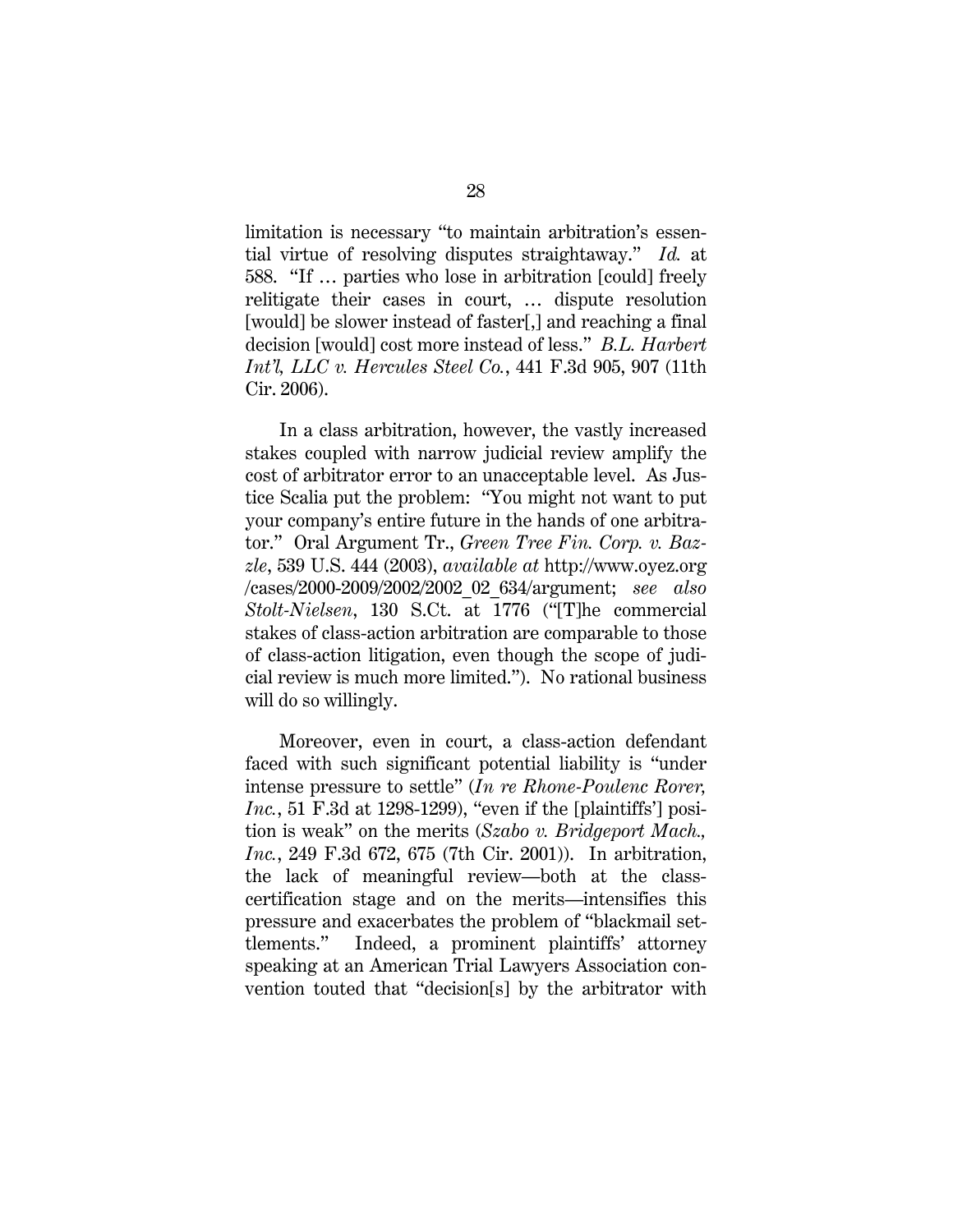respect to class certification and an ultimate award are virtually non-appealable" as "a feature which terrifies corporate defendants." Clancy & Stein, *supra*, at 71; *cf. Puleo v. Chase Bank USA, N.A.*, 605 F.3d 172 (3d Cir. 2010) (en banc) (rejecting plaintiffs' argument that the enforceability of a class waiver should be determined by the arbitrator, not the court).

In an apparent attempt to address one aspect of this problem, the AAA authorizes the parties to pursue interlocutory judicial review of arbitrators' class-certification decisions, describing the opportunity as "akin to … interlocutory appellate review of district court class certification decisions." AAA *Stolt-Nielsen* Brief at 19. This comparison is inapt because the arbitrator's decision is reviewable only on the narrow grounds specified in 9 U.S.C. § 10; more searching review "akin to" federal appellate review under Fed. R. Civ. P. 23(f) appears to be foreclosed by *Hall Street*. Thus, the review contemplated by the AAA rules remains an inadequate safeguard.

iv. Finally, it remains uncertain whether class arbitration is capable of protecting class members' dueprocess rights and producing legally binding results. Most courts have held that due-process protections do not apply to private arbitration because the parties "voluntarily" consent to the arbitral process. *E.g.*, *Todd Shipyards Corp. v. Cunard Line, Ltd.*, 943 F.2d 1056, 1063-64 (9th Cir. 1991). How this reasoning applies to class arbitration remains unclear. For example, do absent class members "voluntarily" consent to a class arbitration, even if they never receive actual notice of its pendency? If not, will an arbitration that fails to "provide minimal procedural due process protection" bind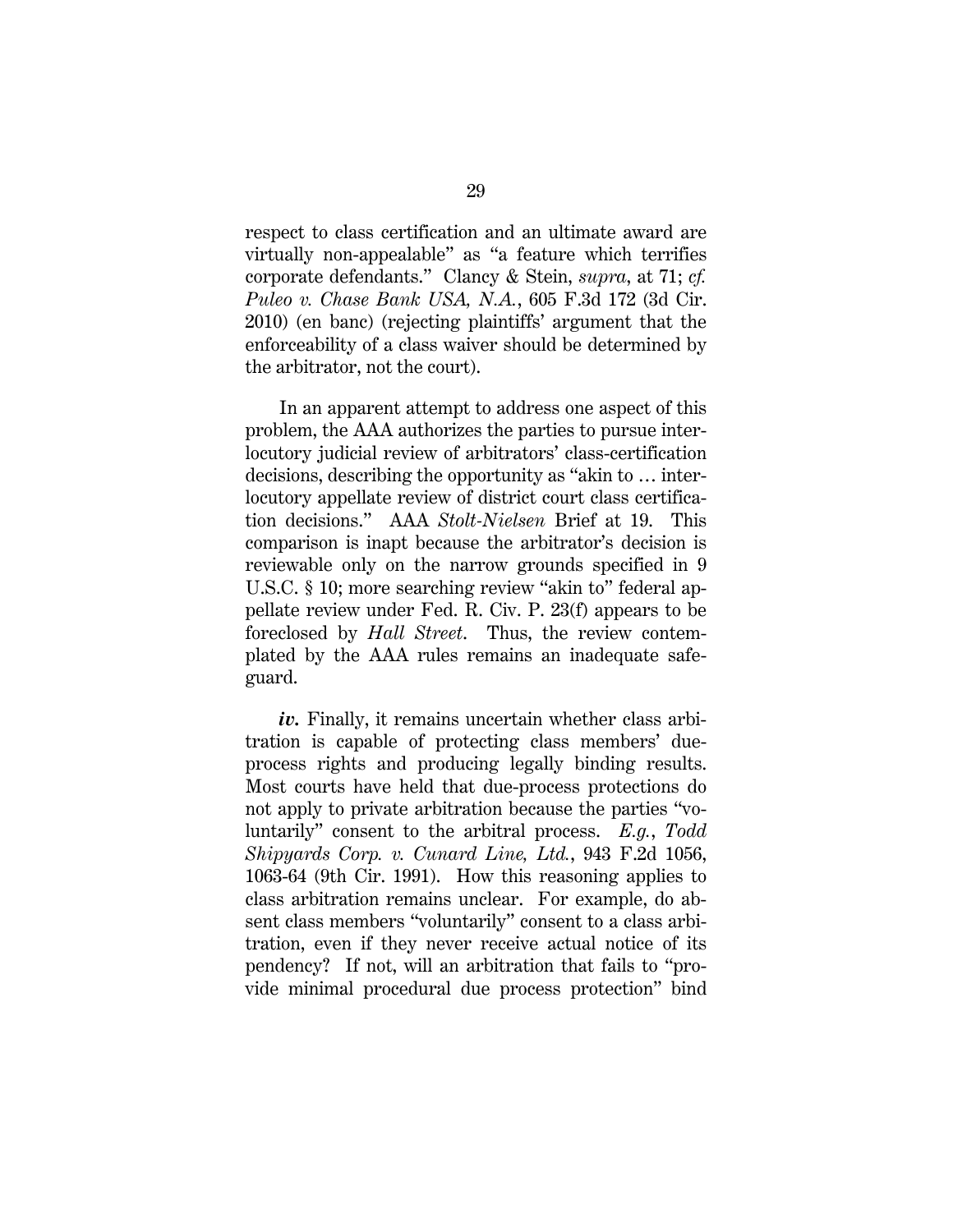absent class members? *Phillips Petroleum Co. v. Shutts*, 472 U.S. 797, 811-12 (1985). Are arbitrators even capable of providing such protections? *See generally, e.g.*, Maureen A. Weston, *Universes Colliding: The Constitutional Implications of Arbitral Class Actions*, 47 WM. & MARY L. REV. 1711 (2006) (concluding that, without significant ongoing judicial supervision, they are not).

As this Court has recognized, whether a class-action defendant "wins or loses on the merits, [it] has a distinct and personal interest in seeing the entire plaintiff class bound by [the judgment] just as [it] is bound." *Shutts*, 472 U.S. at 805. No rational defendant will agree voluntarily to a procedure that involves all the same risks and potential liability of a class action without the concomitant assurance that the result will bind absent class members.

### **C. California Courts Have Undermined The FAA By Creating Unpredictability In The Law.**

While most courts enforce arbitration provisions like AT&T's, which offer a fair and viable mechanism for resolving disputes on an individual basis, courts in California and a handful of other states have not. This unpredictability in the law significantly undermines the certainty and value of the federal right to enforcement of arbitration agreements for businesses with customers dispersed regionally or nationally.<sup>13</sup> It is therefore es-

<sup>&</sup>lt;sup>13</sup> This unpredictability is exacerbated by the Ninth Circuit's heads-I-win-tails-you-lose rulings that, on one hand, a non-California company cannot specify that the law of its home state governs its contracts with California residents because of California's supposedly "materially greater interest" in those contracts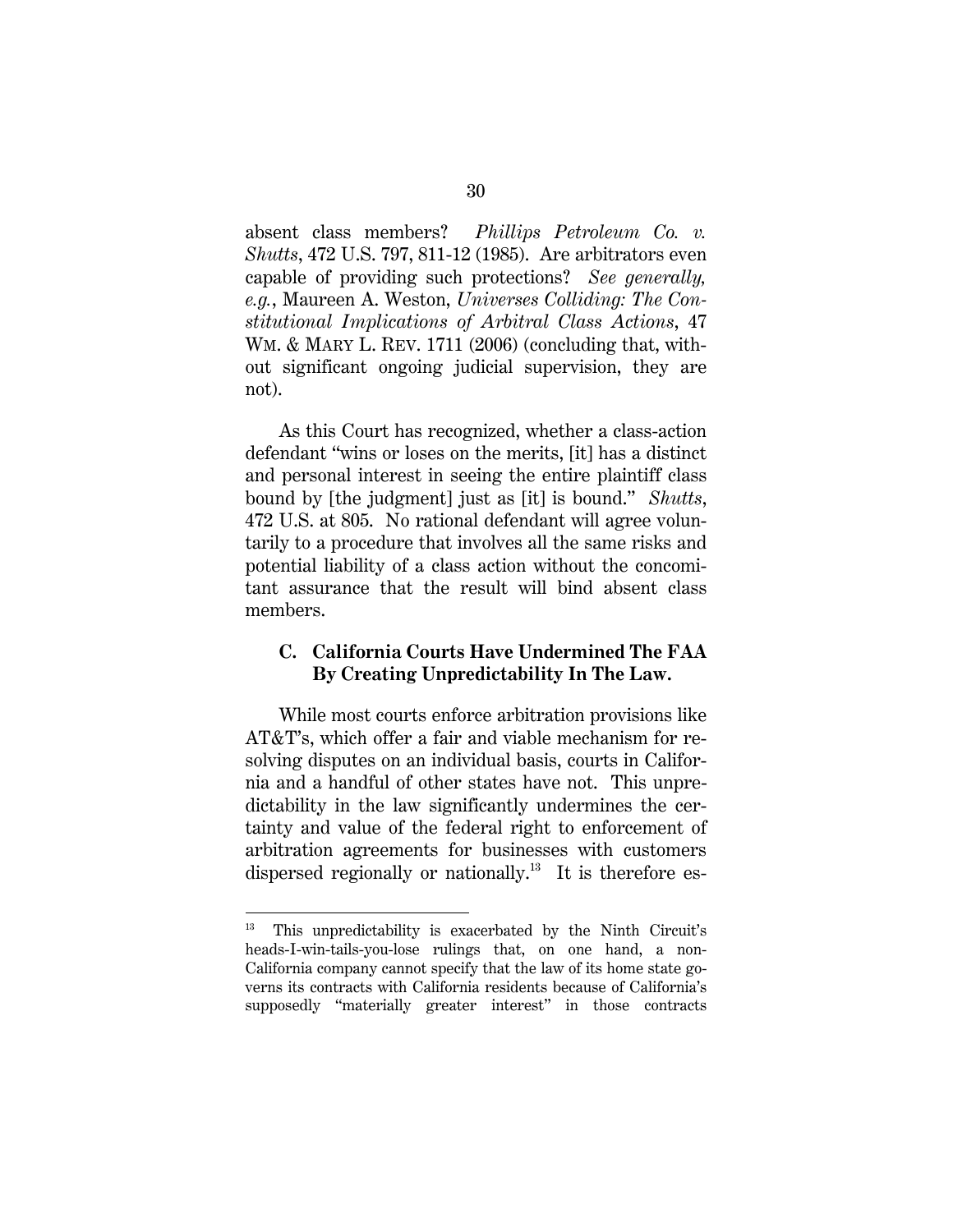sential that the Court make clear that such provisions are enforceable *as a matter of federal law*.

To be sure, the FAA does permit courts to apply generally applicable state contract law to arbitration agreements and thus allows for *some* degree of variation in their interpretation and enforcement. In general, however, this causes few difficulties because "contract law is not at its core diverse, nonuniform, and confusing." *Am. Airlines, Inc. v. Wolens*, 513 U.S. 219, 233 (1995) (quotation marks omitted). The relative uniformity of state contract law promotes the FAA's purpose of making arbitration agreements predictably enforceable.

"Unconscionability," however, "is one of the most amorphous terms in the law of contracts" (7 PERILLO, *supra*, § 29.1, at 377), and courts in California and a handful of other states have seized on this aspect of the doctrine as an opportunity to evade the FAA. These courts have misapplied the doctrine to invalidate arbitration agreements not because of any "gross imposition on the particular [plaintiff] at issue"—the traditional, generally applicable basis for a finding of unconscionability—but based instead on "broadly based considerations of public policy." Bruhl, *supra*, at 1443-44. These decisions conflict with this Court's recent reaffirmation that,

l

<sup>(</sup>*Omstead v. Dell, Inc.*, 594 F.3d 1081, 1086 (9th Cir. 2010) (Texas company); *Oestreicher v. Alienware Corp.*, 322 F. App'x 489 (9th Cir. 2009) (Florida company)), while, on the other hand, a California company cannot specify that the laws of its nonresident customers' home states govern their contracts because of California's supposedly "materially greater interest" in the company's conduct (*Masters v. DirecTV, Inc.*, 2009 WL 4885132 (9th Cir. Nov. 19, 2009)). The ultimate result in all these cases was to invalidate a consumer agreement requiring individual arbitration.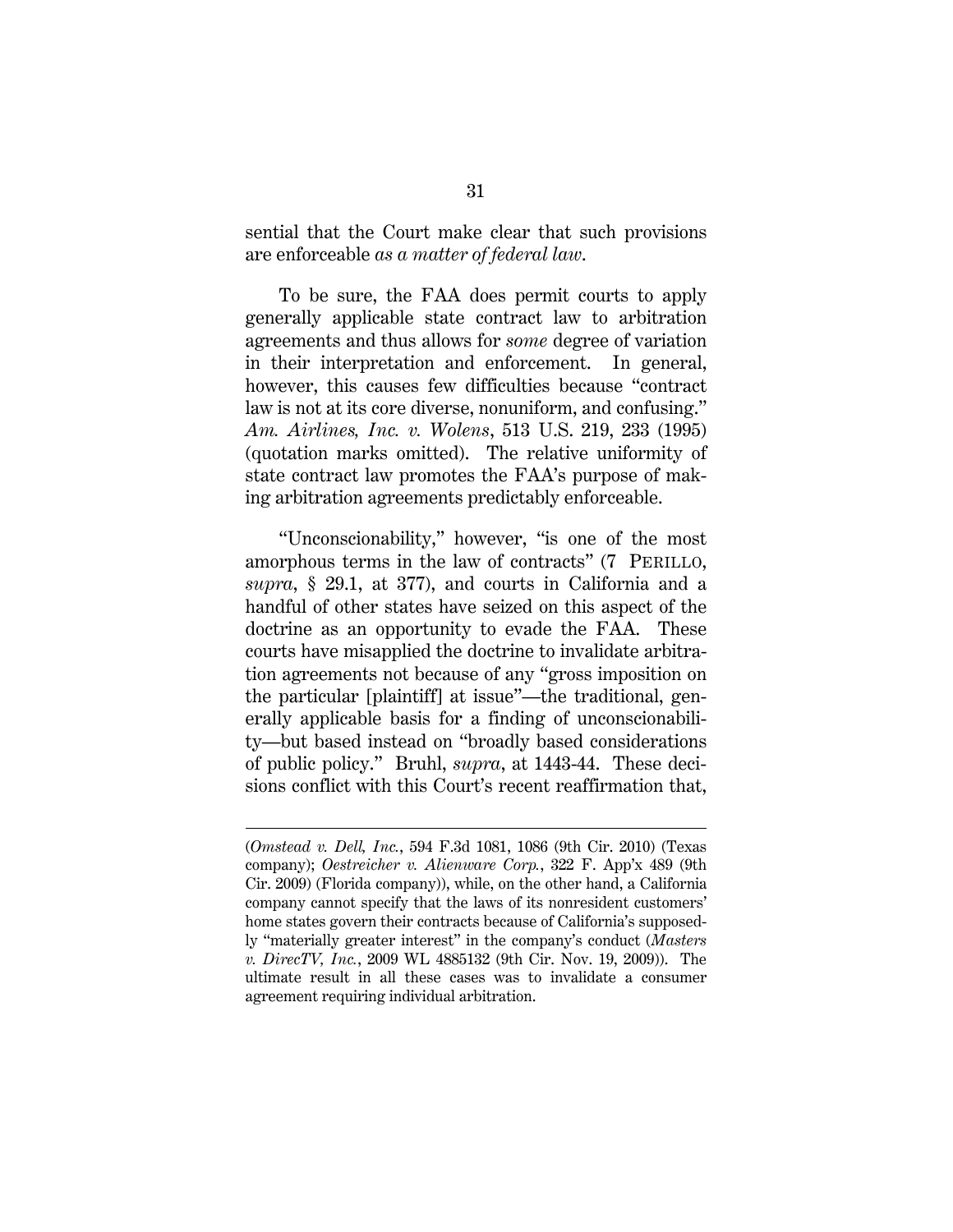under the FAA, "the enforceability of [an] arbitration agreement [cannot] turn on [state] public policy." *Buckeye*, 546 U.S. at 446 (quotation mark omitted). Moreover, as Justice Ginsburg observed, "public policy has been called an unruly horse." Oral Argument Tr. at 34, *Buckeye*, 546 U.S. 440. If this previously stabled horse is allowed out of the barn under the cover of "unconscionability," decades of FAA jurisprudence will be quickly and easily subverted. *Cf. Robert Lawrence Co. v. Devonshire Fabrics, Inc.*, 271 F.2d 402, 406 (2d Cir. 1959) (the FAA was enacted to overrule "a great variety" of judicial "devices and formulas" declaring arbitration agreements "against public policy").

For this reason, courts' misuse of the unconscionability doctrine to advance broad "public policy" goals has created substantial unpredictability in arbitration law. This is problematic because businesses often use the same arbitration agreement in customer contracts nationwide. Thus, identical or near-identical provisions have been upheld in many jurisdictions while being invalidated in others. As a result, it has become impossible to advise clients reliably as to how to draft arbitration agreements that will be fair and "universally enforceable." *Allied-Bruce*, 513 U.S. at 279. In *Southland*, this Court was "unwilling to attribute to Congress the intent, in drawing on the comprehensive powers of the Commerce Clause, to create a right to enforce an arbitration contract and yet make the right dependent for its enforcement on the particular forum in which it is asserted." 465 U.S. at 15. That, however, is precisely the result of courts' misuse of the unconscionability doctrine.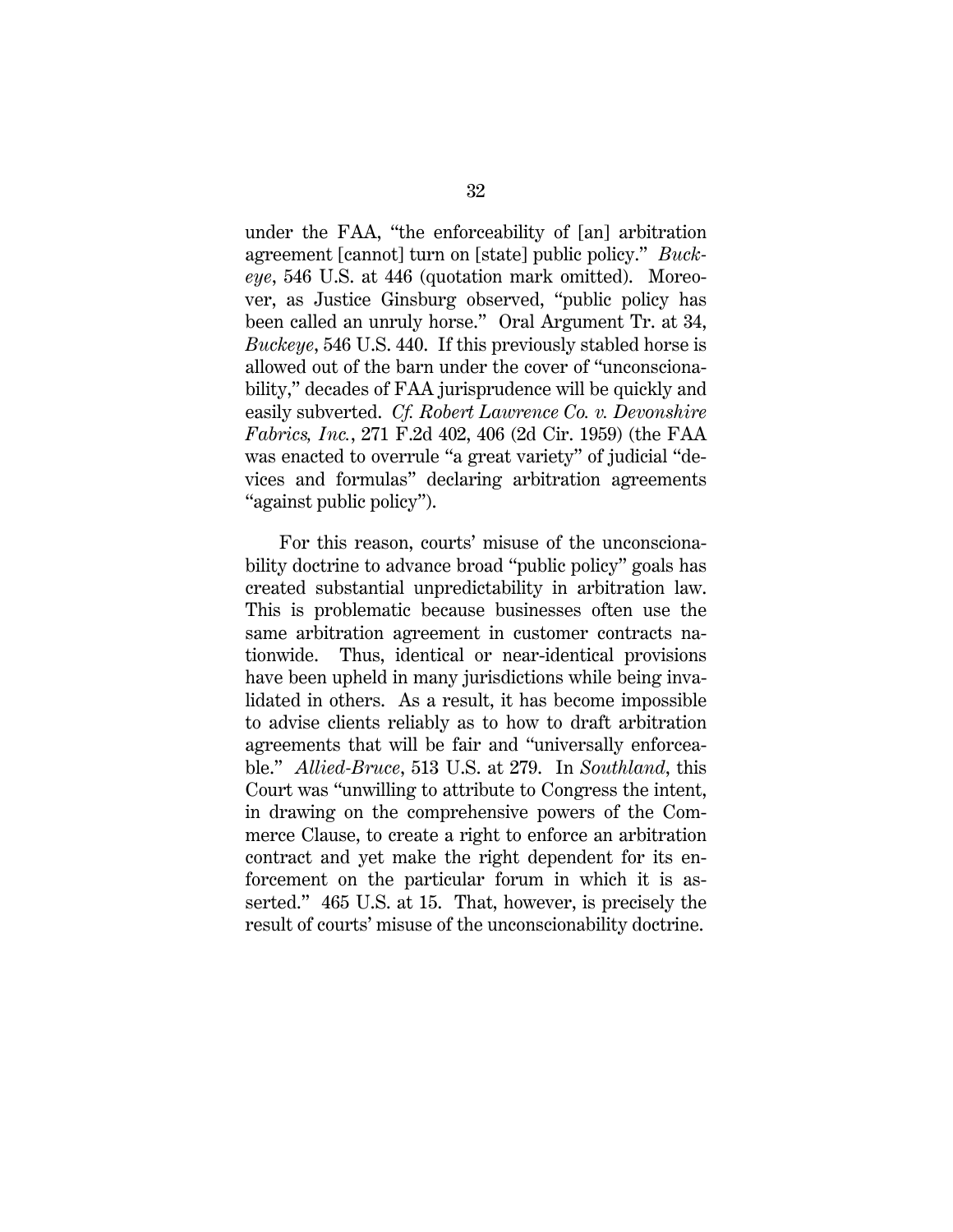### **D. A Ruling Enforcing The Pro-Consumer Arbitration Provision At Issue Would Promote The Federal Policy Favoring Arbitration.**

The "third-generation" arbitration provision at issue in this case represents the culmination of an evolution of consumer arbitration provisions. *See* Ramona L. Lampley, *Is Arbitration Under Attack?: Exploring the Recent Judicial Skepticism of the Class Arbitration Waiver and Innovative Solutions to the Unsettled Legal Landscape*, 18 CORNELL J.L. & PUB. POL'Y 477, 508-09, 512-16 (2009). Apparently taking its cues from decisions invalidating "first-generation" and "second-generation" provisions, AT&T revised its arbitration agreement to, among other things, make available the "Premium" and "Attorney Premium." *See id.* at 512-16; Pet.'s Br. 5-8. No arbitration provision is more pro-consumer than AT&T's. As the district court found, AT&T's provision "provides sufficient incentive for individual consumers with disputes involving small damages to pursue (a) the informal claims process to redress their grievances, and (b) arbitration in the event of an unresolved claim." Pet. App. 42a. Thus, there can be no question that an individual customer "effectively may vindicate his or her" claims under the provision. *Randolph*, 531 U.S. at 90 (alteration omitted). What is at issue, then, is *not* a fact-bound unconscionability determination but rather a *per se* rule that consumer contracts calling for traditional arbitration on an individual basis are invalid. As Judge Reinhardt put it, while "California courts [have] said that [such agreements are] not always invalid, … I don't think they've ever found one that was okay." *Laster* Oral Argument Tr., *supra* page 8, at 17:33.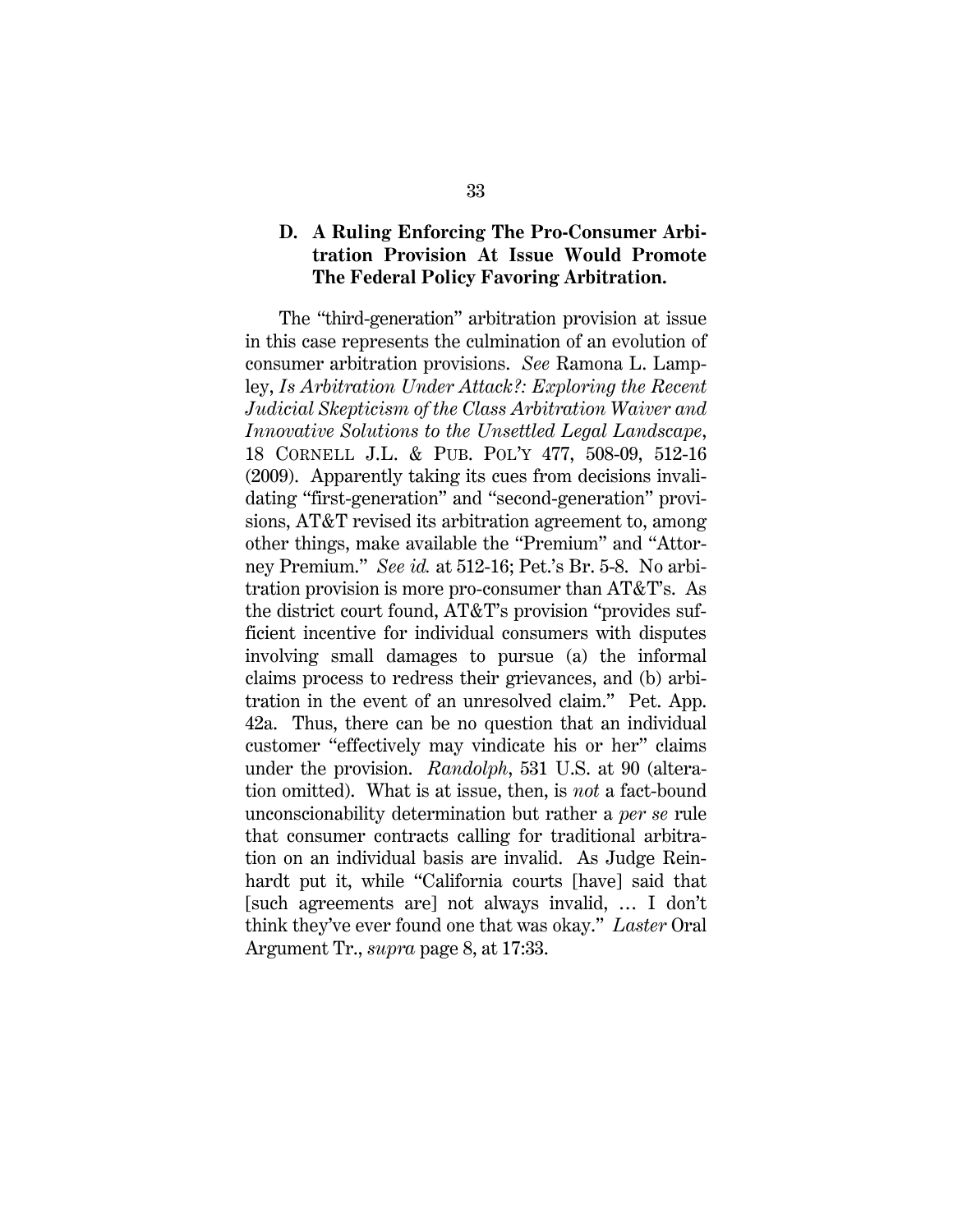The Ninth Circuit's *per se* rule could not be more inimical to the FAA's "congressional declaration of a liberal federal policy favoring arbitration agreements." *Moses H. Cone*, 460 U.S. at 24. As this Court has recognized, "Congress, when enacting [the FAA], had the needs of consumers … in mind." *Allied-Bruce*, 513 U.S. at 280. This is because "arbitration's advantages often would seem helpful to individuals, say, complaining about a product, who need a less expensive alternative to litigation." *Id.* Innovative arbitration provisions like AT&T's promote this congressional goal by ensuring that arbitration is, in fact, "helpful to individuals" and "a less expensive alternative to litigation." A ruling that such a provision is enforceable as a matter of "federal substantive law" (*Moses H. Cone*, 460 U.S. at 24) would further the FAA's pro-arbitration policy by encouraging additional companies to adopt similarly pro-consumer arbitration provisions.

#### **CONCLUSION**

The judgment of the court of appeals should be reversed.

Respectfully submitted,

John R. Kouris Executive Director DRI – THE VOICE OF THE DEFENSE BAR 55 West Monroe Street Suite 2000 Chicago, IL 60603 (312) 795-1101

Kevin C. Newsom  *Counsel of Record*  BRADLEY ARANT BOULT CUMMINGS LLP 1819 Fifth Avenue North Birmingham, AL 35203 (205) 521-8803